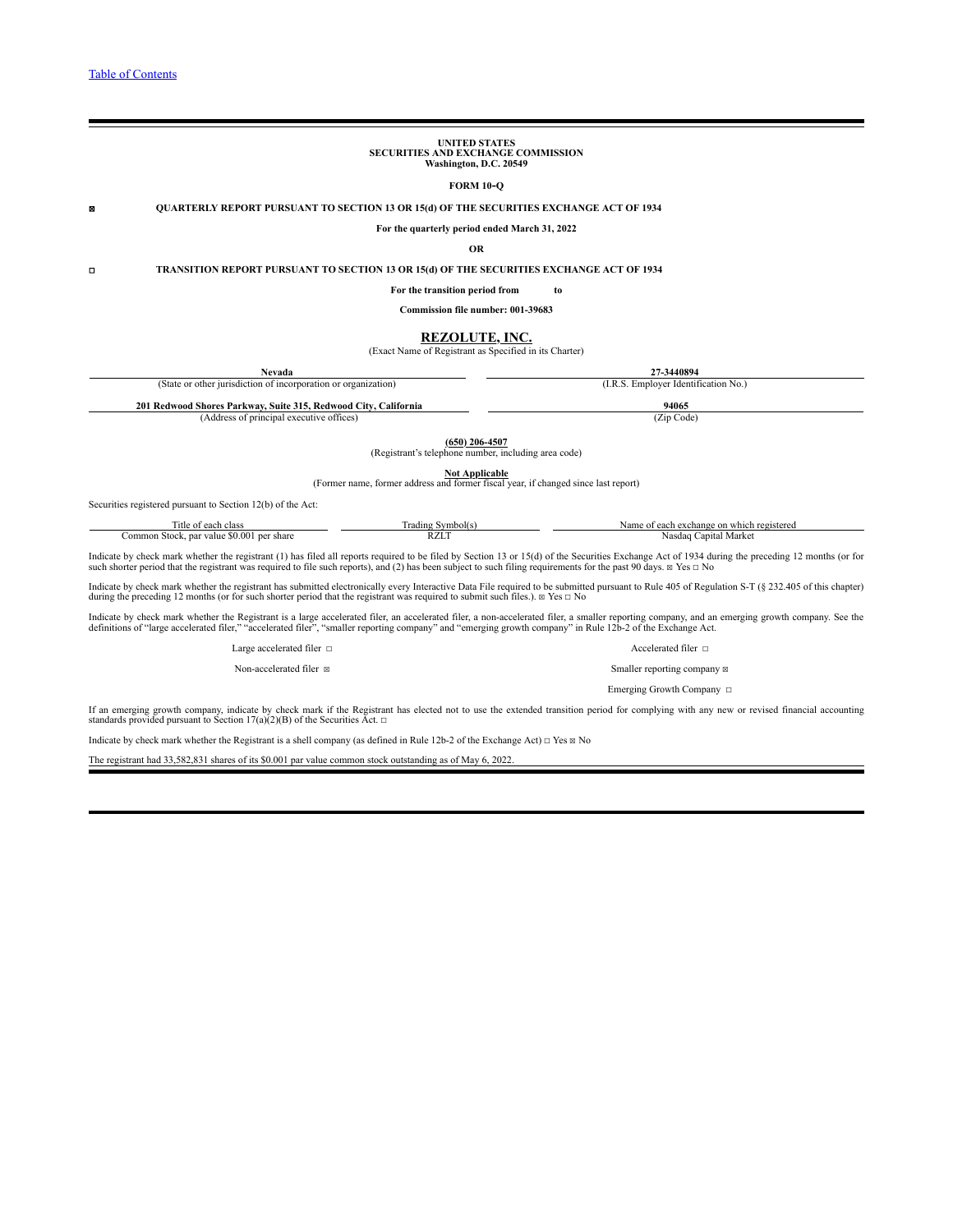# **Table of Contents**

<span id="page-1-0"></span>

|                                                                                                                 | Page                     |
|-----------------------------------------------------------------------------------------------------------------|--------------------------|
| <b>PART I - FINANCIAL INFORMATION</b>                                                                           |                          |
|                                                                                                                 |                          |
| Item 1. Financial Statements                                                                                    |                          |
| Unaudited Condensed Consolidated Balance Sheets – March 31, 2022 and June 30, 2021                              |                          |
| Unaudited Condensed Consolidated Statements of Operations – Three and Nine Months Ended March 31, 2022 and 2021 |                          |
| Unaudited Condensed Consolidated Statements of Shareholders' Equity - Nine Months Ended March 31, 2022 and 2021 | 3                        |
| Unaudited Condensed Consolidated Statements of Cash Flows - Nine Months Ended March 31, 2022 and 2021           | 4                        |
| Notes to Unaudited Condensed Consolidated Financial Statements                                                  | $\overline{\phantom{0}}$ |
| <u>Item 2. Management's Discussion and Analysis of Financial Condition and Results of Operations</u>            | 20                       |
| Item 3. Quantitative and Qualitative Disclosures About Market Risk                                              | 30                       |
| Item 4. Controls and Procedures                                                                                 | 30                       |
|                                                                                                                 |                          |
| <b>PART II - OTHER INFORMATION</b>                                                                              |                          |
|                                                                                                                 |                          |
| Item 1. Legal Proceedings                                                                                       | 32                       |
| Item 1A. Risk Factors                                                                                           | 32                       |
| <u>Item 2. Unregistered Sales of Equity Securities and Use of Proceeds</u>                                      | 32                       |
| Item 3. Defaults Upon Senior Securities                                                                         | 32                       |
| Item 4. Mine Safety Disclosures                                                                                 | 32                       |
| Item 5. Other Information                                                                                       | 32                       |
| Item 6. Exhibits                                                                                                | 33                       |
|                                                                                                                 |                          |
| <b>Signatures</b>                                                                                               | 34                       |
|                                                                                                                 |                          |

i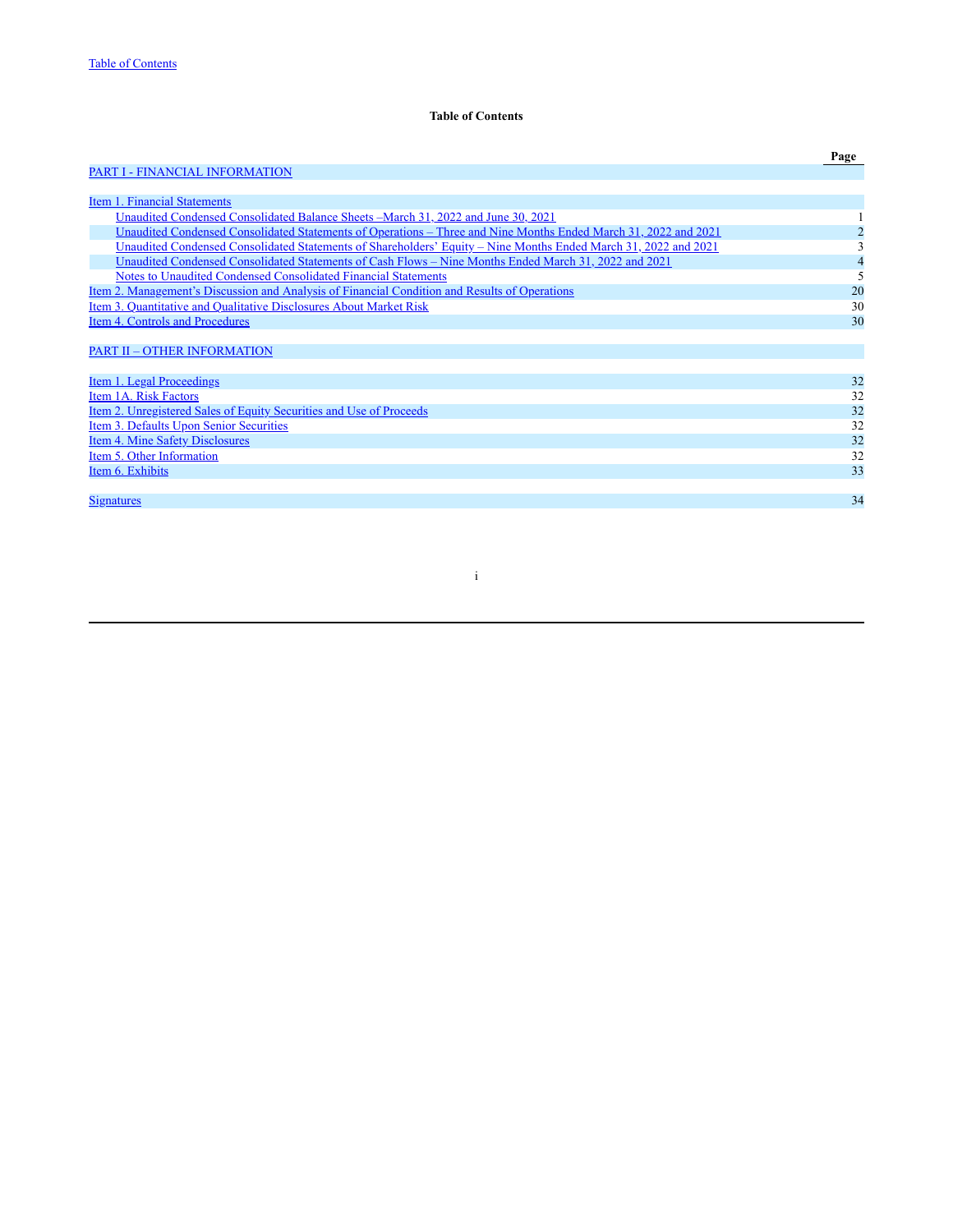### **CAUTIONARY STATEMENT REGARDING FORWARD-LOOKING STATEMENTS**

This Quarterly Report on Form 10-Q ("Report") contains statements reflecting assumptions, expectations, projections, intentions or beliefs about future events that are intended as "forward-looking statements" within the meaning of the Private Securities Litigation Reform Act of 1995. All statements included or incorporated by reference in this Report, other than statements of historical fact, that address activities, events or developments that we expect, believe or anticipate will or may occur in the future are forward-looking statements. These statements appear in a number of places, including, but not limited to "Management's Discussion and Analysis of Financial Condition and Results of Operations." These statements represent our reasonable judgment of the future based on various factors and using numerous assumptions and are subject to known and unknown risks, uncertainties and other factors that could cause our actual results and financial position to differ materially from those contemplated by the statements. You can identify these statements by the fact that they do not relate strictly to historical or current facts, and use words such as "anticipate," "believe," "estimate," "expect," "forecast," "may," "should," "plan," "project" and other words of similar meaning. In particular, these include, but are not limited to, statements relating to the following:

- our projected operating or financial results, including anticipated cash flows used in operations;
- our expectation that our shareholders will approve an increase in our authorized shares of common stock;
- our expectations that closing will occur in May 2022 under a securities purchase agreement entered into on May 4, 2022 with Handok, Inc. and certain of its affiliates;
- our expectations regarding capital expenditures, research and development expenses and other payments;
- our expectation about the extent and duration of the COVID-19 pandemic on our business;
- our beliefs and assumptions relating to our liquidity position, including our ability to obtain additional financing;
- our ability to obtain regulatory approvals for our pharmaceutical drugs and diagnostics; and
- our future dependence on third party manufacturers or strategic partners to manufacture any of our pharmaceutical drugs and diagnostics that receive regulatory approval, and our ability to identify strategic partners and enter into license, co-development, collaboration or similar arrangements.

Any or all of our forward-looking statements may turn out to be wrong. They can be affected by inaccurate assumptions or by known and unknown risks, uncertainties and other factors including, but not limited to, the risks described in Part II, Item 1.A Risk factors, as well as "Risk Factors" in Part I, Item 1A of our Annual Report on Form 10-K for the fiscal year ended June 30, 2021 (the "2021 Form 10-K"), filed with the Securities and Exchange Commission ("SEC") on September 15, 2021 and as amended on September 27, 2021.

In addition, there may be other factors that could cause our actual results to be materially different from the results referenced in the forward-looking statements, some of which are included elsewhere in this Report, including "Management's Discussion and Analysis of Financial Condition and Results of Operations." Many of these factors will be important in determining our actual future results. Consequently, no forward-looking statement can be guaranteed. Our actual future results may vary materially from those expressed or implied in any forward-looking statements. All forward-looking statements contained in this Report are qualified in their entirety by this cautionary statement. Forward-looking statements speak only as of the date they are made, and we disclaim any obligation to update any forward-looking statements to reflect events or circumstances after the date of this Report, except as otherwise required by applicable law.

ii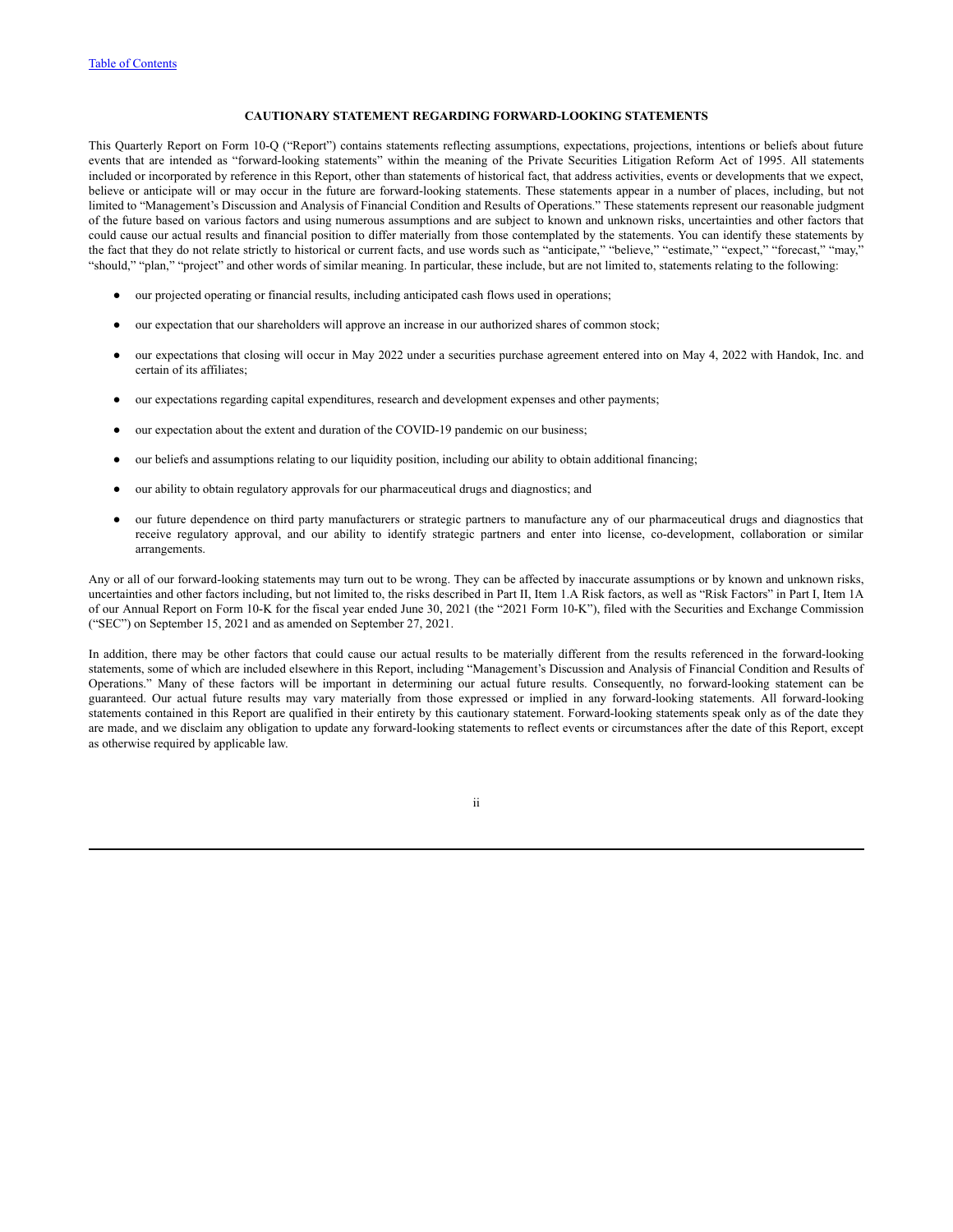# **PART I - FINANCIAL INFORMATION**

# <span id="page-3-2"></span><span id="page-3-1"></span><span id="page-3-0"></span>**ITEM 1. FINANCIAL STATEMENTS.**

# **Rezolute, Inc.**

# **Unaudited Condensed Consolidated Balance Sheets (In thousands, except per share amounts)**

|                                                                                                                 |               |            |               | <b>June 30,</b> |
|-----------------------------------------------------------------------------------------------------------------|---------------|------------|---------------|-----------------|
|                                                                                                                 |               | 2022       |               | 2021            |
| Assets                                                                                                          |               |            |               |                 |
| Current assets:                                                                                                 |               |            |               |                 |
| Cash and cash equivalents                                                                                       | \$            | 63,416     | \$            | 41,047          |
| Prepaid expenses and other                                                                                      |               | 915        |               | 946             |
| Total current assets                                                                                            |               | 64,331     |               | 41,993          |
| Long-term assets:                                                                                               |               |            |               |                 |
| Restricted cash                                                                                                 |               | 5,000      |               |                 |
| Right-of-use assets, net                                                                                        |               | 175        |               | 396             |
| Deferred offering costs and other                                                                               |               | 48         |               | 191             |
| Property and equipment, net                                                                                     |               | 19         |               | 29              |
| <b>Total</b> assets                                                                                             | \$            | 69,573     | \$            | 42,609          |
| <b>Liabilities and Shareholders' Equity</b>                                                                     |               |            |               |                 |
| Current liabilities:                                                                                            |               |            |               |                 |
| Accounts payable                                                                                                | $\mathsf{\$}$ | 1,557      | $\mathcal{S}$ | 1,035           |
| Accrued liabilities:                                                                                            |               |            |               |                 |
| Insurance premiums                                                                                              |               |            |               | 242             |
| Compensation and benefits                                                                                       |               | 450        |               | 77              |
| Other                                                                                                           |               | 764        |               | 349             |
| Current portion of operating lease liabilities                                                                  |               | 107        |               | 265             |
| Total current liabilities                                                                                       |               | 2,878      |               | 1.968           |
|                                                                                                                 |               |            |               |                 |
| Long term liabilities:                                                                                          |               |            |               |                 |
| Long term debt, net of discount                                                                                 |               | 14,286     |               | 13,968          |
| Operating lease liabilities, net of current portion                                                             |               | 107        |               | 187             |
| Embedded derivative liabilities                                                                                 |               | 395        |               | 387             |
| <b>Total liabilities</b>                                                                                        |               | 17.666     |               | 16,510          |
| Commitments and contingencies (Notes 4 and 8)                                                                   |               |            |               |                 |
| Shareholders' equity:                                                                                           |               |            |               |                 |
| Preferred Stock, \$0.001 par value; 400 shares authorized; no shares issued and outstanding                     |               |            |               |                 |
| Common Stock, \$0.001 par value, 40,000 shares authorized; 15,556 and 8,352 shares issued and outstanding as of |               |            |               |                 |
| March 31, 2022 and June 30, 2021, respectively                                                                  |               | 16         |               | 8               |
| Additional paid-in capital                                                                                      |               | 251,666    |               | 194,229         |
| Accumulated deficit                                                                                             |               | (199, 775) |               | (168, 138)      |
| Total shareholders' equity                                                                                      |               | 51,907     |               | 26,099          |
|                                                                                                                 | \$            |            | $\mathbb{S}$  |                 |
| Total liabilities and shareholders' equity                                                                      |               | 69,573     |               | 42,609          |

The accompanying notes are an integral part of these unaudited condensed consolidated financial statements.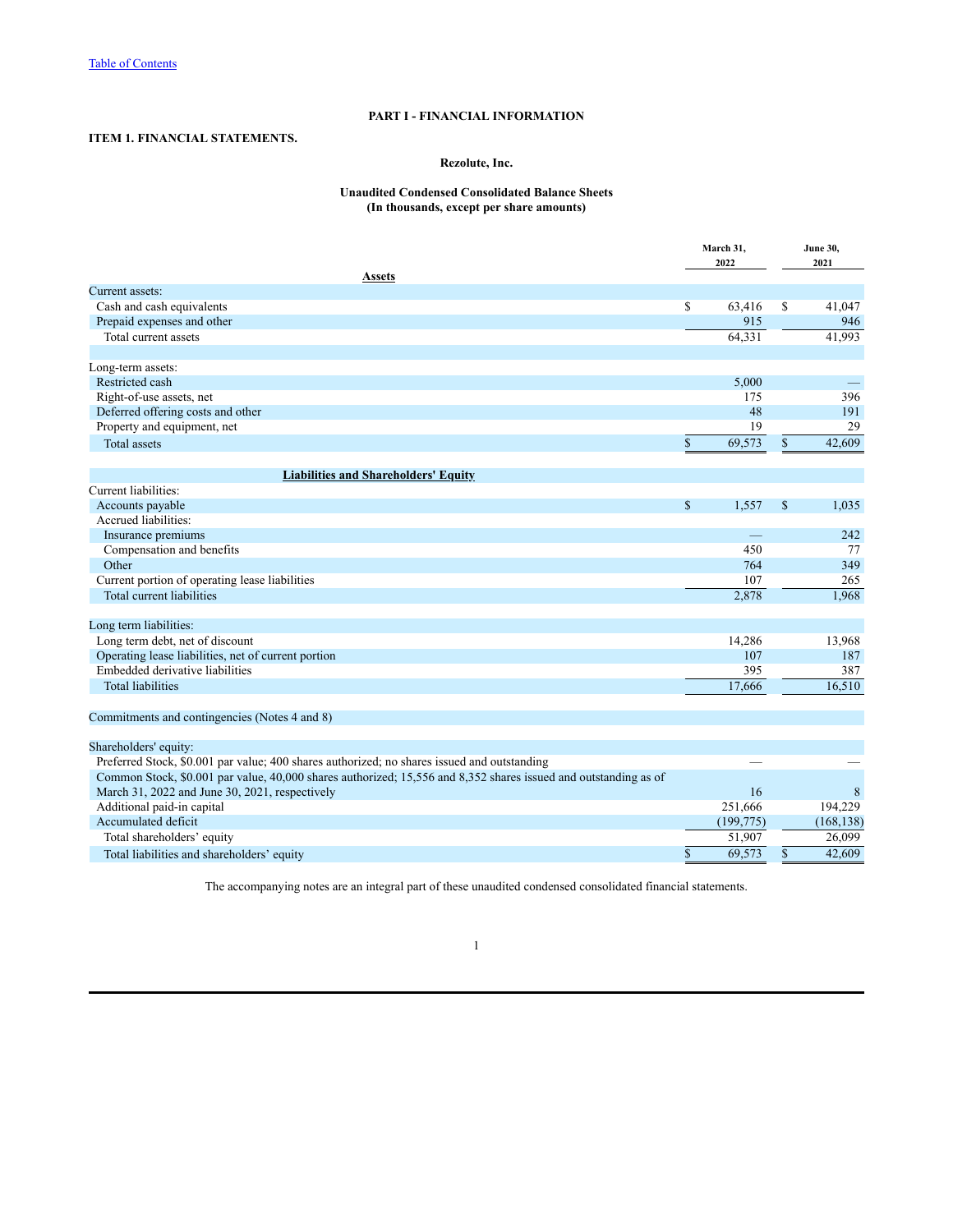#### **Unaudited Condensed Consolidated Statements of Operations (In thousands, except per share amounts)**

<span id="page-4-0"></span>

|                                                                          | <b>Three Months Ended</b><br>March 31, |           |  |         | <b>Nine Months Ended</b><br>March 31, |           |   |           |
|--------------------------------------------------------------------------|----------------------------------------|-----------|--|---------|---------------------------------------|-----------|---|-----------|
|                                                                          |                                        | 2022      |  | 2021    | 2022                                  |           |   | 2021      |
| Operating expenses:                                                      |                                        |           |  |         |                                       |           |   |           |
| Research and development                                                 |                                        | 8,686     |  | 3,758   | S                                     | 23,912    | S | 10,598    |
| General and administrative                                               |                                        | 2,068     |  | 1,725   |                                       | 6,632     |   | 5,660     |
| Total operating expenses                                                 |                                        | 10,754    |  | 5,483   |                                       | 30,544    |   | 16,258    |
| Operating loss                                                           |                                        | (10, 754) |  | (5,483) |                                       | (30, 544) |   | (16, 258) |
| Non-operating income (expense):                                          |                                        |           |  |         |                                       |           |   |           |
| Interest expense                                                         |                                        | (442)     |  |         |                                       | (1,329)   |   |           |
| Gain (loss) from change in fair value of derivative liabilities          |                                        | (12)      |  | 1,784   |                                       | (8)       |   | 1,784     |
| Employee retention credit                                                |                                        |           |  |         |                                       | 231       |   |           |
| Interest and other income                                                |                                        |           |  | 4       |                                       | 13        |   | 62        |
| Total non-operating income (expense), net                                |                                        | (454)     |  | 1,788   |                                       | (1,093)   |   | 1,846     |
| Net loss                                                                 |                                        | (11,208)  |  | (3,695) |                                       | (31, 637) |   | (14, 412) |
| Net loss per common share - basic and diluted                            |                                        | (0.65)    |  | (0.44)  |                                       | (2.30)    |   | (1.94)    |
| Weighted average number of common shares outstanding - basic and diluted |                                        | 17,218    |  | 8,352   |                                       | 13,748    |   | 7,445     |

The accompanying notes are an integral part of these unaudited condensed consolidated financial statements.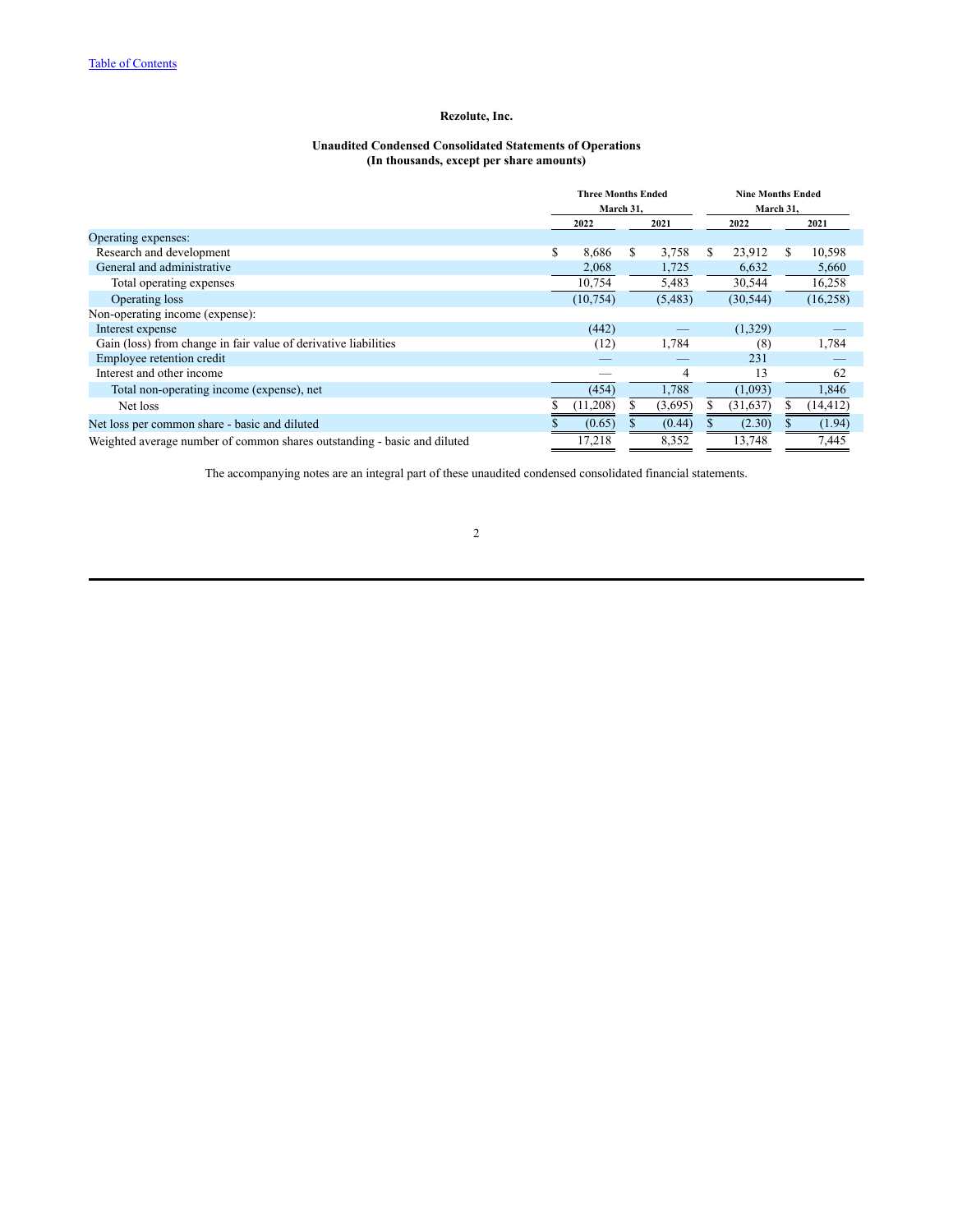### **Unaudited Condensed Consolidated Statements of Shareholders' Equity Nine Months Ended March 31, 2022 and 2021 (In thousands)**

<span id="page-5-0"></span>

|                                                                                             | <b>Common Stock</b> |   |                          |               | <b>Additional</b><br>Paid-in |               | Accumulated              |    | Total<br>Shareholders' |
|---------------------------------------------------------------------------------------------|---------------------|---|--------------------------|---------------|------------------------------|---------------|--------------------------|----|------------------------|
|                                                                                             | <b>Shares</b>       |   | Amount                   |               | Capital                      |               | Deficit                  |    | Equity                 |
| Nine Months Ended March 31, 2022:                                                           |                     |   |                          |               |                              |               |                          |    |                        |
| Balances, June 30, 2021                                                                     | 8,352               | S | 8                        | S             | 194,229                      | S             | (168, 138)               | -S | 26,099                 |
| Gross proceeds from issuance of equity securities for cash in Underwritten Public Offering: |                     |   |                          |               |                              |               |                          |    |                        |
| Common Stock                                                                                | 6,147               |   | 6                        |               | 39,950                       |               |                          |    | 39,956                 |
| 2021 pre-funded warrants                                                                    |                     |   |                          |               | 10,783                       |               |                          |    | 10,783                 |
| Gross proceeds from issuance of common stock for cash:                                      |                     |   |                          |               |                              |               |                          |    |                        |
| In 2021 registered direct offering                                                          | 769                 |   |                          |               | 4,999                        |               |                          |    | 5,000                  |
| Under Equity Distribution Agreement                                                         | 138                 |   |                          |               | 1,518                        |               |                          |    | 1,519                  |
| Under LPC Purchase Agreement                                                                | 116                 |   |                          |               | 1,172                        |               |                          |    | 1,172                  |
| Underwriting discounts and other equity offering costs                                      |                     |   |                          |               | (4, 136)                     |               |                          |    | (4, 136)               |
| Share-based compensation                                                                    | _                   |   | $\overline{\phantom{a}}$ |               | 2,701                        |               | $\overline{\phantom{a}}$ |    | 2,701                  |
| Commitment shares issued under LPC Purchase Agreement                                       | 34                  |   | -                        |               | 450                          |               |                          |    | 450                    |
| Net loss                                                                                    |                     |   | $\overline{\phantom{a}}$ |               | –                            |               | (31, 637)                |    | (31, 637)              |
| Balances, March 31, 2022                                                                    | 15,556              |   | 16                       |               | 251,666                      |               | (199, 775)               |    | 51,907                 |
|                                                                                             |                     |   |                          |               |                              |               |                          |    |                        |
| Nine Months Ended March 31, 2021:                                                           |                     |   |                          |               |                              |               |                          |    |                        |
| Balances, June 30, 2020                                                                     | 5,867               | S | 6                        | $\mathcal{S}$ | 154,595                      | $\mathcal{S}$ | (147, 236)               | -S | 7,365                  |
| Share-based compensation                                                                    |                     |   |                          |               | 2,305                        |               |                          |    | 2,305                  |
| Fair value of warrants issued to consultants for services                                   |                     |   |                          |               |                              |               |                          |    | 8                      |
| Issuance of common stock for cash                                                           | 2,485               |   | $\overline{2}$           |               | 40,998                       |               |                          |    | 41,000                 |
| Advisory fees and other offering costs related to issuance of Units                         |                     |   | $\overline{\phantom{a}}$ |               | (3,550)                      |               |                          |    | (3,550)                |
| Issuance of common stock for services                                                       |                     |   | -                        |               |                              |               |                          |    |                        |
| Reclassification of derivative liability for authorized share deficiency                    |                     |   |                          |               | (3,591)                      |               |                          |    | (3,591)                |
| Net loss                                                                                    |                     |   | -                        |               |                              |               | (14, 412)                |    | (14, 412)              |
| Balances, March 31, 2021                                                                    | 8,352               |   | 8                        |               | 190,772                      |               | (161, 648)               |    | 29,132                 |

The accompanying notes are an integral part of these unaudited condensed consolidated financial statements.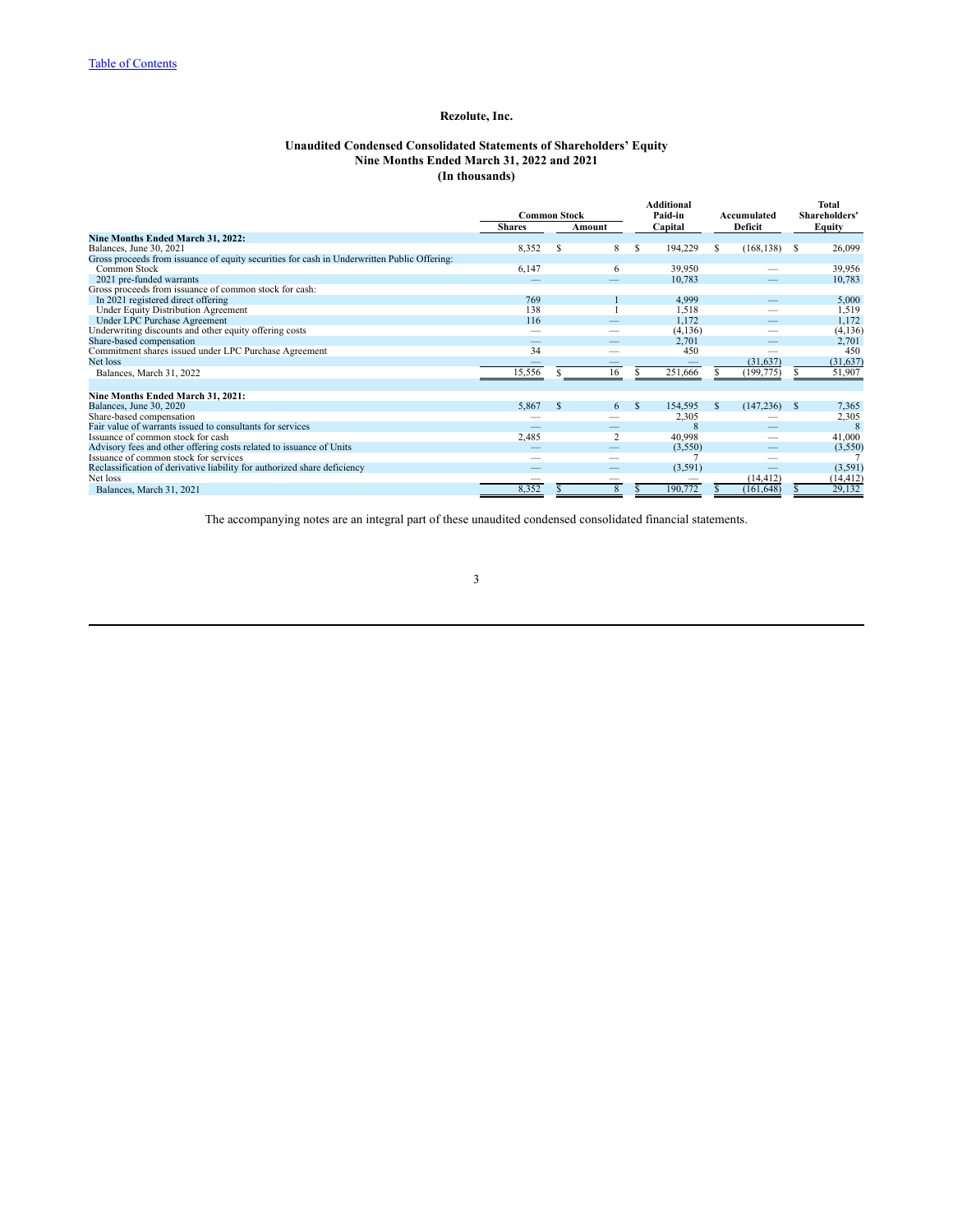# **Unaudited Condensed Consolidated Statements of Cash Flows (In thousands)**

<span id="page-6-0"></span>

|                                                                                                                       |                         |              | <b>Nine Months Ended</b><br>March 31. |                 |  |
|-----------------------------------------------------------------------------------------------------------------------|-------------------------|--------------|---------------------------------------|-----------------|--|
|                                                                                                                       |                         | 2022         |                                       | 2021            |  |
| <b>CASH FLOWS FROM OPERATING ACTIVITIES:</b>                                                                          |                         |              |                                       |                 |  |
| Net loss                                                                                                              | $\overline{\mathbb{S}}$ | (31,637)     | s                                     | (14, 412)       |  |
| Share-based compensation expense<br>Accretion of debt discount and issuance costs                                     |                         | 2,701        |                                       | 2,305           |  |
| Non-cash lease expense                                                                                                |                         | 319<br>221   |                                       | 214             |  |
| Depreciation and amortization expense                                                                                 |                         | 10           |                                       | 10              |  |
|                                                                                                                       |                         | $\mathbf{8}$ |                                       | (1, 784)        |  |
| Loss (gain) from change in fair value of derivative liabilities<br>Fair value of warrants issued for services         |                         |              |                                       | 8               |  |
| Fair value of shares of common stock issued for services                                                              |                         |              |                                       | $7\overline{ }$ |  |
| Changes in operating assets and liabilities:                                                                          |                         |              |                                       |                 |  |
| Decrease in prepaid expenses and other assets                                                                         |                         | 17           |                                       | 376             |  |
| Increase (decrease) in accounts payable                                                                               |                         | 548          |                                       | (81)            |  |
| Increase (decrease) in other accrued liabilities                                                                      |                         | 307          |                                       | (45)            |  |
| Decrease in license fees payable to Xoma                                                                              |                         |              |                                       | (1, 809)        |  |
| <b>Net Cash Used in Operating Activities</b>                                                                          |                         | (27.506)     |                                       | (15.211)        |  |
|                                                                                                                       |                         |              |                                       |                 |  |
| <b>CASH FLOWS FROM INVESTING ACTIVITIES</b>                                                                           |                         |              |                                       |                 |  |
| <b>CASH FLOWS FROM FINANCING ACTIVITIES:</b>                                                                          |                         |              |                                       |                 |  |
| Proceeds from 2021 Underwritten Public Offering                                                                       |                         | 50.738       |                                       |                 |  |
| Proceeds from 2021 Registered Direct Offering                                                                         |                         | 5,000        |                                       |                 |  |
| Proceeds from issuance of Units                                                                                       |                         |              |                                       | 41.000          |  |
| Payment of commissions and other deferred offering costs                                                              |                         | (3, 449)     |                                       | (3,680)         |  |
| Payment for debt discount and issuance costs                                                                          |                         | (104)        |                                       | (75)            |  |
| Proceeds from issuances of common stock                                                                               |                         | 2,690        |                                       |                 |  |
| <b>Net Cash Provided by Financing Activities</b>                                                                      |                         | 54,875       |                                       | 37,245          |  |
|                                                                                                                       |                         |              |                                       |                 |  |
| Net increase in cash, cash equivalents and restricted cash                                                            | S                       | 27.369       | s                                     | 22.034          |  |
| Cash, cash equivalents and restricted cash at beginning of period                                                     |                         | 41.047       |                                       | 9,955           |  |
| Cash, cash equivalents and restricted cash at end of period                                                           |                         | 68,416       | S                                     | 31,989          |  |
|                                                                                                                       |                         |              |                                       |                 |  |
| CASH, CASH EQUIVALENTS AND RESTRICTED CASH:                                                                           |                         |              |                                       |                 |  |
| Cash and cash equivalents, end of period                                                                              |                         | 63,416       |                                       | 31,989          |  |
| Restricted cash, end of period                                                                                        |                         | 5.000        |                                       |                 |  |
| Total cash, cash equivalents and restricted cash, end of period                                                       | $\mathbf S$             | 68,416       | $\mathbf S$                           | 31,989          |  |
| SUPPLEMENTARY CASH FLOW INFORMATION:                                                                                  |                         |              |                                       |                 |  |
| Cash paid for interest                                                                                                | s                       | 1,011        | S                                     |                 |  |
| Cash paid for income taxes                                                                                            |                         |              |                                       |                 |  |
| Right-of-use assets acquired in exchange for operating lease liabilities                                              |                         |              |                                       | 302             |  |
| Cash paid for amounts included in the measurement of operating lease liabilities                                      |                         | 254          |                                       | 275             |  |
| NON-CASH INVESTING AND FINANCING ACTIVITIES:                                                                          |                         |              |                                       |                 |  |
| Issuance of commitment shares for deferred offering costs subsequently charged to additional paid-in capital          | $\overline{\mathbb{S}}$ | 450          | $\overline{\mathbb{S}}$               |                 |  |
| Reclassification of warrants and stock options from equity to derivative liability due to authorized share deficiency |                         |              |                                       | 3,591           |  |
| Increase in payables for debt issuance costs                                                                          |                         | -            |                                       | 16              |  |
| Furniture and equipment received as inducement under operating lease                                                  |                         |              |                                       | 10              |  |
|                                                                                                                       |                         |              |                                       |                 |  |

The accompanying notes are an integral part of these unaudited condensed consolidated financial statements.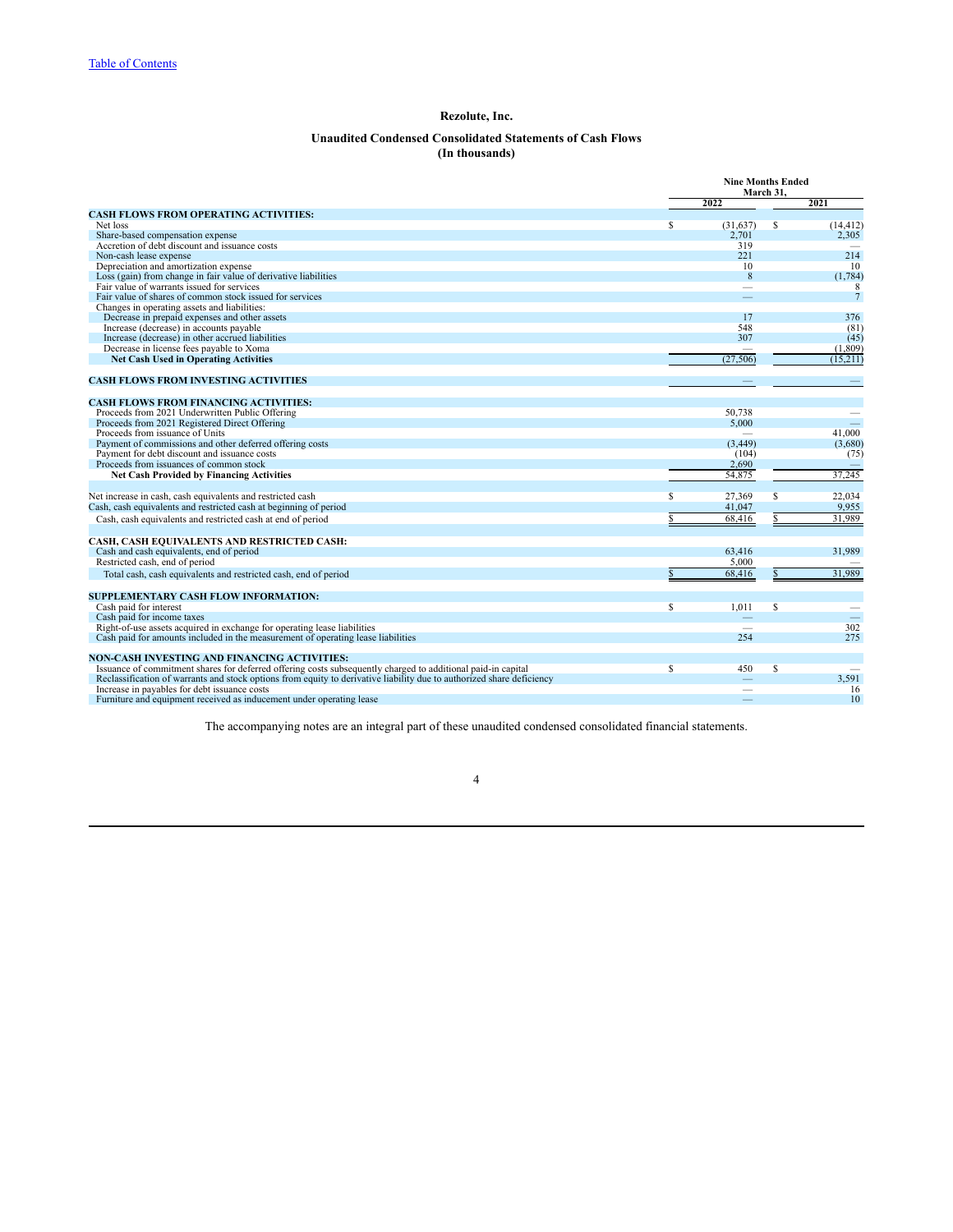#### **Notes to Unaudited Condensed Consolidated Financial Statements**

# <span id="page-7-0"></span>**NOTE 1 — NATURE OF OPERATIONS AND SUMMARY OF SIGNIFICANT ACCOUNTING POLICIES**

#### *Nature of Operations*

Rezolute, Inc. (the "Company") is a clinical stage biopharmaceutical company developing transformative therapies for metabolic diseases related to chronic glucose imbalance.

### *Change in Domicile*

In June 2021, the Company merged with and into its wholly owned subsidiary, Rezolute Nevada Merger Corporation, a Nevada corporation ("Merger Sub"), pursuant to an Agreement and Plan of Merger, dated as of June 18, 2021 (the "Reincorporation Merger Agreement"), between the Company and Merger Sub, with Merger Sub as the surviving corporation (the "Reincorporation Merger"). At the effective time of the Reincorporation Merger (the "Effective Time"), Merger Sub was renamed "Rezolute, Inc." and succeeded to the assets, continued its business and assumed its rights and obligations by operation of law. The Reincorporation Merger Agreement was approved by the Company's shareholders at the 2021 annual meeting of its shareholders held on May 26, 2021.

#### *Basis of Presentation*

The accompanying unaudited interim financial statements have been prepared in accordance with accounting principles generally accepted in the United States of America ("GAAP"), the rules and regulations of the SEC for interim financial information, and the instructions to Form 10-Q and Article 8 of Regulation S-X.

The condensed consolidated balance sheet as of June 30, 2021, has been derived from the Company's audited consolidated financial statements. The unaudited interim financial statements should be read in conjunction with the Company's 2021 Form 10-K, which contains the Company's audited financial statements and notes thereto, together with the Management's Discussion and Analysis of Financial Condition and Results of Operations for the fiscal year ended June 30, 2021.

Certain information and footnote disclosures normally included in financial statements prepared in accordance with GAAP have been condensed or omitted, pursuant to the rules and regulations of the SEC for interim financial reporting. Accordingly, they do not include all information and footnote disclosures necessary for a comprehensive presentation of financial position, results of operations, and cash flows. It is management's opinion, however, that all material adjustments (consisting of normal recurring adjustments) that are necessary for a fair financial statement presentation have been made. The interim results for the three and nine months ended March 31, 2022 are not necessarily indicative of the financial condition and results of operations that may be expected for any future interim period or for the fiscal year ending June 30, 2022.

#### *Consolidation*

The Company has two wholly owned subsidiaries consisting of Rezolute (Bio) Ireland Limited, and Rezolute Bio UK, Ltd. The accompanying consolidated financial statements include the accounts of the Company and its wholly owned subsidiaries. All intercompany balances and transactions have been eliminated in consolidation.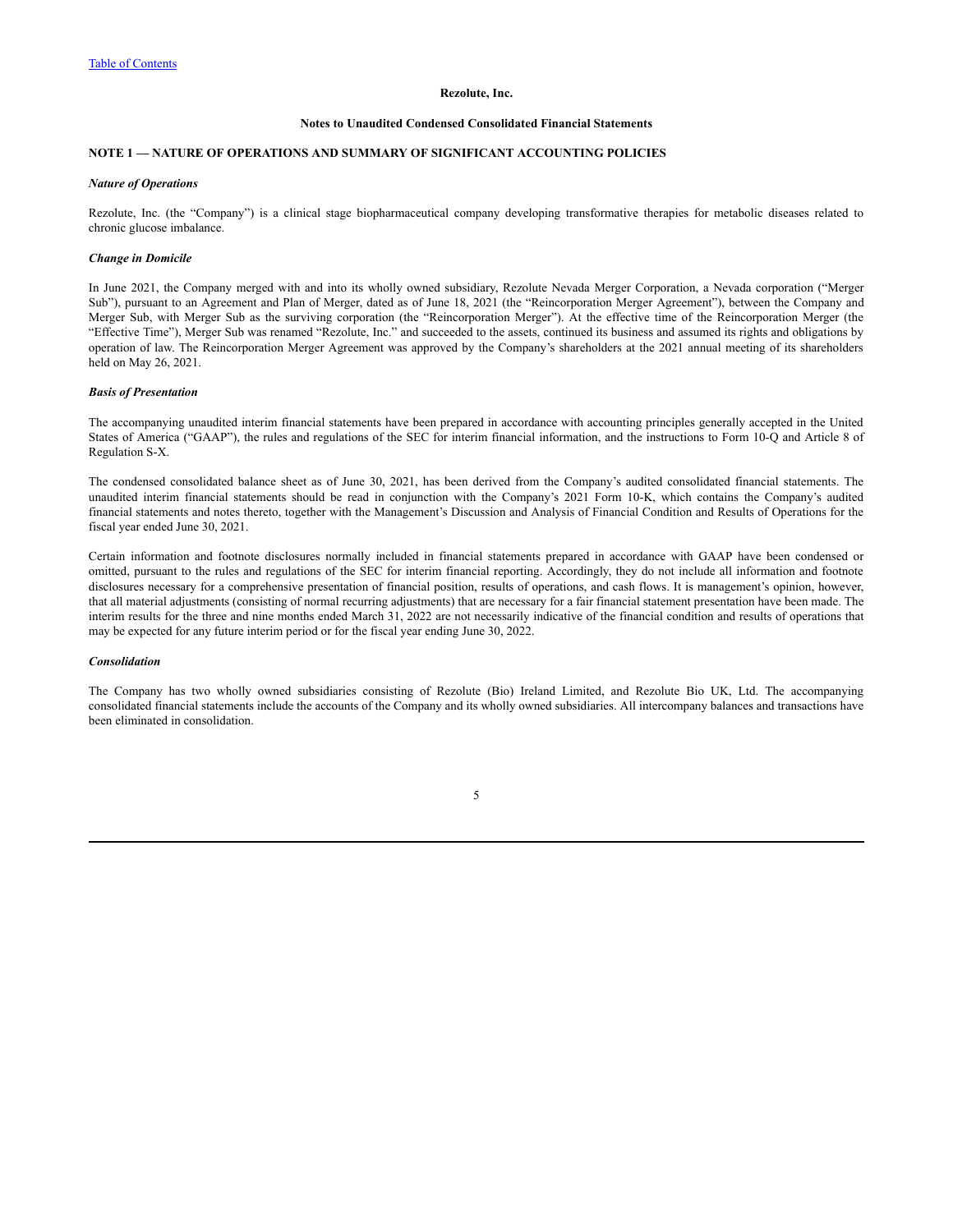### **Notes to Unaudited Condensed Consolidated Financial Statements**

### *Use of Estimates*

The preparation of financial statements in conformity with GAAP requires management to make judgments, estimates and assumptions that affect the reported amounts in the unaudited condensed consolidated financial statements and the accompanying notes. The Company bases its estimates and assumptions on current facts, historical experience, and various other factors that it believes are reasonable under the circumstances, to determine the carrying values of assets and liabilities that are not readily apparent from other sources. The Company's significant accounting estimates include, but are not necessarily limited to, the fair value of derivative liabilities, fair value of share-based payments, management's assessment of going concern, and clinical trial accrued liabilities. Actual results could differ from those estimates.

#### *Risks and Uncertainties*

The Company's operations may be subject to significant risks and uncertainties including financial, operational, regulatory and other risks associated with a clinical stage company, including the potential risk of business failure, and the future impact of COVID-19 as discussed in Note 8.

#### *Significant Accounting Policies*

The Company's significant accounting policies are described in Note 1 to the financial statements in Item 8 of the 2021 Form 10-K.

#### *Recent Accounting Pronouncements*

*Standard Required to be Adopted in Future Periods.* The following accounting standards are not yet effective; management has not completed its evaluation to determine the impact that adoption of this standard will have on the Company's consolidated financial statements.

In June 2016, the Financial Accounting Standards Board ("FASB") issued Accounting Standards Update ("ASU") 2016-13, *Financial Instruments - Credit Losses (Topic 326): Measurement of Credit Losses on Financial Instruments.* ASU 2016-13 amends the guidance on the impairment of financial instruments. This update adds an impairment model (known as the current expected credit losses model) that is based on expected losses rather than incurred losses. Under the new guidance, an entity recognizes, as an allowance, its estimate of expected credit losses. In November 2019, ASU 2016-13 was amended by ASU 2019-10, Financial Instruments- Credit Losses (Topic 326), Derivatives and Hedging (Topic 815), and Leases (Topic 842) whereby the effective date for ASU 2016-13 for smaller reporting companies is now required for fiscal years beginning after December 15, 2022, including interim periods within those fiscal years. The Company does not expect the adoption of ASU 2016-13 will have a material impact on its consolidated financial statements.

In August 2020, the FASB issued ASU 2020-06, Debt - Debt with Conversion and Other Options (Subtopic 470-20) and Derivatives and Hedging -Contracts in Entity's Own Equity (Subtopic 815-40): Accounting for Convertible Instruments and Contracts in an Entity's Own Equity). ASU 2020-06 reduces the number of accounting models for convertible debt instruments and convertible preferred stock, which results in fewer embedded conversion features being separately recognized from the host contract as compared with current GAAP. Additionally, ASU 2020-06 affects the diluted earnings per share calculation for instruments that may be settled in cash or shares and for convertible instruments and requires enhanced disclosures about the terms of convertible instruments and contracts in an entity's own equity. ASU 2020-06 allows entities to use a modified or full retrospective transition method and is effective for smaller reporting companies for fiscal years beginning after December 15, 2023, including interim periods within those fiscal years. The Company plans to early adopt this standard using the full retrospective transition method effective July 1, 2022. The Company does not expect the impact of adoption will have a material effect on the Company's financial statements.

Other accounting standards that have been issued or proposed by the FASB or other standards-setting bodies that do not require adoption until a future date are not currently expected to have a material impact on the Company's financial statements upon adoption.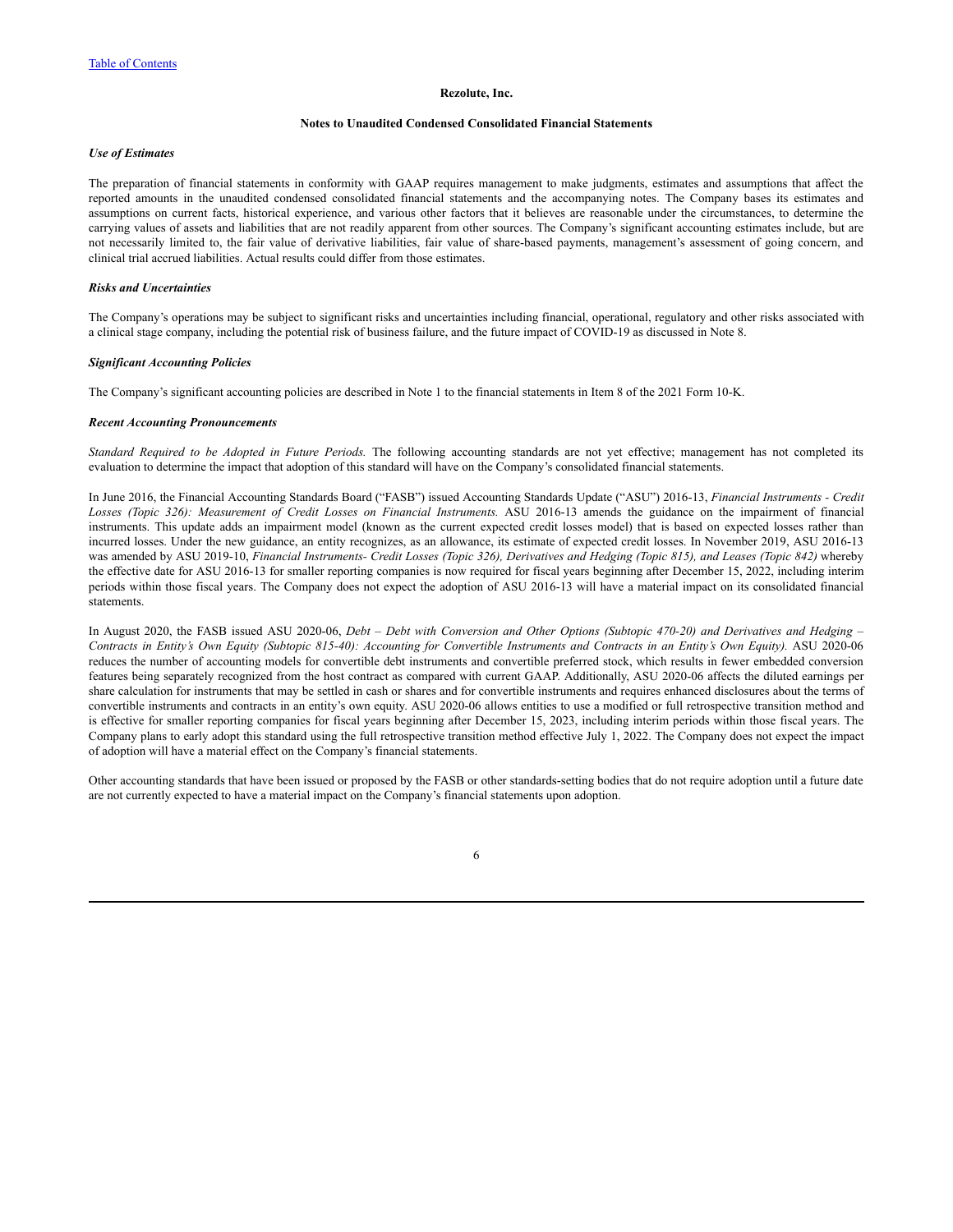## **Notes to Unaudited Condensed Consolidated Financial Statements**

# **NOTE 2 — LIQUIDITY**

The Company is in the clinical stage and has not yet generated any revenues. For the nine months ended March 31, 2022, the Company incurred a net loss of \$31.6 million and net cash used in operating activities amounted to \$27.5 million. For the fiscal year ended June 30, 2021, the Company incurred a net loss of \$20.9 million and net cash used in operating activities amounted to \$20.4 million. As of March 31, 2022, the Company had an accumulated deficit of \$199.8 million, unrestricted cash and cash equivalents of \$63.4 million, and total current liabilities of \$2.9 million.

As discussed in Note 4, the Company is subject to license agreements that provide for future contractual payments upon achievement of various milestone events. Pursuant to the ActiveSite License Agreement (as defined below), a \$3.0 million milestone payment will be due upon dosing of the first patient in a Phase 2 clinical trial for RZ402. Additionally, pursuant to the Xoma License Agreement (as defined below), a \$5.0 million milestone payment will be due upon dosing of the first patient in a Phase 3 clinical trial for RZ358.

As discussed in Note 6, in October and November 2021 the Company completed an underwritten public offering for net proceeds of \$47.3 million and a registered direct offering for net proceeds of \$5.0 million, resulting in aggregate net proceeds of approximately \$52.3 million. In addition, for the nine months ended March 31, 2022, the Company received net proceeds of approximately \$2.7 million from equity issuances under the Equity Distribution Agreement and the LPC Purchase Agreement discussed in Note 6.

As discussed in Note 13, the Company received gross proceeds of approximately \$117.6 million upon closing of a registered direct offering on May 4, 2022. This amount consists of \$41.6 million related to the issuance of 10.9 million Class B pre-funded warrants where exercise is subject to shareholder approval of an increase in our authorized shares, and the remainder relates to unrestricted issuances of equity securities. Underwriting discounts and commissions amounted to \$7.1 million related to the registered direct offering. In addition, the Company entered into a securities purchase agreement on May 1, 2022, to sell Class C pre-funded warrants exercisable for 3.3 million shares whereby exercisability is also subject to shareholder approval and which is expected to result in net proceeds of \$11.4 million upon closing of the securities purchase agreement. Management expects shareholders will approve the necessary increase in authorized shares to eliminate the restrictions on the Class B and Class C pre-funded warrants. However, no assurance can be provided that such approval will be obtained.

Management believes the Company's cash and cash equivalents balance of \$63.4 million as of March 31, 2022, combined with the unrestricted net proceeds received from the registered direct offering in May 2022 will be adequate to meet the Company's contractual obligations and carry out ongoing clinical trials and other planned activities at least through May 2023.

# **NOTE 3 — OPERATING LEASES**

The carrying value of right-of-use assets and operating lease liabilities are as follows (in thousands):

|                                     | March 31,<br>2022 | <b>June 30,</b><br>2021 |  |  |
|-------------------------------------|-------------------|-------------------------|--|--|
| Right-of-use assets, net            | 75                | 396                     |  |  |
|                                     |                   |                         |  |  |
| <b>Operating lease liabilities:</b> |                   |                         |  |  |
| Current                             | 107               | 265                     |  |  |
| Long-term                           | 107               | 187                     |  |  |
| Total                               | 214               | 452                     |  |  |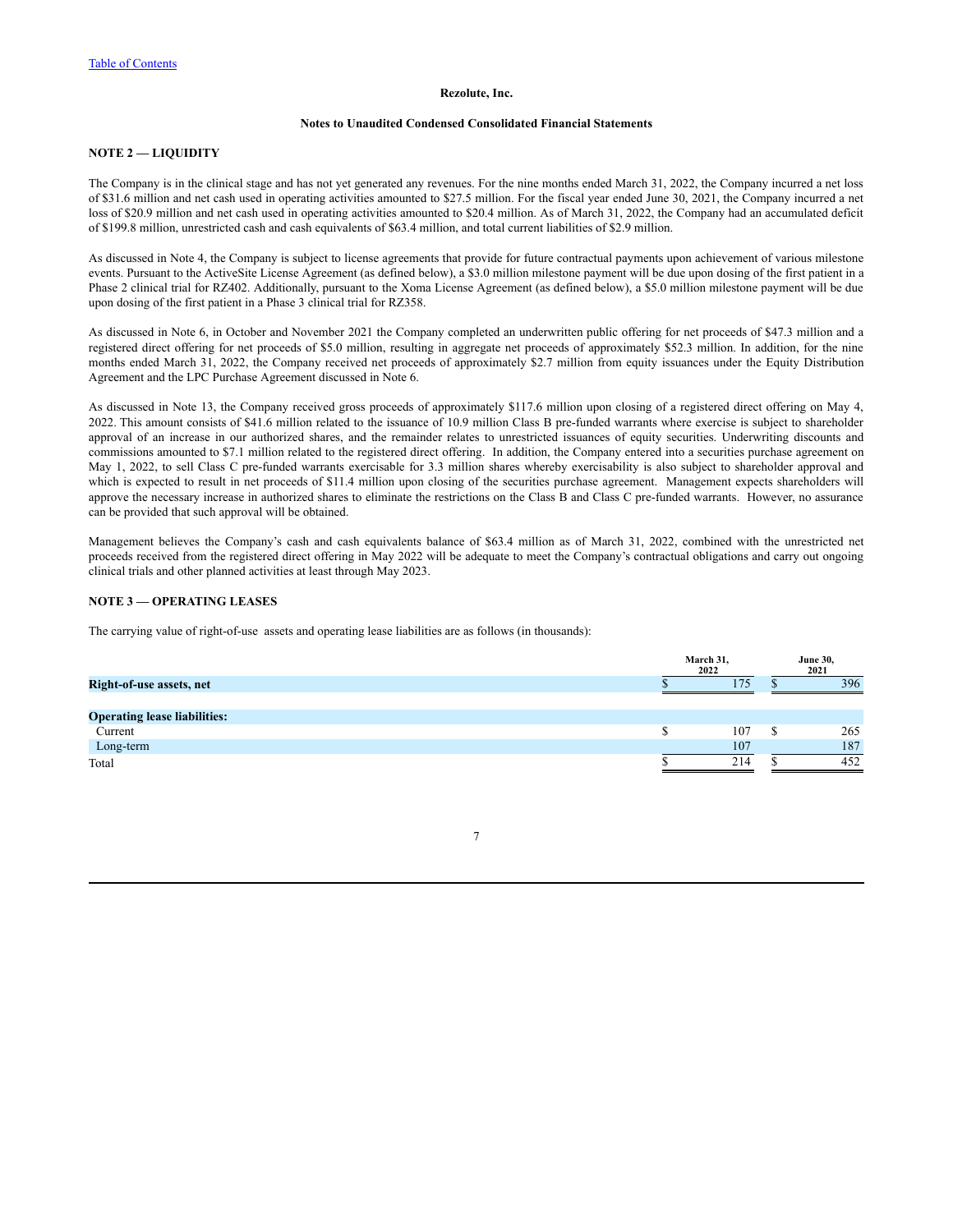### **Notes to Unaudited Condensed Consolidated Financial Statements**

For the three and nine months ended March 31, 2022 and 2021, operating lease expense was as follows (in thousands):

|                            | <b>Three Months Ended</b> | March 31. |      | <b>Nine Months Ended</b><br>March 31. |     |      |     |
|----------------------------|---------------------------|-----------|------|---------------------------------------|-----|------|-----|
|                            | 2021<br>2022              |           | 2022 |                                       |     | 2021 |     |
| Research and development   | 66                        |           |      |                                       | 216 |      | 185 |
| General and administrative | $2^{\prime}$<br>- -       |           | 28   |                                       |     |      | 83  |
| Total                      | 98                        |           | 103  |                                       | 291 |      | 268 |

As of March 31, 2022, the weighted average remaining lease term under operating leases was 1.9 years, and the weighted average discount rate for operating lease liabilities was 6.0%. Future payments under all operating lease agreements as of March 31, 2022 are as follows (in thousands):

| Fiscal year ending June 30,                  |      |
|----------------------------------------------|------|
| Remainder of fiscal year 2022                | 29   |
| 2023                                         | 117  |
| 2024                                         | 79   |
| Total lease payments                         | 225  |
| Less imputed interest                        | (11) |
| Present value of operating lease liabilities | 214  |

As discussed in Note 13, the Company entered into a new lease agreement in April 2022 that provides for total cash payments of approximately \$2.9 million over the 60-month lease term. These payments are excluded from the table set forth above.

# **NOTE 4 — LICENSE AGREEMENTS**

#### *Xoma License Agreement*

In December 2017, the Company entered into a license agreement (the "Xoma License Agreement") with XOMA Corporation ("Xoma"), through its wholly-owned subsidiary, XOMA (US) LLC, pursuant to which Xoma granted an exclusive global license to the Company to develop and commercialize Xoma 358 (formerly X358, now RZ358) for all indications. In January 2019, the Xoma License Agreement was amended with an updated payment schedule, as well as revising the amount the Company was required to expend on development of RZ358 and related licensed products, and revised provisions with respect to the Company's diligence efforts in conducting clinical studies.

In January 2022, the Company was required to make a milestone payment under the Xoma License Agreement of \$2.0 million that became due upon the dosing of the last patient in the Company's ongoing Phase 2b Clinical Trial for RZ358. Upon the achievement of certain clinical and regulatory events under the License Agreement, the Company will be required to make up to \$32.0 million in aggregate milestone payments to Xoma. The next milestone payment of \$5.0 million will be due upon dosing of the first patient in a Phase 3 clinical trial for RZ358.

### *ActiveSite License Agreement*

On August 4, 2017, the Company entered into a Development and License Agreement (the "ActiveSite License Agreement") with ActiveSite Pharmaceuticals, Inc. ("ActiveSite") pursuant to which the Company acquired the rights to ActiveSite's Plasma Kallikrein Inhibitor program ("PKI Portfolio"). The Company is initially using the PKI Portfolio to develop an oral PKI therapeutic for diabetic macular edema (RZ402) and may use the PKI Portfolio to develop other therapeutics for different indications. The ActiveSite Development and License Agreement requires various milestone payments up to \$46.5 million. The first milestone payment for \$1.0 million was paid in December 2020 after clearance was received for an Initial Drug Application, or IND, filed with the U.S. Food and Drug Administration ("FDA"). The next milestone payment of \$3.0 million will be due upon dosing of the first patient in a Phase 2 clinical trial for RZ402.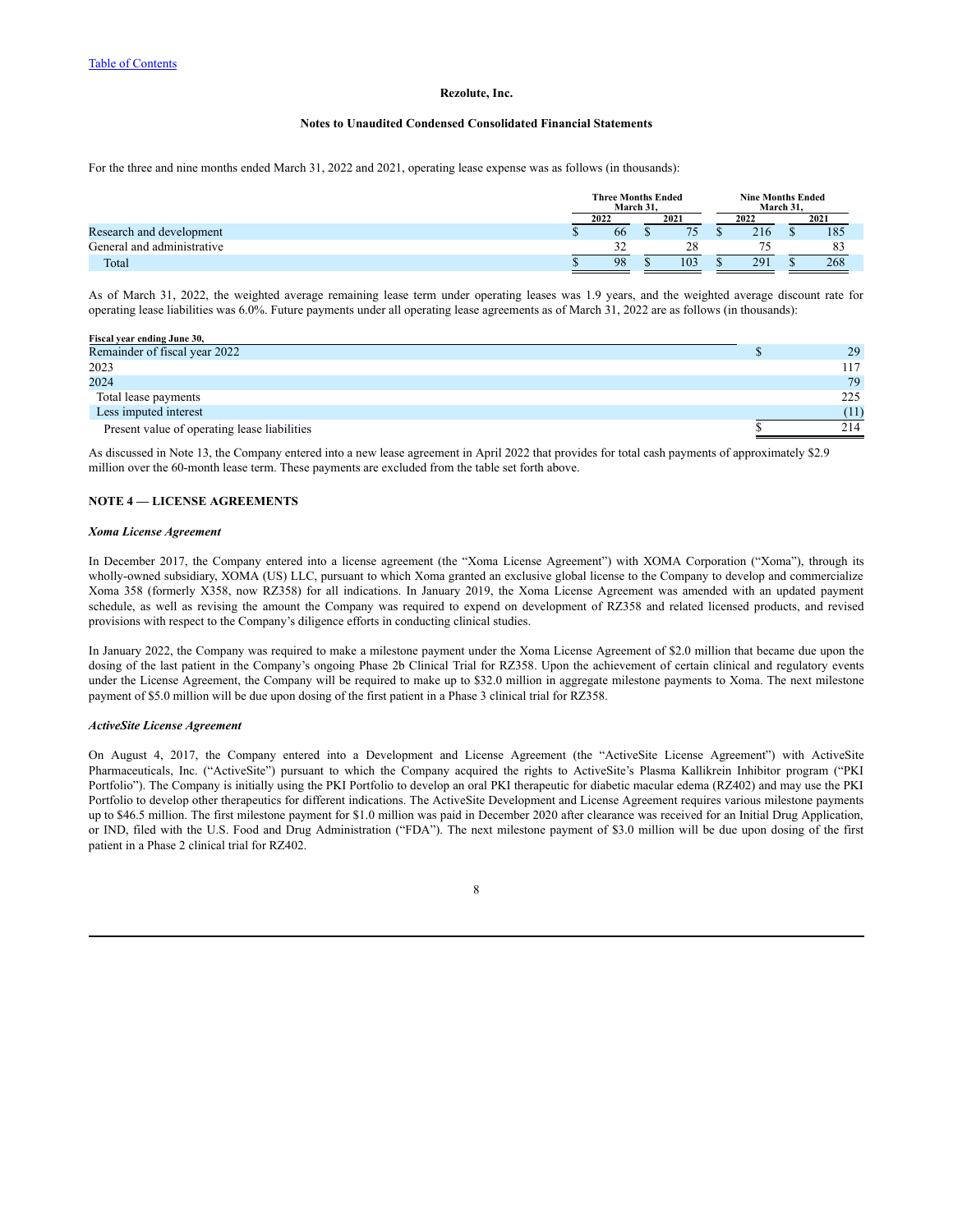### **Notes to Unaudited Condensed Consolidated Financial Statements**

### **NOTE 5 — LOAN AND SECURITY AGREEMENT**

On April 14, 2021, the Company entered into a \$30.0 million Loan and Security Agreement (the "Loan Agreement") with SLR Investment Corp. and certain other lenders (the "Lenders"). The Lenders agreed to loan up to \$30.0 million in three tranches consisting of (i) a \$15.0 million term A loan that was funded on April 14, 2021, (ii) term B and C loans for an aggregate of \$15.0 million, which were subject to the Company's ability to obtain prescribed amounts of financing and the achievement of certain clinical milestones. The Company did not achieve the initial clinical milestones by January 2022 and, accordingly, the term B and term C loans are no longer a source of liquidity. The term A loan has a maturity date of April 1, 2026 (the "Maturity Date").

In addition, the Company's cash and cash equivalents became subject to a blocked account control agreement ("BACA") in favor of the Lenders whereby a cash balance of at least \$5.0 million was required beginning on December 31, 2021. Accordingly, the Company has classified \$5.0 million as a long-term restricted cash asset in the accompanying unaudited condensed consolidated balance sheet as of March 31, 2022. In the event of a default under the Loan Agreement, the BACA would enable the Lenders to prevent the release of funds from the Company's cash accounts.

Outstanding borrowings under the Loan Agreement bear interest at a floating rate equal to (a) 8.75% per annum plus (b) the greater of (i) the rate per annum published by the Intercontinental Exchange Benchmark Administration Ltd. ("IEBA") for a term of one month and (ii) 0.12% per annum. For the period from April 14, 2021 through February 28, 2022, the IEBA rate for a term of one month was approximately 0.12% per annum. For the period from February 28, 2022 through March 31, 2022, the IEBA rate for a term of one month was approximately 0.23% per annum. Therefore, the contractual rate was 8.98% and 8.87% as of March 31, 2022 and June 30, 2021, respectively. The Company is permitted to make interest-only payments on the term A loan through May 1, 2023. At the Company's request, the interest-only period can be extended until May 1, 2024, provided that no event of default shall have occurred. The Company will be required to make monthly payments of principal and interest commencing at the end of the interest-only period.

The Company is obligated to pay the Lenders (i) a non-refundable facility fee in the amount of 1.00% of the term A loan that was funded (the "Facility Fee"), and (ii) a final fee equal to 4.75% of the aggregate amount of the term A loan that was funded (the "Final Fee"). As of March 31, 2022, the Company incurred debt discounts for an aggregate of \$1.7 million that consisted of \$0.4 million for financial advisory and legal fees, an aggregate of \$0.9 million for the Facility Fee and the Final Fee, and an aggregate of \$0.4 million as an exit fee as discussed below. The Final Fee is payable upon the earliest to occur of (i) the Maturity Date, (ii) the acceleration of the term loans, and (iii) the prepayment of the term loans. The total debt discount of \$1.7 million related to the term A loan is being accreted to interest expense using the effective interest method whereby the effective interest rate amounted to 12.7% and 12.6% as of March 31, 2022 and June 30, 2021, respectively.

Concurrently with the execution of the Loan Agreement, the Company entered into an exit fee agreement (the "Exit Fee Agreement") that provides for a fee of 4.00% of the funded principal balance of each term loan in the event certain transactions (defined as "Exit Events") occur prior to April 13, 2031. Exit Events include, but are not limited to, sales of substantially all assets, certain mergers, change of control transactions, and issuances of common stock that result in new investors owning more than 35% of the Company's shares. As of April 14, 2021, the Company allocated a portion of the proceeds from the term A loan to recognize a liability for the fair value of this embedded derivative for approximately \$354,000. Fair value was determined based on the Company's strategic corporate development plans and management has performed a detailed evaluation of the different types of Exit Events that could occur and using a discounted rate equivalent to the effective rate for the term A loan. Fair value of this embedded derivative is assessed at the end of each reporting period with changes in fair value recognized as a nonoperating gain or loss.

The Company has the option to prepay all, but not less than all, of the outstanding principal balance of the term loans. In the event of a voluntary or mandatory prepayment prior to the Maturity Date, the Company will incur a prepayment fee ranging from 1.00% to 3.00% of the outstanding principal balance.

The Company's obligations under the Loan Agreement are secured by a first-priority security interest in substantially all the Company's assets, including its intellectual property. This security interest will not be released until all obligations are repaid, including the requirement to pay an Exit Fee of \$0.6 million for certain fundamental transactions that may occur through April 13, 2031. The Loan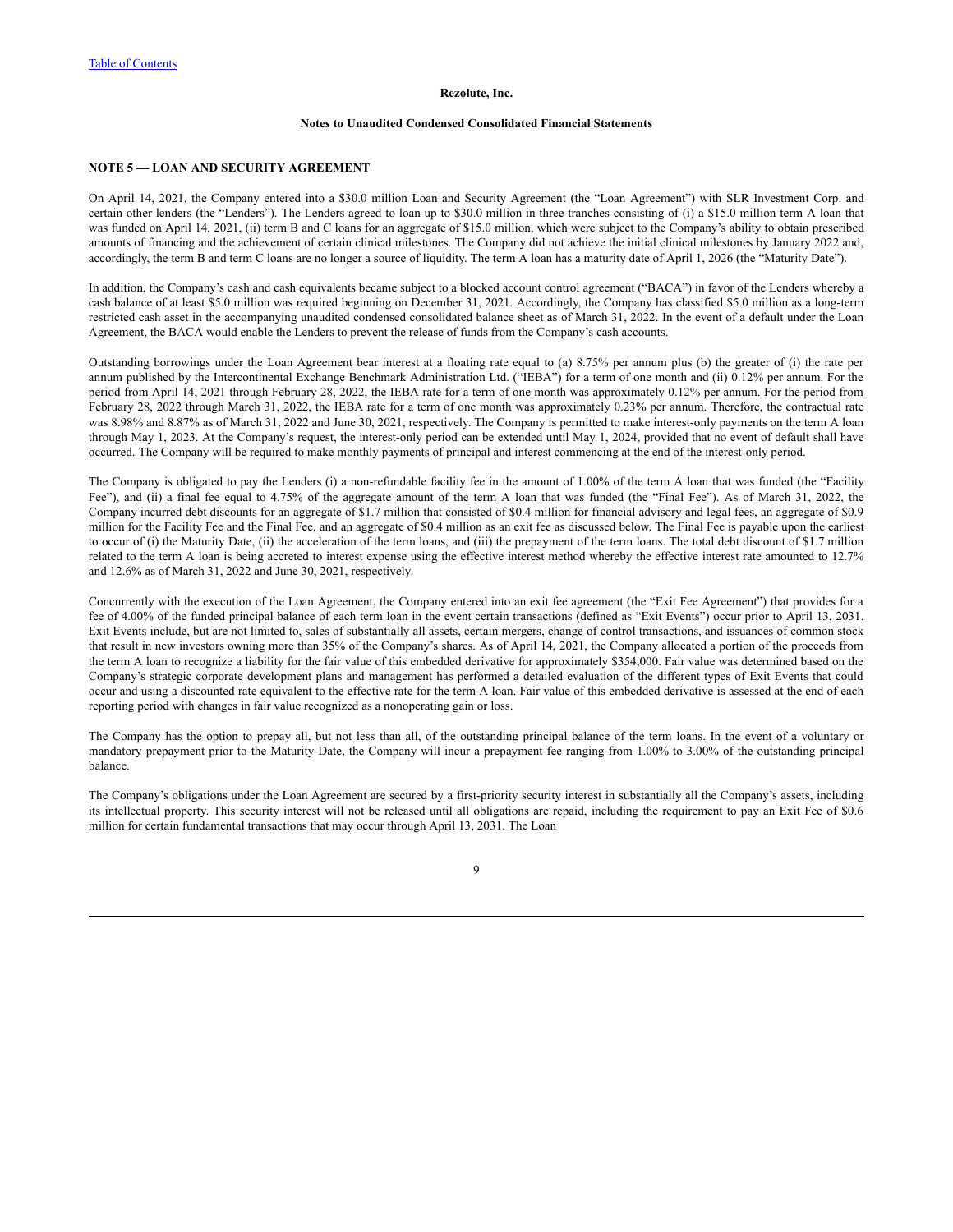#### **Notes to Unaudited Condensed Consolidated Financial Statements**

Agreement contains customary representations, warranties and covenants and also includes customary events of default, including payment defaults, breaches of covenants, and a default upon the occurrence of a material adverse change affecting the Company. Upon the occurrence of an event of default, a default interest rate of an additional 5.00% per annum may be applied to the outstanding loan balance, and the Lenders may declare all outstanding obligations immediately due and payable and exercise all of their rights and remedies as set forth in the Loan Agreement.

As of March 31, 2022, the Company had outstanding contractual obligations under the Loan Agreement consisting of the principal balance of \$15.0 million and the Final Fee of \$0.7 million for a total of \$15.7 million. After deducting the unaccreted discount of \$1.4 million, the net carrying value was \$14.3 million as of March 31, 2022. Future minimum principal payments and the net carrying value of the term A loan are as follows as of March 31, 2022 (in thousands):

### **Fiscal year ending June 30,**

| Remainder of fiscal year 2022 |          |
|-------------------------------|----------|
| 2023                          | 833      |
| 2024                          | 5,000    |
| 2025                          | 5,000    |
| 2026                          | 4,880    |
| Total contractual payments    | 15,713   |
| Less unaccreted debt discount | (1, 427) |
| Net carrying value            | 14,286   |

# **NOTE 6 — SHAREHOLDERS' EQUITY**

### *Changes in Shareholders' Equity for the Three Months Ended March 31, 2022 and 2021*

The following table presents changes in shareholders' equity for the three months ended March 31, 2022 and 2021 (in thousands):

|                                                                          |                     |  |        | <b>Additional</b>      |    |               | Total    |
|--------------------------------------------------------------------------|---------------------|--|--------|------------------------|----|---------------|----------|
|                                                                          | <b>Common Stock</b> |  |        | Paid-in<br>Accumulated |    | Shareholders' |          |
|                                                                          | <b>Shares</b>       |  | Amount | Capital                |    | Deficit       | Equity   |
| Three Months Ended March 31, 2022:                                       |                     |  |        |                        |    |               |          |
| Balances, December 31, 2021                                              | 15.556              |  | 16     | 250.816                | £. | (188, 567)    | 62,265   |
| Share-based compensation                                                 |                     |  |        | 850                    |    |               | 850      |
| Net loss                                                                 |                     |  |        |                        |    | (11,208)      | (11,208) |
| Balances, March 31, 2022                                                 | 15,556              |  |        | 251,666                |    | (199, 775)    | 51,907   |
|                                                                          |                     |  |        |                        |    |               |          |
| Three Months Ended March 31, 2021:                                       |                     |  |        |                        |    |               |          |
| Balances, December 31, 2020                                              | 8,352               |  | 8      | 193,831                | £. | (157, 953)    | 35,886   |
| Share-based compensation                                                 | __                  |  |        | 530                    |    |               | 530      |
| Reclassification of derivative liability for authorized share deficiency | __                  |  | _      | (3,591)                |    |               | (3,591)  |
| Fair value of warrants issued to consultants for services                |                     |  |        |                        |    |               |          |
| Net loss                                                                 |                     |  |        |                        |    | (3,695)       | (3,695)  |
| Balances, March 31, 2021                                                 | 8,352               |  |        | 190,772                |    | (161, 648)    | 29,132   |

For changes in shareholders' equity for the nine months ended March 31, 2022 and 2021, please refer to the unaudited condensed consolidated statements of shareholders' equity.

### *Underwritten Public Of ering*

On October 12, 2021, the Company entered into an underwriting agreement with Oppenheimer & Co., Inc., as representative of the underwriters listed therein (the "2021 Underwriters") for the planned issuance and sale of equity securities in an underwritten public offering (the "2021 Underwritten Offering"). On October 15, 2021, closing occurred for the Underwritten Offering resulting in the issuance of (i) 6,030,847 shares of common stock at \$6.50 per share for gross proceeds of \$39.2 million, and (ii) 1,661,461 pre-funded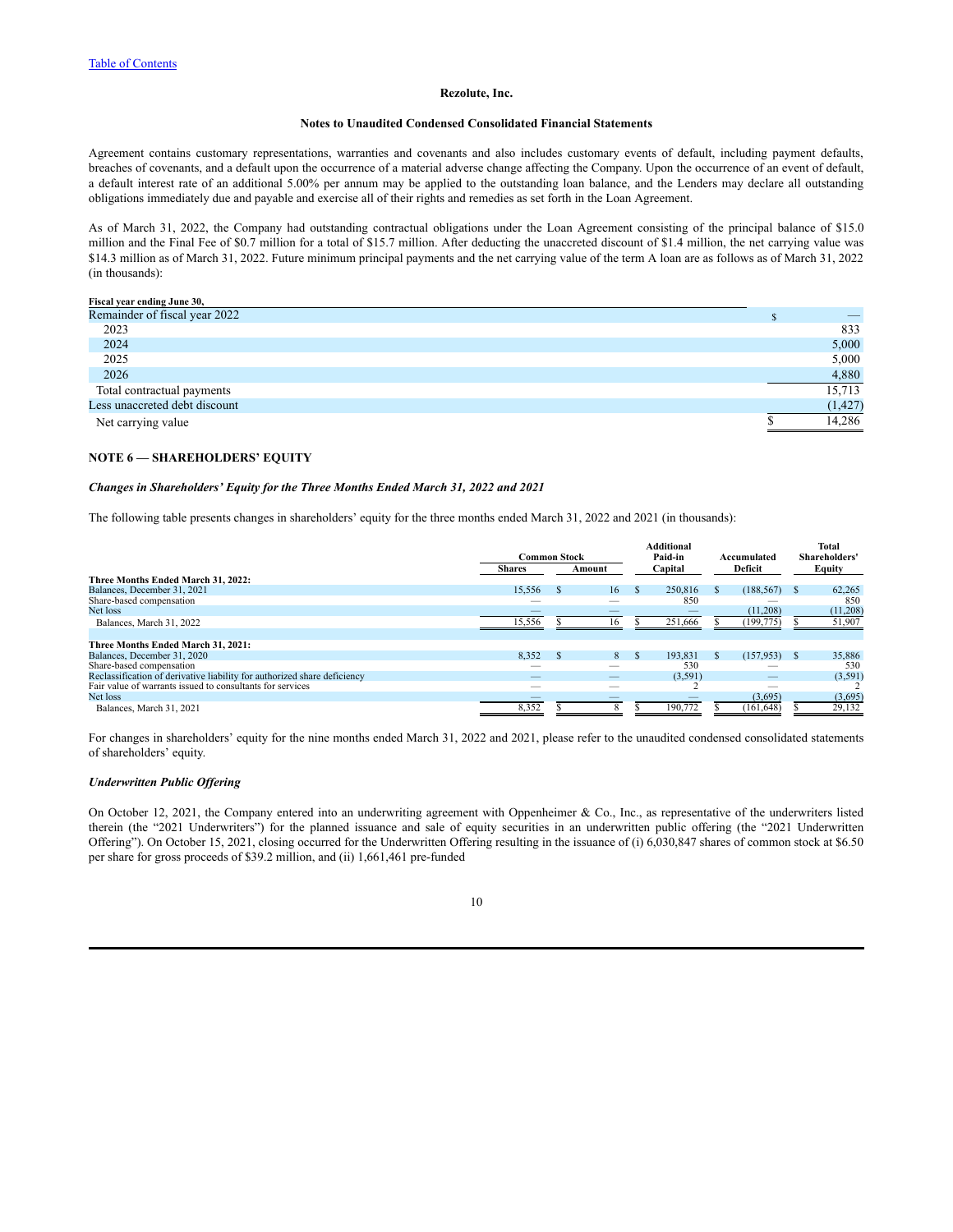#### **Notes to Unaudited Condensed Consolidated Financial Statements**

warrants to purchase 1,661,461 shares of common stock at an issuance price of \$6.49 per warrant (the "2021 PFWs") for gross proceeds of \$10.8 million. The aggregate gross proceeds from the Underwritten Offering amounted to \$50.0 million, excluding the Underwriters' Option discussed below, and before deductions for underwriting discounts and commissions of 6.0% of the gross proceeds and other offering costs of approximately \$0.3 million. After deducting total offering costs of \$3.3 million, the net proceeds of the Underwritten Offering amounted to approximately \$46.7 million.

The Company granted the 2021 Underwriters a 30-day option to purchase up to an additional 1,153,845 shares of its common stock in the 2021 Underwritten Offering at a public offering price of \$6.50 per share, less underwriting discounts and commissions (the "Underwriters' Option"). In November 2021, the Underwriters' Option was partially exercised for 116,266 shares resulting in gross proceeds of approximately \$0.8 million.

### *2021 Pre-Funded Warrants*

The 2021 PFWs have an exercise price of \$0.01 per share, which is subject to adjustment in the event of certain stock dividends and distributions, stock splits, stock combinations, reclassifications or similar events affecting the common stock. Each 2021 PFW is exercisable at any time and from time to time after issuance with no stated expiration date. In the event of certain corporate transactions, the holders of the 2021 PFWs will be entitled to receive, upon exercise of the 2021 PFWs, the kind and amount of securities, cash or other property that the holders would have received had they exercised the 2021 PFWs immediately prior to such transaction. The 2021 PFWs do not entitle the holders thereof to any voting rights or any of the other rights or privileges to which holders of Common Stock are entitled.

The gross proceeds of \$10.8 million received from issuance of the 2021 PFWs was recorded as a component of shareholders' equity within additional paidin capital. In accordance with the terms of the warrant agreement, holders of the outstanding warrants are not entitled to exercise any portion of the Pre-Funded Warrant if, upon exercise of such portion of the warrant, the holder's aggregate ownership of the Company's common stock or the combined voting power beneficially owned by such holder would exceed a designated percentage elected by the holder ranging from 4.99% to 19.99%, after giving effect to the exercise (the "Maximum Ownership Percentage"). Upon at least 61 days' prior notice to the Company, any warrant holder may elect to increase or decrease the Maximum Ownership Percentage to any other percentage not to exceed 19.99%. As of March 31, 2022, no shares underlying the 2021 PFWs have been exercised.

## *2021 Registered Direct Of ering*

Concurrently with the Underwritten Offering, Handok, Inc. (the "Purchaser"), an entity affiliated with a member of the Board of Directors, entered into a subscription agreement for a registered direct offering (the "2021 RDO") pursuant to which the Company agreed to sell to the Purchaser an aggregate of 769,231 shares of its common stock at a purchase price of \$6.50 per share. The closing for the 2021 RDO occurred on October 27, 2021, whereby the Company received gross proceeds of \$5.0 million.

### *Equity Distribution Agreement*

In December 2020, the Company and Oppenheimer & Co. Inc. (the "Agent") entered into an Equity Distribution Agreement (the "EDA") that provides for an "at the market offering" for the sale of up to \$50.0 million in shares of the Company's common stock (the "Placement Shares") through the Agent. The Agent was acting as sales agent and was required to use commercially reasonable efforts to sell all of the Placement Shares requested to be sold by the Company, consistent with the Agent's normal trading and sales practices, on mutually agreed terms between the Agent and the Company. The EDA was scheduled to terminate when all of the Placement Shares had been sold, or earlier upon the election of either the Company or the Agent. As discussed in Note 13, the Company provide the Agent with notice of termination of the EDA in May 2022 and no further shares will be issued under this agreement.

Under the terms of the EDA, the Company agreed to pay the Agent a commission equal to 3.0% of the gross sales price of the Placement Shares plus certain expenses incurred by the Agent in connection with the offering. For the nine months ended March 31, 2022, the Company sold 138,388 shares of its common stock pursuant to the EDA for net proceeds of approximately \$1.5 million.

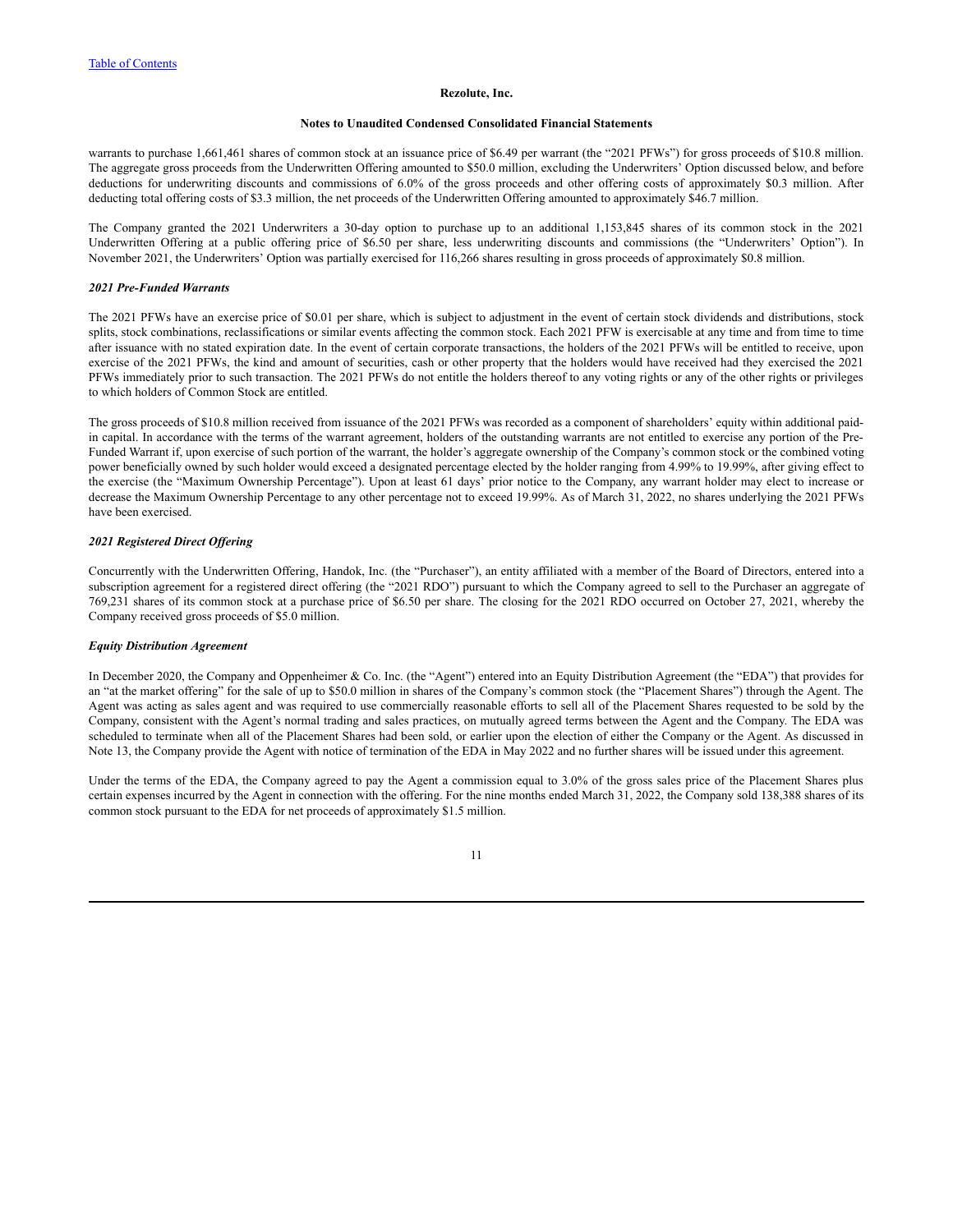### **Notes to Unaudited Condensed Consolidated Financial Statements**

### *LPC Purchase Agreement*

In August 2021, the Company entered into a purchase agreement (the "Purchase Agreement") and a registration rights agreement (the "RRA") with Lincoln Park Capital Fund, LLC ("LPC"), which provides that the Company may sell to LPC up to an aggregate of \$20.0 million shares (the "Purchase Shares") of its common stock. The Company concurrently filed a prospectus supplement with the SEC to register the shares issuable under the Purchase Agreement. The aggregate number of shares that the Company could sell to LPC under the Purchase Agreement was 1,669,620 shares of common stock, subject to certain exceptions set forth in the Purchase Agreement.

LPC's initial purchase consisted of 95,708 Purchase Shares at a purchase price of approximately \$10.45 per share for a total purchase price of \$1.0 million. Concurrently, the Company issued 33,799 shares of common stock to LPC as an initial fee for its commitment to purchase shares of common stock under the Purchase Agreement. Subject to the terms of the Purchase Agreement, the Company had the right, in its sole discretion, to present LPC with a purchase notice (a "Regular Purchase Notice"), directing LPC to purchase up to 25,000 Purchase Shares (a "Regular Purchase"). LPC's committed obligation under any single Regular Purchase generally could not exceed \$2.0 million. The Purchase Agreement provided for a purchase price per share for each Regular Purchase (the "Purchase Price") equal to the lesser of (i) the lowest sale price of the common stock on the Nasdaq Capital Market ("NCM") on the purchase date of such shares; and (ii) the average of the three lowest closing sale prices for the common stock traded on the NCM during the ten consecutive business days ending on the business day immediately preceding the purchase date of such shares.

On September 17, 2021, the Company submitted a Regular Purchase Notice, resulting in the sale of 20,000 Purchase Shares to LPC for net proceeds of approximately \$0.2 million. As discussed in Note 13, the Company provided LPC with notice of termination of the Purchase Agreement in May 2022 and no further shares are issuable under this agreement.

Pursuant to the RRA, the Company agreed to use its reasonable best efforts to maintain effectiveness of the registration statement and the related prospectus supplement within prescribed deadlines set forth in the RRA. In addition, the Company is required to use its reasonable best efforts to secure and maintain its listing of the Purchase Shares on the NCM. LPC has no obligation to purchase shares under the Purchase Agreement unless the Company complies with the terms of the RRA.

## *Derivative Liability for Authorized Share Deficiency*

On February 17, 2021, the Company filed a certificate of correction (the "Charter Revision") with the Secretary of State of Delaware. The Charter Revision changed the number of authorized shares of Common Stock from 500,000,000 shares to 10,000,000 on February 17, 2021. Upon filing the Charter Revision, the Company had approximately 8,352,000 shares of common stock issued and outstanding, plus approximately 2,428,000 shares were required to be reserved for issuance pursuant to the Company's stock option plans and outstanding warrant agreements. Since the Charter Revision reduced authorized shares to 10,000,000 shares, a deficiency of approximately 780,000 shares existed as of February 17, 2021. As a result of this deficiency, it was not possible to issue up to an aggregate of 780,000 shares of common stock under outstanding stock options and warrants as of February 17, 2021. Therefore, the Company could have been required to settle in cash for the fair value of the 780,000 shares subject to this deficiency, which required liability classification for these instruments beginning on February 17, 2021.

The Company made an accounting policy election to select the stock options and warrant agreements with the earliest issuance dates to compute the estimated fair value of the financial instruments associated with the authorized share deficiency. These stock options and warrants were generally those with the highest exercise prices that were least likely to be exercised. The fair value of such stock options and warrants was accounted for as a derivative liability that amounted to \$3.6 million as of February 17, 2021. As a result of the expiration of stock options for approximately 40,000 shares in March 2021, the authorized share deficiency was reduced to approximately 740,000 as of March 31, 2021. Primarily due to the reduction in the market price of the Company's common stock, the fair value of stock options and warrants for an aggregate of 740,000 shares amounted to \$1.8 million as of March 31, 2021. Presented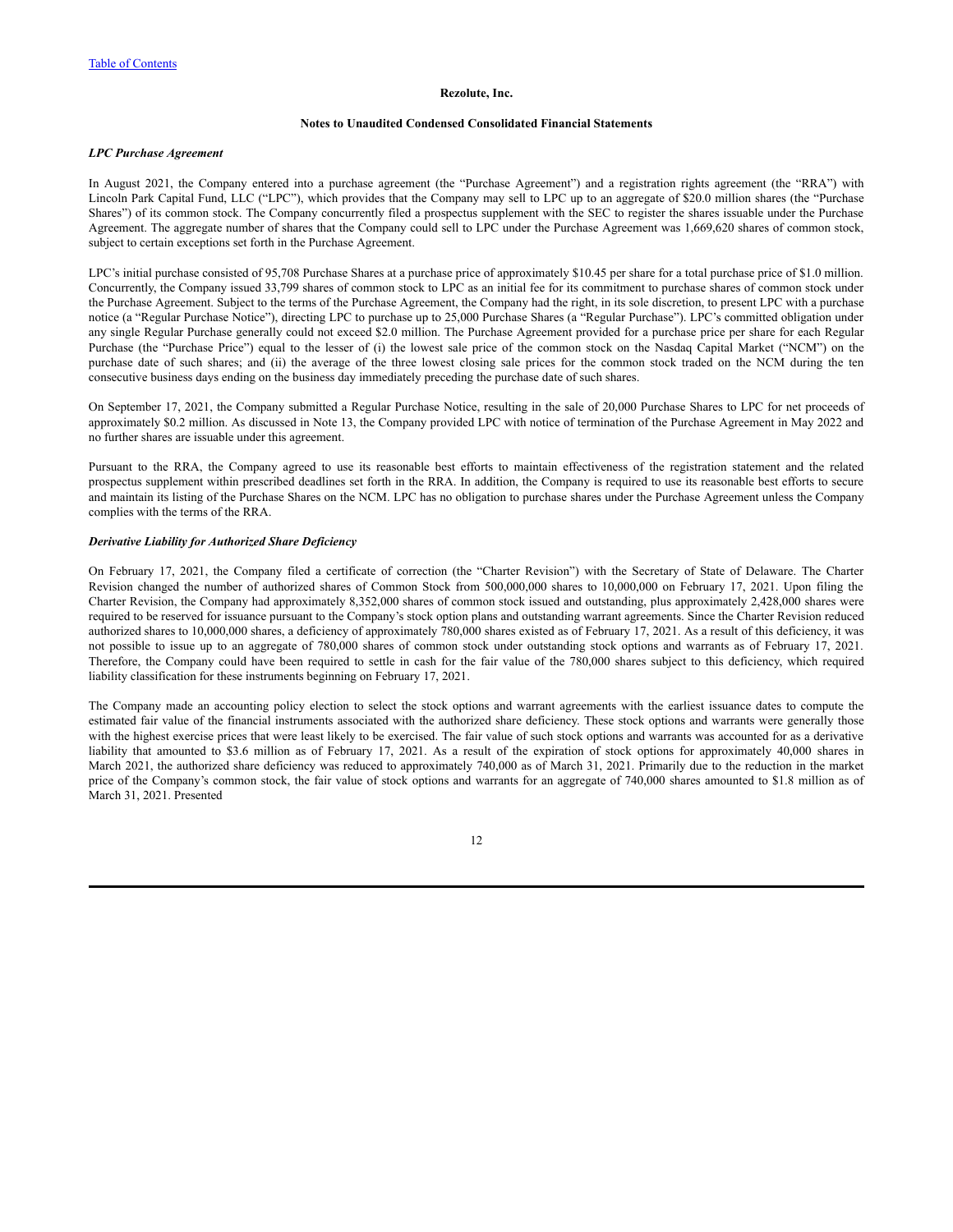### **Notes to Unaudited Condensed Consolidated Financial Statements**

below is a summary of the derivative liability associated with stock options and warrants as of February 17, 2021 and March 31, 2021 (in thousands, except per share amounts):

|                                       | <b>February 17, 2021</b> |  |                               |  |       |  | March 31, 2021          |  |          |  |       |  |  |
|---------------------------------------|--------------------------|--|-------------------------------|--|-------|--|-------------------------|--|----------|--|-------|--|--|
|                                       | Stock<br>Options         |  | Warrants                      |  | Total |  | Stock<br><b>Options</b> |  | Warrants |  | Total |  |  |
| Number of shares                      | 253                      |  | 52 <sub>1</sub>               |  | 780   |  | 21.5                    |  | JZ       |  | 740   |  |  |
| Weighted average fair value per share | 6.46                     |  |                               |  | 4.60  |  | 4.03                    |  | .80      |  | 2.44  |  |  |
| Fair value of derivative liability    | 1,638                    |  | $95^\circ$<br>1, <i>) J J</i> |  | 3,591 |  | 858                     |  | 949      |  | 1,807 |  |  |

Due to the reduction in fair value of the derivative liability from February 17, 2021 to March 31, 2021, the Company recognized a non-cash gain of approximately \$1.8 million in the accompanying unaudited condensed consolidated statements of operations for the three and nine months ended March 31, 2021. In order to determine the fair value of the stock options and warrants set forth above, the Company used the BSM option-pricing model with the following weighted-average assumptions for the valuations performed as of February 17, 2021 and March 31, 2021:

|                                    | <b>February 17, 2021</b> |  |          |  | <b>March 31, 2021</b> |  |              |  |          |  |          |
|------------------------------------|--------------------------|--|----------|--|-----------------------|--|--------------|--|----------|--|----------|
|                                    | Stock                    |  |          |  |                       |  | <b>Stock</b> |  |          |  |          |
|                                    | <b>Options</b>           |  | Warrants |  | <b>Total</b>          |  | Options      |  | Warrants |  | Total    |
| Market price of Common Stock       | 11.99                    |  | 11.99    |  | 11.99                 |  | 7.06         |  | 7.06     |  | 7.06     |
| Exercise price                     | 84.19                    |  | 63.88    |  | 70.48                 |  | 70.48        |  | 63.84    |  | 65.75    |
| Risk-free interest rate            | $0.6\%$                  |  | $0.1 \%$ |  | $0.3\%$               |  | $1.0 \%$     |  | $0.2 \%$ |  | $0.4\%$  |
| Dividend rate                      | $0.0 \%$                 |  | $0.0 \%$ |  | $0.0 \%$              |  | $0.0 \%$     |  | $00\%$   |  | $0.0 \%$ |
| Remaining contractual term (years) | 4.6                      |  |          |  | 2.5                   |  | 5.3          |  | 1.4      |  | 2.5      |
| Historical volatility              | 112.6%                   |  | 123.5%   |  | 119.9 %               |  | 118.4 %      |  | 112.0%   |  | 113.9 %  |

On May 26, 2021, the Company's shareholders approved an increase in authorized shares of common stock from 10.0 million shares to 40.0 million shares. As a result, the authorized share deficiency was eliminated, and the related stock options and warrants were no longer accounted for a derivative liability after May 26, 2021 and were reclassified to equity.

# **NOTE 7 — SHARE-BASED COMPENSATION AND WARRANTS**

# *Stock Option Plans*

Presented below is a summary of the number of shares authorized, outstanding, and available for future grants under each of the Company's stock option plans as of March 31, 2022 (in thousands):

|                    | <b>Plan Termination</b> | <b>Number of Shares</b> |           |     |  |  |
|--------------------|-------------------------|-------------------------|-----------|-----|--|--|
| <b>Description</b> | Date                    | Authorized              | Available |     |  |  |
| 2015 Plan          | February 2020           | -45                     | 45        |     |  |  |
| 2016 Plan          | October 2021            | 260                     | 260       | __  |  |  |
| 2019 Plan          | <b>July 2029</b>        | 200                     | 200       |     |  |  |
| 2021 Plan          | March 2030              | .200                    | .082      | 118 |  |  |
| Total              |                         | 1,705                   | .587      | 118 |  |  |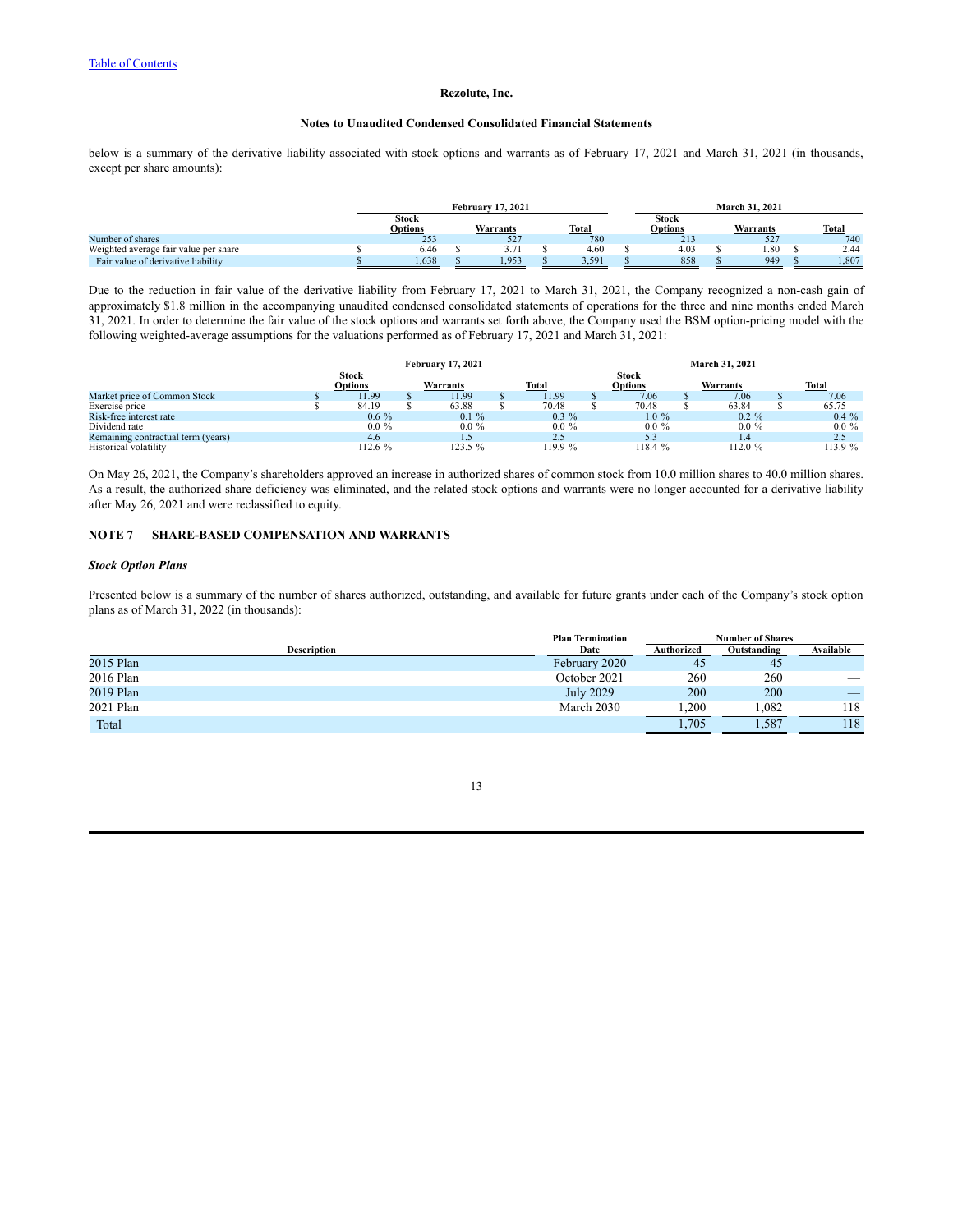### **Notes to Unaudited Condensed Consolidated Financial Statements**

### *Stock Options Outstanding*

The following table sets forth a summary of the activity under all of the Company's stock option plans for the nine months ended March 31, 2022 (shares in thousands):

|                             | <b>Shares</b> | Price $(1)$ | Term $(2)$ |
|-----------------------------|---------------|-------------|------------|
| Outstanding, June 30, 2021  | 1,285         | 16.35       | 8.7        |
| Granted                     | 421           | 5.37        |            |
| Expired                     | (61)          | 20.19       |            |
| Forfeited                   | (58)          | 10.28       |            |
| Outstanding, March 31, 2022 | 1,587         | 13.41       | 8.6        |
| Vested, March 31, 2022      | 620           | 19.23       |            |

(1) Represents the weighted average exercise price.

(2) Represents the weighted average remaining contractual term for the number of years until the stock options expire.

For the nine months ended March 31, 2022, the aggregate fair value of stock options granted for approximately 0.4 million shares of common stock that provide solely for time-based vesting, amounted to \$1.7 million or approximately \$4.09 per share as of the grant dates. Fair value was computed using the BSM option-pricing model and will result in the recognition of compensation cost ratably over the expected vesting period of the stock options. For the nine months ended March 31, 2022, the fair value of stock options was estimated on the date of grant, with the following weighted-average assumptions:

| Market price of common stock on grant date | 4.09    |
|--------------------------------------------|---------|
| Expected volatility                        | $94\%$  |
| Risk free interest rate                    | $1.8\%$ |
| Expected term (years)                      | 6.1     |
| Dividend vield                             | $0\%$   |

Share-based compensation expense for the three and nine months ended March 31, 2022 and 2021 is included under the following captions in the unaudited condensed consolidated statements of operations (in thousands):

|                            |              | <b>Three Months Ended</b><br>March 31. |  |      | <b>Nine Months Ended</b> |       |  |       |
|----------------------------|--------------|----------------------------------------|--|------|--------------------------|-------|--|-------|
|                            | 2021<br>2022 |                                        |  | 2022 |                          | 2021  |  |       |
| Research and development   |              | 327                                    |  | 284  |                          | .014  |  | .098  |
| General and administrative |              | 523                                    |  | 246  |                          | 687   |  | .,207 |
| Total                      |              | 850                                    |  | 530  | $\sqrt{2}$               | 2.701 |  | 2.305 |

Unrecognized share-based compensation expense is approximately \$6.8 million as of March 31, 2022. This amount is expected to be recognized over a weighted average period of 3.0 years.

### *Warrants*

In connection with the 2021 Underwritten Offering discussed in Note 6, the Company issued 1,661,461 2021 PFWs to purchase 1,661,461 shares of common stock at an issuance price of \$6.49 per warrant for gross proceeds of \$10.8 million. The 2021 PFWs may be exercised at any time by paying the exercise price of \$0.01 per share, subject to the terms discussed in Note 6.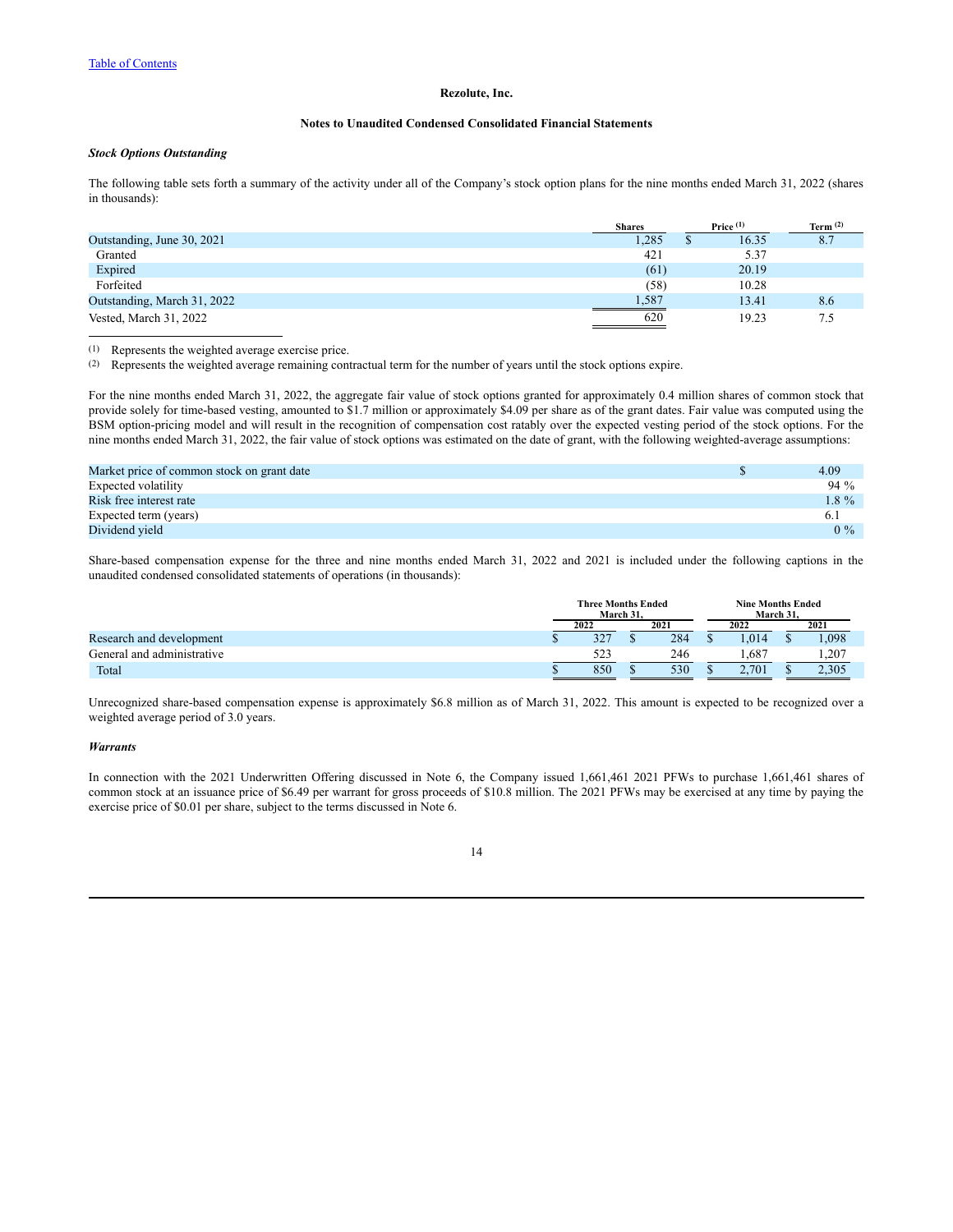### **Notes to Unaudited Condensed Consolidated Financial Statements**

In addition, the Company has issued warrants in conjunction with various debt and equity financings and for services. The following table sets forth a summary of the warrant activity (excluding the 2021 PFWs) for the nine months ended March 31, 2022 (shares in thousands):

|                                  | <b>Shares</b> | Price $(1)$ | Term $(2)$ |
|----------------------------------|---------------|-------------|------------|
| Outstanding, beginning of period | .252          | 28.91       | 4.8        |
| Warrant expirations              | (94           | Q5 70       |            |
| Outstanding, end of period       | 1,158         | 23.45       | 4.4        |
|                                  |               |             |            |

(1) Represents the weighted average exercise price.

(2) Represents the weighted average remaining contractual term for the number of years until the warrants expire.

### **NOTE 8 — COMMITMENTS AND CONTINGENCIES**

### *Commitments*

Please refer to Note 4 for further discussion of commitments to make milestone payments and to pay royalties under license agreements with Xoma and ActiveSite.

### *COVID-19*

The COVID-19 pandemic, which is impacting worldwide economic activity, poses risks that the Company or its employees, contractors, suppliers, and other partners may be prevented from conducting business activities for an indefinite period of time, including due to shutdowns that may be requested or mandated by governmental authorities. The extent to which COVID-19 impacts the Company's business, including its clinical trials and financial condition, will depend on future developments, which are highly uncertain and cannot be predicted with confidence, such as the ultimate geographic spread of the disease, the duration of the pandemic, travel restrictions and social distancing in the United States and other countries, business closures or business disruptions and the effectiveness of actions taken in the United States and other countries to contain and treat the disease. As COVID-19 continues to spread around the globe, including the spread of more contagious and virulent variants, the Company could experience disruptions, including delays or difficulties in enrolling patients in clinical trials, delays or difficulties in clinical site initiation, interruption of key clinical trial activities, delays in clinical sites receiving the supplies and materials needed to conduct our clinical trials, and delays in necessary interactions with local regulatory authorities. The economic and business disruptions caused by COVID-19 may also impact the Company's ability to raise additional capital on a timely basis or at all, which could negatively impact long-term liquidity.

### *Registration Rights Agreement*

In connection with the LPC Purchase Agreement discussed in Note 6, the Company entered into a Registration Rights Agreement that requires all the shares issuable under the Purchase Agreement to be registered. The Company filed a prospectus supplement to meet this obligation in August 2021 and is required to maintain the effectiveness of the prospectus supplement on a reasonable best-efforts basis.

### *Legal Matters*

From time to time, the Company may be involved in litigation relating to claims arising out of operations in the normal course of business. As of March 31, 2022, there were no pending or threatened lawsuits that could reasonably be expected to have a material effect on the Company's results of operations. At each reporting period, the Company evaluates known claims to determine whether a potential loss amount or a potential range of loss is probable and reasonably estimable under ASC 450, *Contingencies*. Legal fees are expensed as incurred.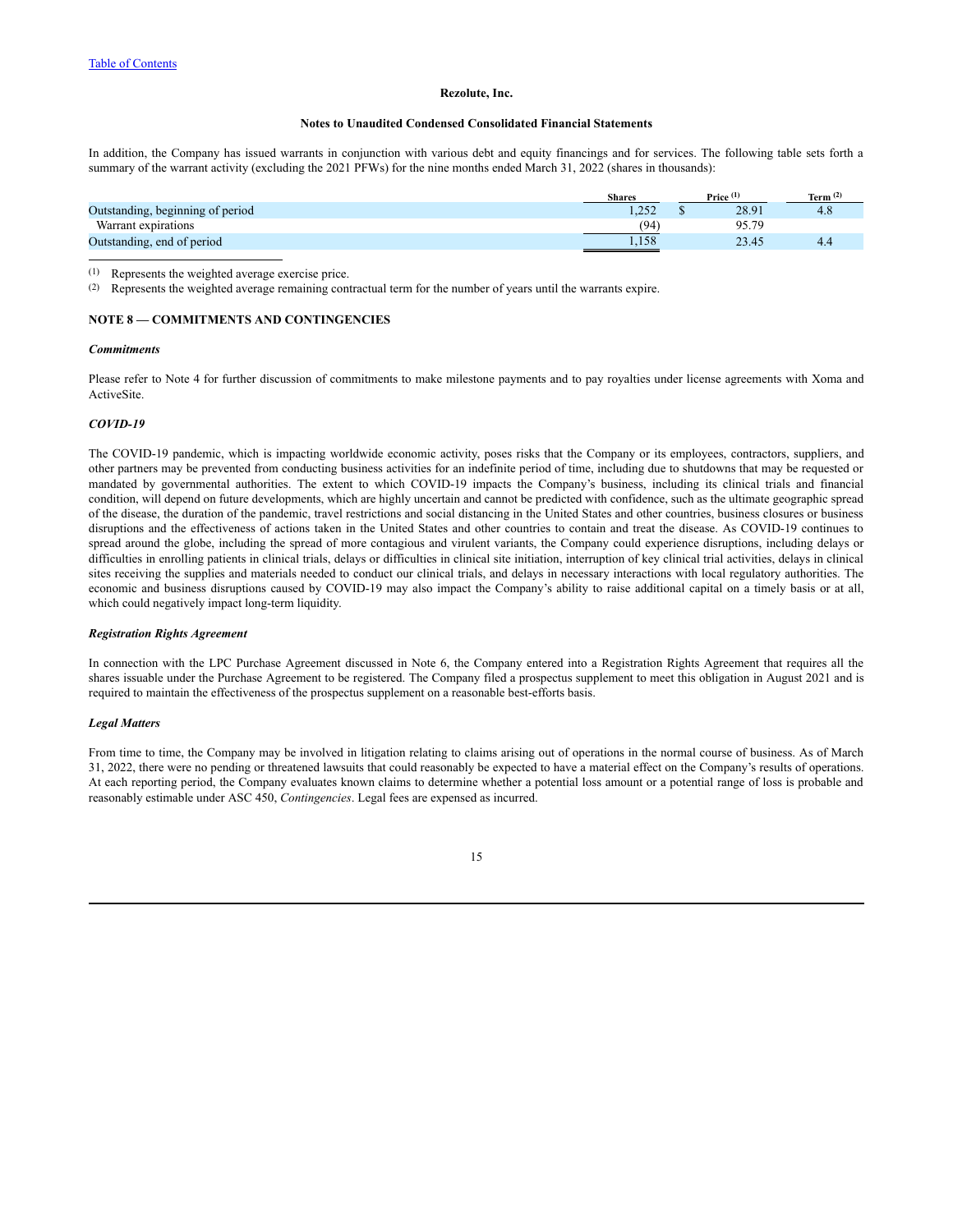### **Notes to Unaudited Condensed Consolidated Financial Statements**

# **NOTE 9 — RELATED PARTY TRANSACTIONS**

On September 15, 2020, the Company and Handok entered into an exclusive license agreement (the "Handok License") for the territory of the Republic of Korea. The Handok License relates to pharmaceutical products in final dosage form containing the pharmaceutical compounds developed or to be developed by the Company, including those related to RZ358 and RZ402. The Handok License is in effect for a period of 20 years after the first commercial sale of each product and requires (i) milestone payments to the Company of \$0.5 million upon approval of a New Drug Application ("NDA") for each product in the territory, and (ii) the Company will sell products ordered by Handok at a transfer price equal to 70% of the net selling price of the products. To date, no milestone payments have been earned by the Company.

In addition, Handok and certain of its affiliates were the sole investors in the 2021 RDO discussed in Note 6 and the private placement discussed in Note 13.

# **NOTE 10 — INCOME TAXES**

Income tax expense during interim periods is based on applying an estimated annualized effective income tax rate applied to the respective quarterly periods, adjusted for discrete tax items in the period in which they occur. The computation of the annualized estimated effective tax rate for each interim period requires certain estimates and significant judgment including, but not limited to, the expected operating results for the year, projections of the proportion of income earned and taxed in various jurisdictions, permanent and temporary differences, and the likelihood of recovering deferred tax assets generated in the current year. The accounting estimates used to compute the provision for income taxes may change as new events occur, more experience is obtained, additional information becomes known or as the tax environment changes.

For the three and nine months ended March 31, 2022 and 2021, the Company did not record any income tax benefit due to a full valuation allowance on its deferred tax assets. The Company did not have any material changes to its conclusions regarding valuation allowances for deferred income tax assets or uncertain tax positions for the three and nine months ended March 31, 2022 and 2021.

### **NOTE 11 — NET LOSS PER SHARE**

Basic net loss per share is computed by dividing net loss by the weighted average number of common shares and 2021 PFWs outstanding during the period, without consideration for potentially dilutive securities. The 2021 PFWs are included in the computation of basic and diluted net loss per share since the exercise price is negligible and the 2021 PFWs are fully vested and exercisable. Accordingly, the weighted average number of shares outstanding is computed as follows for the three and nine months ended March 31, 2022 and 2021 (in thousands):

|              | <b>Three Months Ended</b><br>March 31. |       | <b>Nine Months Ended</b><br>March 31. |       |  |
|--------------|----------------------------------------|-------|---------------------------------------|-------|--|
|              | 2022                                   | 2021  | 2022                                  | 2021  |  |
| Common Stock | 15,557                                 | 8,352 | 12,735                                | 7,445 |  |
| 2021 PFWs    | . 661                                  |       | .013                                  | __    |  |
| Total        | 17.218                                 | 0.332 | 13,748                                | 7.445 |  |

For the three and nine months ended March 31, 2022 and 2021, basic and diluted net loss per share were the same since all other common stock equivalents were anti-dilutive. As of March 31, 2022 and 2021, the following outstanding potential common stock equivalents were excluded from the computation of diluted net loss per share since the impact of inclusion was anti-dilutive (in thousands):

|                 | 2022            | 2021        |
|-----------------|-----------------|-------------|
| Stocl<br>ptions | 590             |             |
| Warrants        | 1.50            | 427<br>1.12 |
| Total           | 2.748<br>$\sim$ | سە          |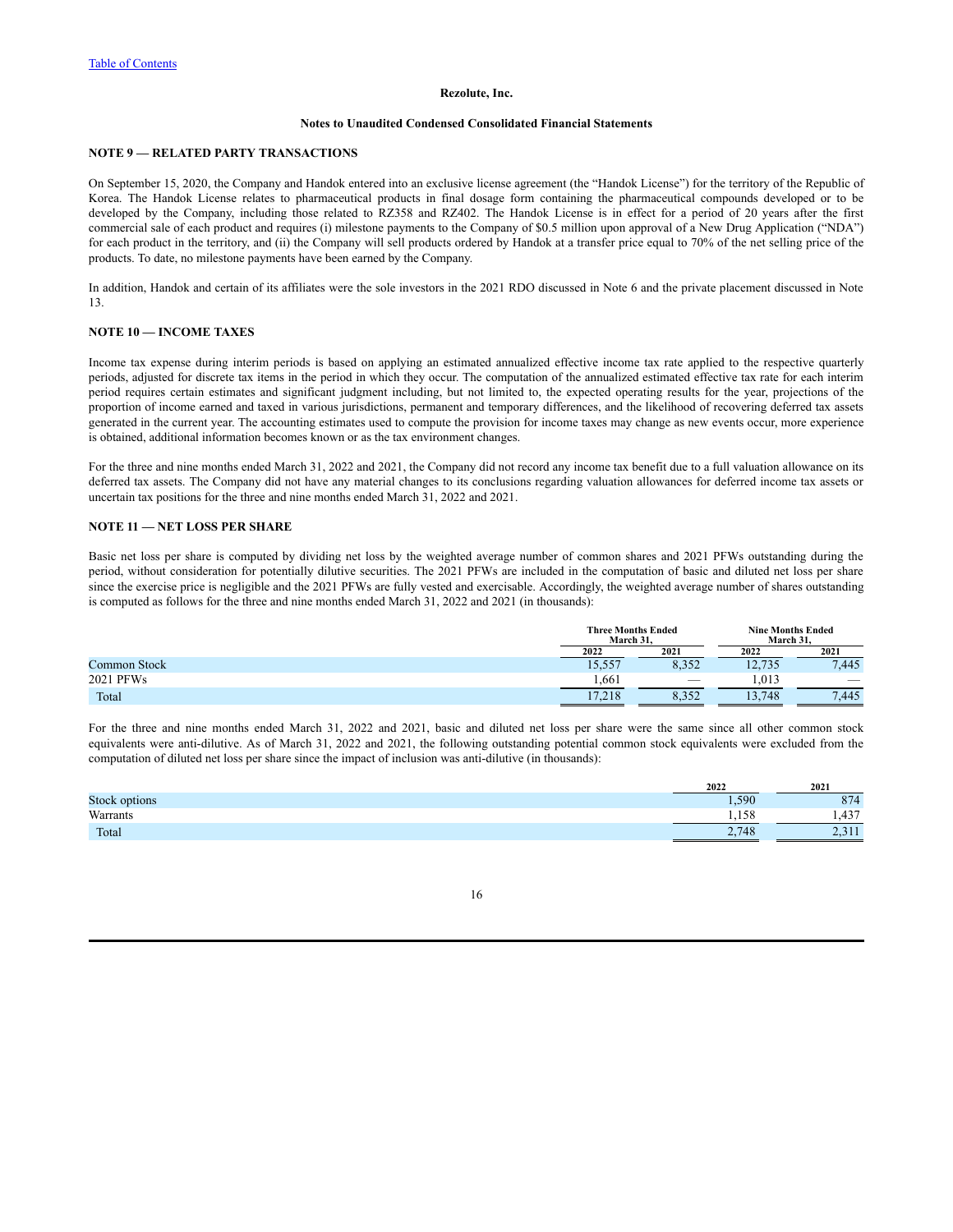#### **Notes to Unaudited Condensed Consolidated Financial Statements**

# **NOTE 12 — FINANCIAL INSTRUMENTS AND SIGNIFICANT CONCENTRATIONS**

#### *Fair Value Measurements*

Fair value is defined as the price that would be received upon sale of an asset or paid to transfer a liability in an orderly transaction between market participants on the measurement date. When determining fair value, the Company considers the principal or most advantageous market in which it transacts and considers assumptions that market participants would use when pricing the asset or liability. The Company applies the following fair value hierarchy, which prioritizes the inputs used to measure fair value into three levels and bases the categorization within the hierarchy upon the lowest level of input that is available and significant to the fair value measurement:

Level 1—Quoted prices in active markets for identical assets or liabilities accessible to the reporting entity at the measurement date.

Level 2—Other than quoted prices included in Level 1 that are observable for the asset and liability, either directly or indirectly through market corroboration, for substantially the full term of the asset or liability.

Level 3—Unobservable inputs for the asset or liability used to measure fair value to the extent that observable inputs are not available, thereby allowing for situations in which there is little, if any market activity for the asset or liability at the measurement date.

The Company's embedded derivative liabilities are classified under Level 3 of the hierarchy and are required to be measured and recorded at fair value on a recurring basis. Fair value is determined based on management's assessment of the probability and timing of occurrence for the Exit Events discussed in Note 5 using a discount rate equal to the effective interest rate for the term A loan.The following table sets forth changes in the fair value of the embedded derivative liabilities for the nine months ended March 31, 2022 (in thousands):

| Fair value as of June 30, 2021  | 387 |
|---------------------------------|-----|
| Gain from change in fair value  |     |
| Fair value as of March 31, 2022 | 395 |

Except for the embedded derivative liabilities, the Company did not have any other assets or liabilities measured at fair value on a recurring basis as of March 31, 2022 and June 30, 2021.

Due to the relatively short maturity of the respective instruments, the fair value of cash and cash equivalents, restricted cash, accounts payable, and accrued liabilities approximated their carrying values as of March 31, 2022 and June 30, 2021. Due to the unique terms of the Loan Agreement discussed in Note 5, it was measured on a non-recurring basis at fair value using Level 3 inputs when it was entered into in April 2021. Due to the lack of observable inputs, the Company was unable to determine fair value of the Loan Agreement as of March 31, 2022.

The Company's policy is to recognize asset or liability transfers among Level 1, Level 2 and Level 3 as of the actual date of the events or change in circumstances that caused the transfer. During the nine months ended March 31, 2022 and 2021, the Company did not have any transfers of its assets or liabilities between levels of the fair value hierarchy.

#### *Significant Concentrations*

Financial instruments that subject the Company to concentrations of credit risk consist primarily of cash, cash equivalents and restricted cash. The Company maintains its cash, cash equivalents and restricted cash at high-quality financial institutions. For the nine months ended March 31, 2022, cash deposits have exceeded the amount of federal insurance provided on such deposits. As of March 31, 2022 and June 30, 2021, the Company had cash, cash equivalents and restricted cash with a single financial institution with an aggregate balance of \$68.4 million and \$41.0 million, respectively. The Company has never experienced any losses related to its investments in cash, cash equivalents and restricted cash.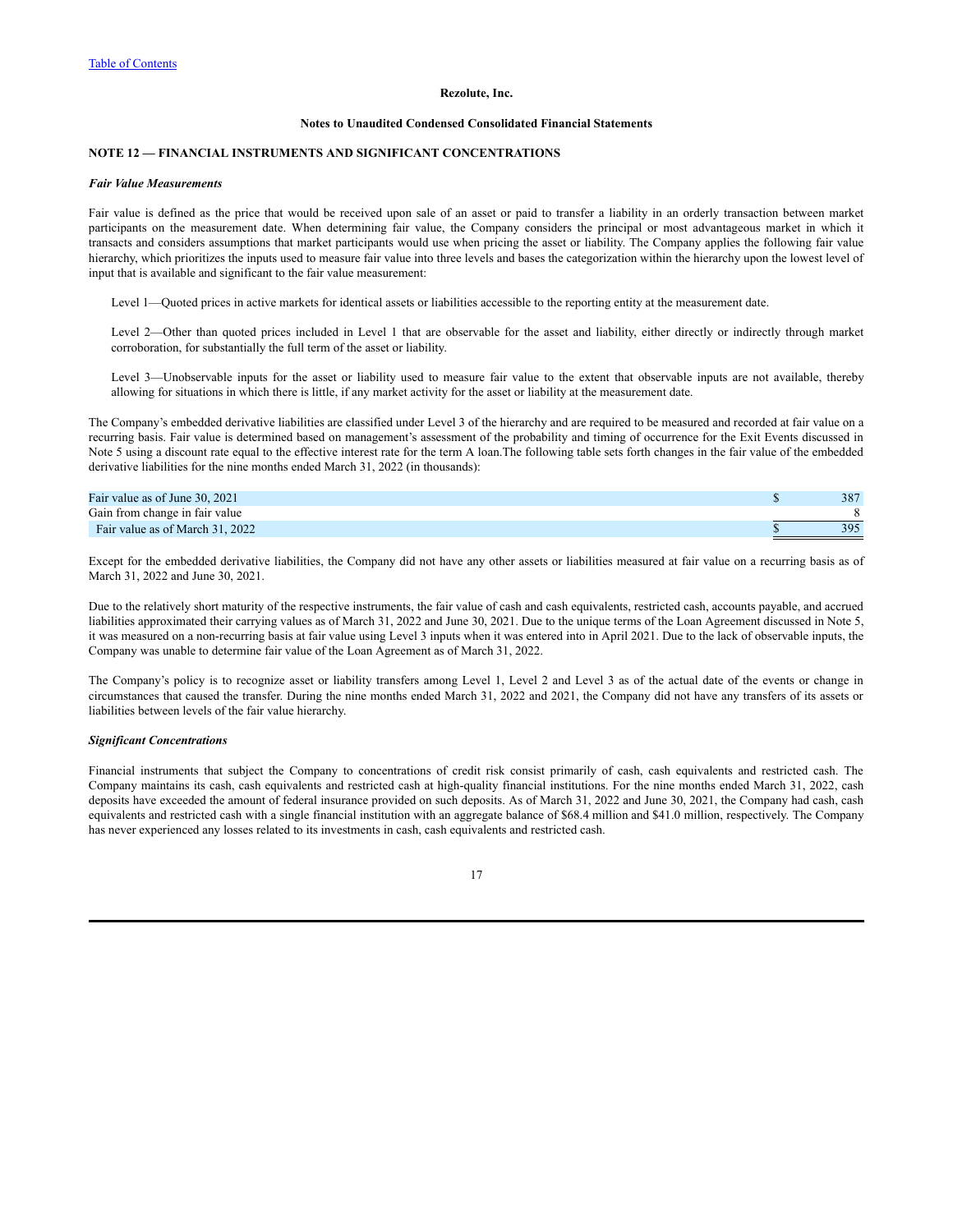### **Notes to Unaudited Condensed Consolidated Financial Statements**

### **NOTE 13 — SUBSEQUENT EVENTS**

#### *Headquarters Lease*

In April 2022, the Company entered into a lease agreement for a new corporate headquarters in Redwood City, California. The space consists of approximately 9,300 square feet and provides for total base rent payments of approximately \$2.9 million through the expected expiration of the lease in July 2027. The landlord is required to make improvements to the facility before it is suitable for occupancy by the Company. The lease provides for a sixmonth rent abatement period beginning upon commencement of the lease term which is expected to occur in August 2022. In addition, the lease provides an allowance of approximately \$0.1 million that may be utilized by the Company for the purchase of furniture and equipment. The average base rent payable in cash over the 60-month lease term is approximately \$48,000 per month. During the fourth quarter of the fiscal year ending June 30, 2022, the Company expects to recognize a right-of-use asset and a related operating lease liability for approximately \$2.3 million.

Future payments under this operating lease agreement are as follows (in thousands):

| Fiscal year ending June 30,   |       |
|-------------------------------|-------|
| Remainder of fiscal year 2022 | 50    |
| 2023                          | 199   |
| 2024                          | 614   |
| 2025                          | 632   |
| Thereafter                    | 1.377 |
| Total lease payments          | 2.872 |

### *Financing Activities*

On May 1, 2022, the Company entered into (i) an underwriting agreement with Jefferies LLC, as representative of the underwriters listed therein, relating to the issuance and sale of equity securities in an underwritten registered direct offering (the "2022 RDO"), and (ii) a placement agency agreement with Jefferies LLC, that provides for a private placement of equity securities (the "Private Placement"). The 2022 RDO resulted in the issuance of (i) approximately 18.0 million shares of the Company's common stock, at a public offering price of \$3.80 per share, (ii) Class A pre-funded warrants (the "Class A PFWs") to purchase up to approximately 2.0 million shares of Common Stock at a public offering price of \$3.799 per Class A PFW and (iii) Class B pre-funded warrants (the "Class B PFWs") to purchase up to 10.9 million shares of Common Stock at a public offering price of \$3.799 per Class B PFW. The 2022 RDO closed on May 4, 2022 and resulted in net proceeds of approximately \$110.5 million. The gross proceeds of the 2022 RDO amounted to \$117.6 million, before deducting an aggregate of \$7.1 million incurred for underwriting discounts and commissions and other offering expenses payable by the Company. In connection with the 2022 RDO, certain of the Company's officers and directors agreed not to sell or otherwise dispose of any common stock held by them through July 30, 2022.

Pursuant to the Private Placement, the Company entered into a securities purchase agreement ("SPA") on May 4, 2022 with Handok and certain of its affiliates (the "Purchasers") whereby the Company agreed to sell to the Purchasers 3.3 million Class C Warrants (the "Class C PFWs") to purchase shares of common stock, at a purchase price of \$3.799 per Class C PFW. The closing of the Private Placement will take place upon satisfaction of the closing conditions set forth in the placement agency agreement and the SPA. The net proceeds of the Private Placement, after deducting the placement agent fees and estimated offering expenses payable by the Company, are expected to be approximately \$11.4 million. Closing of the Private Placement is expected to occur in May 2022.

### *Terms of Pre-Funded Warrants*

The offering price of \$3.799 per share for the Class A PFWs, the Class B PFWs and the Class C PFWs (collectively, the "2022 PFWs") represents the public offering price for the shares of common stock issued in the 2022 RDO less the \$0.001 per share price that is required to be paid upon exercise of the 2022 PFWs. The exercise price of the 2022 PFWs is subject to adjustment in the event of certain stock dividends and distributions, stock splits, stock combinations, reclassifications or similar events affecting the common stock and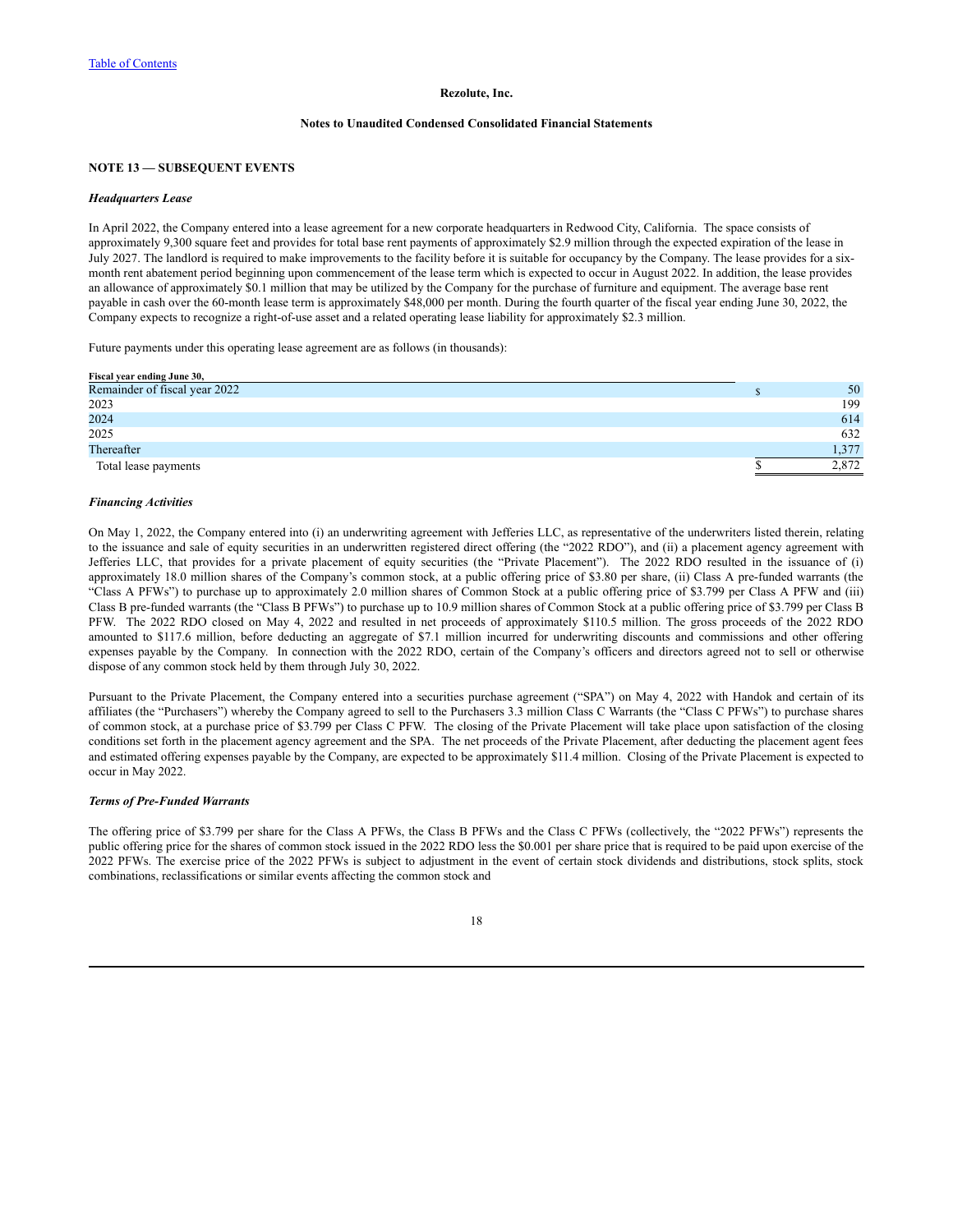#### **Notes to Unaudited Condensed Consolidated Financial Statements**

also upon any distributions for no consideration of assets to the Company's shareholders. In the event of certain corporate transactions, the holders of the 2022 PFWs will be entitled to receive, upon exercise of the 2022 PFWs, the kind and amount of securities, cash or other property that the holders would have received had they exercised the 2022 PFWs immediately prior to such transaction. The 2022 PFWs do not entitle the holders thereof to any voting rights or any of the other rights or privileges to which holders of common stock are entitled.

Each Class A PFW is exercisable upon issuance. The Class B PFWs and the Class C PFWs will only be exercisable for shares of common stock upon receipt of shareholder approval for an increase in the number of authorized shares of common stock as discussed below under the caption *Required Shareholder Approval*.

### *Required Shareholder Approval*

The closing of the 2022 RDO resulted in the issuance of the approximately 18.0 million shares of common stock and Class A PFWs for approximately 2.0 million shares. After these issuances, the Company had utilized the entire 40.0 million of authorized shares of common stock available under its corporate charter, consisting of issued shares and shares of common stock reserved for issuance under stock option plans and outstanding warrants discussed in Note 7. Accordingly, the Company did not have a sufficient number of shares of common stock available to permit exercise of any of the Class B PFWs and the Class C PFWs. Therefore, the Class B PFWs and the Class C PFWs will only be exercisable for shares of common stock to the extent that shareholders subsequently approve an increase in the number of authorized shares (the "Shareholder Approval"), which the Company is required to use its best efforts to obtain at an annual meeting of shareholders to be held by June 30, 2022. If the Company does not obtain Shareholder Approval by June 30, 2022, it will be required to (i) pay liquidated damages of 2.0% of the aggregate purchase price paid by each holder of Class B PFWs and Class C PFWs, and (ii) hold additional shareholder meetings every three months thereafter until approval is obtained. For each subsequent failure to obtain Shareholder Approval, the Company will be required to pay an additional 2.0% of the purchase price as liquidated damages. The aggregate purchase price of the Class B PFWs and the Class C PFWs amounts to \$54.2 million whereby the initial liquidated damages payment would be approximately \$1.1 million if the Company fails to obtain Shareholder Approval by June 30, 2022.

The Company expects to account for the gross proceeds of \$41.6 million received from the issuance of the Class B PFWs and \$12.6 million expected to be received from the issuance of the Class C PFWs as derivative liabilities whereby future changes in the fair value of the derivative liabilities will result in gains or losses until such time that Shareholder Approval is obtained.

### *Registration Rights Agreement*

In connection with the offer of the Class B PFWs and the Class C PFWs, the Company entered into registration rights agreements with the purchasers. Pursuant to the registration rights agreements, the Company will be required to file a registration statement with the SEC to register for resale the shares issuable upon exercise of the Class B PFWs and the Class C PFWs, within two days of receipt of Shareholder Approval, and to have such registration statement declared effective by June 30, 2022 in the event the registration statement is not reviewed by the SEC, or by July 30, 2022 in the event the registration statement is reviewed by the SEC. The Company will be obligated to pay certain liquidated damages to the purchasers if the Company (i) fails to file the registration statement when required, (ii) fails to cause the registration statement to be declared effective by the SEC when required, or (iii) fails to maintain the effectiveness of the registration statement. If the Company fails to comply with the registration rights agreement, it will be obligated to pay 2.0% of the purchase price of the Class B PFWs and the Class C PFWs for an aggregate of approximately \$1.1 million as liquidated damages. If liquidated damage payments are required in the future, they will be charged to expense in the period incurred.

### *EDA and Purchase Agreement Termination*

In May 2022, the Company provided notice of termination to the Agent in accordance with the EDA entered in December 2020. Additionally, the Company provided notice of termination to LPC for the Purchas Agreement entered in August 2021. As a result of these termination notices, no further equity securities are issuable under either agreement.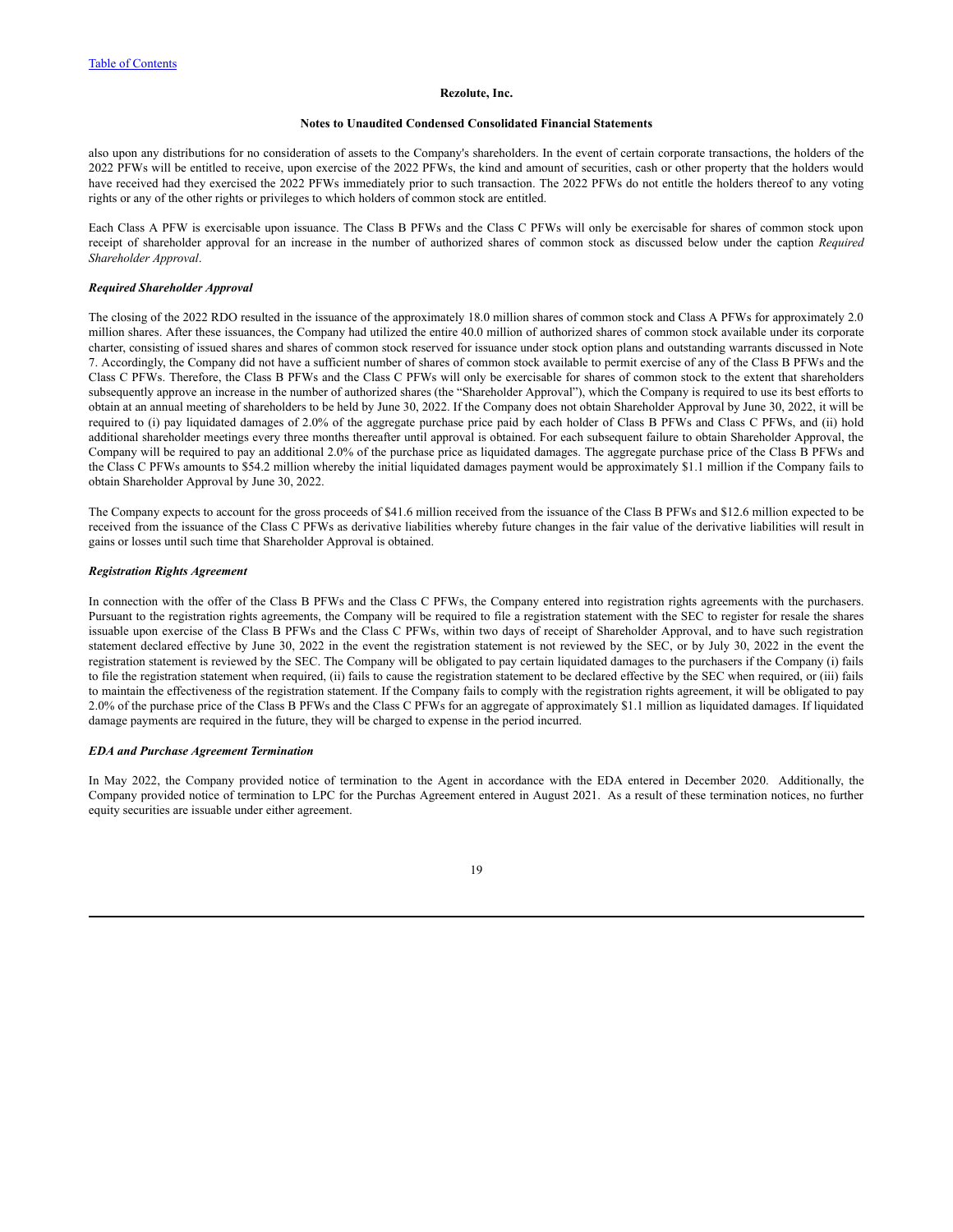# <span id="page-22-0"></span>**ITEM 2. MANAGEMENT'S DISCUSSION AND ANALYSIS OF FINANCIAL CONDITION AND RESULTS OF OPERATIONS.**

Certain figures, such as interest rates and other percentages included in this section have been rounded for ease of presentation. Percentage figures included in this section have not in all cases been calculated on the basis of such rounded figures but on the basis of such amounts prior to rounding. For this reason, percentage amounts in this section may vary slightly from those obtained by performing the same calculations using the figures in our unaudited condensed consolidated financial statements or in the associated text. Certain other amounts that appear in this section may similarly not sum due to rounding. As used in the discussion below, "we," "our," "us," and the "Company" refers to Rezolute, Inc.

### **Special Note About COVID-19**

We have been actively monitoring the COVID-19 pandemic and its impact on our business activities. Our primary objectives have remained the same throughout the pandemic: to support the safety of our team members and their families and continue to support our preclinical studies and clinical trials. Currently, with respect to the operation of our facilities, we are closely adhering to applicable guidelines and orders. Essential operations in research and maintenance that occur within our facilities are continuing in accordance with the permissions granted under government ordinances. Across all of our locations, we have instituted a temporary work from home policy for all office personnel who do not need to work on site to maintain productivity. We have recently allowed these employees to voluntarily return to work on site with appropriate health and safety measures.

While our financial results for the three and nine months ended March 31, 2022 and the fiscal year ended June 30, 2021 were not significantly impacted by COVID-19, we cannot predict the impact of the progression of the COVID-19 pandemic on future results due to a variety of factors, including the ongoing challenges associated with the pandemic, including the emergence of new variants of the coronavirus, such as the Delta and Omicron variants, resurgences in the number and rates of infection, the continued good health of our employees, the ability of us to maintain operations, access to healthcare facilities and patient willingness to participate in our clinical trials, any further government and/or public actions taken in response to the pandemic, and ultimately the length of the pandemic. The ultimate impact of the COVID-19 pandemic on our business operations, our ability to raise capital, our preclinical studies and clinical trial timeliness remain uncertain and subject to change and will depend on future developments, which cannot be accurately predicted. Any prolonged material disruption of our employees, suppliers, or manufacturing may negatively impact our financial position, results of operations, and cash flows. We will continue to monitor the situation closely.

### **Recent Developments**

#### *Headquarters Lease*

In April 2022, we entered into a lease agreement for a new corporate headquarters facility in Redwood City, California. The space consists of approximately 9,300 square feet and provides for total base rent payments of approximately \$2.9 million through the expected expiration of the lease in July 2027. The lease provides for a six-month rent abatement period beginning upon commencement of the lease term which is expected to occur in August 2022.

### *Financing Activities*

On May 1, 2022, we entered into (i) an underwriting agreement with Jefferies LLC, as representative of the underwriters listed therein, relating to the issuance and sale of equity securities in an underwritten registered direct offering (the "**2022 RDO**"), and (ii) a placement agency agreement with Jefferies LLC, that provides for a private placement of equity securities (the "**Private Placement**"). The 2022 RDO resulted in the issuance of approximately (i) 18.0 million shares of our common stock at a public offering price of \$3.80 per share, (ii) Class A pre-funded warrants (the "**Class A PFWs**") to purchase up to 2.0 million shares of Common Stock at a public offering price of \$3.799 per Class A PFW, and (iii) Class B pre-funded warrants (the "**Class B PFWs**") to purchase up to 10.9 million shares of Common Stock at a public offering price of \$3.799 per Class B PFW. The 2022 RDO closed on May 4, 2022 and resulted in net proceeds of approximately \$110.5 million. The gross proceeds of the 2022 RDO amounted to \$117.6 million, before deducting an aggregate of \$7.1 million incurred for underwriting discounts and commissions and other offering expenses payable by us. In connection with the 2022 RDO, certain of our officers and directors agreed not to sell or otherwise dispose of any common stock held by them through July 30, 2022.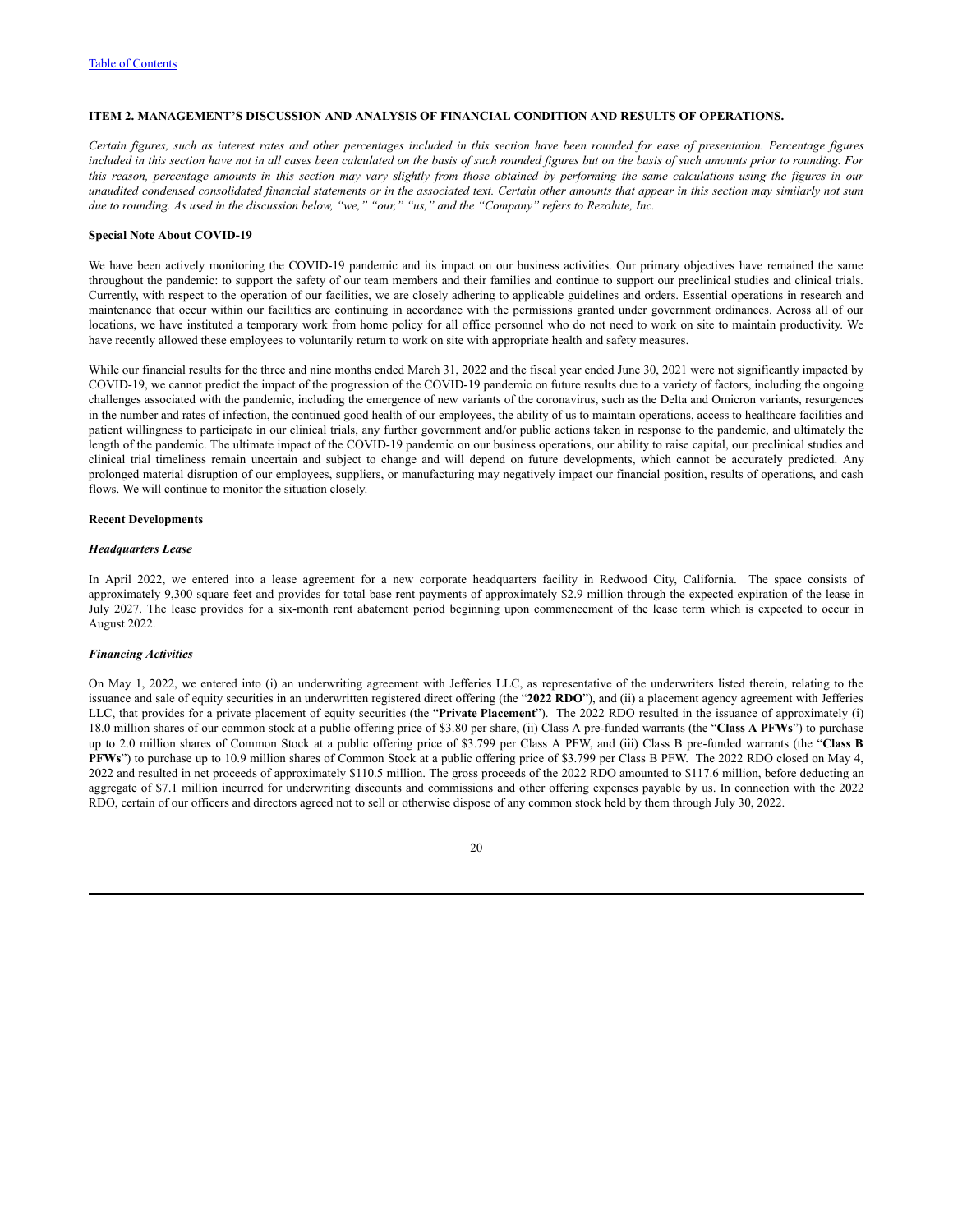Pursuant to the Private Placement, we entered into a securities purchase agreement ("**SPA**") on May 4, 2022 with Handok, Inc. and certain of its affiliates (the "**Purchasers**") whereby we agreed to sell to the Purchasers 3.3 million Class C Warrants (the "**Class C PFWs**") to purchase shares of common stock, at a purchase price of \$3.799 per Class C PFW. The closing of the Private Placement will take place upon satisfaction of the closing conditions set forth in the placement agency agreement and the SPA. The net proceeds of the Private Placement, after deducting the placement agent fees and estimated offering expenses payable by us, are expected to be approximately \$11.4 million. We expect the closing of the Private Placement will occur in May 2022.

### *Terms of Pre-Funded Warrants*

The offering price of \$3.799 per share for the Class A PFWs, the Class B PFWs and the Class C PFWs (collectively, the "**2022 PFWs**") represents the public offering price for the shares of common stock issued in the 2022 RDO less the \$0.001 per share price that is required to be paid upon exercise of the 2022 PFWs. The exercise price of the 2022 PFWs is subject to adjustment in the event of certain stock dividends and distributions, stock splits, stock combinations, reclassifications or similar events affecting the common stock and also upon any distributions for no consideration of assets to our shareholders. In the event of certain corporate transactions, the holders of the 2022 PFWs will be entitled to receive, upon exercise of the 2022 PFWs, the kind and amount of securities, cash or other property that the holders would have received had they exercised the 2022 PFWs immediately prior to such transaction. The 2022 PFWs do not entitle the holders thereof to any voting rights or any of the other rights or privileges to which holders of common stock are entitled.

Each Class A PFW is exercisable upon issuance. The Class B PFWs and the Class C PFWs will only be exercisable for shares of common stock upon receipt of shareholder approval for an increase in the number of authorized shares of common stock as discussed below under the caption *Required Shareholder Approval*.

#### *Required Shareholder Approval*

The closing of the 2022 RDO resulted in the issuance of the approximately 18.0 million shares of common stock and Class A PFWs for approximately 2.0 million shares. After these issuances, we had utilized our entire 40.0 million of authorized shares of common stock available under our corporate charter, consisting of issued shares and shares of our common stock reserved for issuance under our stock option plans and outstanding warrants. Accordingly, we did not have a sufficient number of shares of common stock available to permit exercise of any of the Class B PFWs and the Class C PFWs. Therefore, the Class B PFWs and the Class C PFWs will only be exercisable for shares of common stock to the extent that our shareholders subsequently approve an increase in the number of authorized shares (the "**Shareholder Approval**"), which we are required to use our best efforts to obtain at an annual meeting of shareholders to be held by June 30, 2022. If we do not obtain Shareholder Approval by June 30, 2022, we will be required to (i) pay liquidated damages of 2.0% of the aggregate purchase price paid by each holder of Class B PFWs and Class C PFWs, and (ii) hold additional shareholder meetings every three months thereafter until approval is obtained. For each subsequent failure to obtain Shareholder Approval, we will be required to pay an additional 2.0% of the purchase price as liquidated damages. The aggregate purchase price of the Class B PFWs and the Class C PFWs amounts to \$54.2 million whereby the initial liquidated damages payment would be approximately \$1.1 million if we fail to obtain Shareholder Approval by June 30, 2022.

### *Registration Rights Agreement*

In connection with the offer of the Class B PFWs and the Class C PFWs, we entered into registration rights agreements with the purchasers. Pursuant to the registration rights agreements, we will be required to file a registration statement with the SEC to register for resale the shares issuable upon exercise of the Class B PFWs and the Class C PFWs, within two days of receipt of Shareholder Approval, and to have such registration statement declared effective by June 30, 2022 in the event the registration statement is not reviewed by the SEC, or by July 30, 2022 in the event the registration statement is reviewed by the SEC. We will be obligated to pay certain liquidated damages to the purchasers if we (i) fail to file the registration statement when required, (ii) fail to cause the registration statement to be declared effective by the SEC when required, or (iii) fail to maintain the effectiveness of the registration statement. Based on our planned timing for the first shareholder meeting, it is unlikely that we will be able to avoid incurring a liquidated damages fee of approximately \$1.1 million due to the failure to meet the requirements for an effective registration statement.

#### *EDA and Purchase Agreement Termination*

As discussed below under the caption *Liquidity and Capital Resources*, we entered the EDA with Oppenheimer & Co. Inc. in December 2020 and a Purchase Agreement with LPC in August 2021. In May 2022, we provided notices to Oppenheimer and Co. Inc. and LPC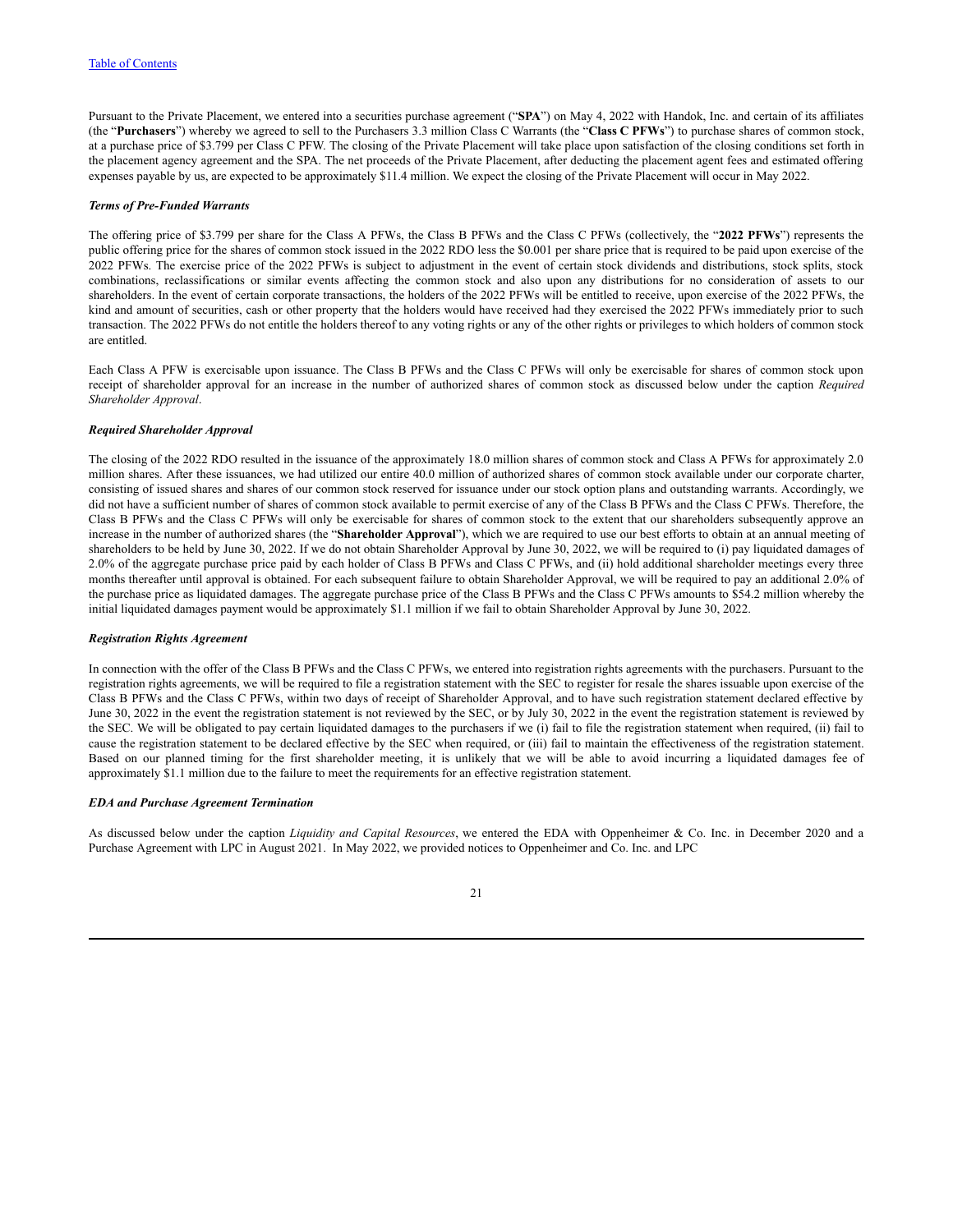whereby the EDA and Purchase Agreement were terminated. As a result of these termination notices, no further equity securities are issuable under either agreement.

Please refer to our discussion under the caption *Liquidity and Capital Resources* for further discussion of our recent financing activities.

## **RZ358**

On March 23, 2022, we reported positive topline results from the Phase 2b ("RIZE") study. These results were presented at the Pediatric Endocrine Society Meeting on May 1, 2022. Refer to *Summary of Clinical Assets* below for further discussion of the RZ358 program.

### **RZ402**

On February 22, 2022, we reported positive topline results from the Phase 1b multiple-ascending dose ("MAD") study. Refer to *Summary of Clinical Assets* below for further discussion of the RZ402 program.

### **Summary of Clinical Assets**

Our lead clinical asset, RZ358, is an antibody therapy in Phase 2b development as a potential treatment for congenital hyperinsulinism ("**HI**"), an ultra-rare pediatric genetic disorder. In February 2020, we announced the initiation of the RZ358-606 Phase 2b study ("**RIZE**") globally at multiple study centers. Prior to COVID-19, we had planned to complete the RIZE study by the middle of calendar year 2021. In March 2020, we paused the RIZE study as a result of the COVID-19 pandemic. As the COVID-19 pandemic began to abate in different regions, we resumed clinical activities including trial site initiations and patient enrollment. We reported positive topline results from the RIZE study in March 2022. These results were presented at the Pediatric Endocrine Society Meeting on May 1, 2022.

The RIZE study enrolled 23 patients across diverse ages, gender, and genetic types. RZ358 (pooled doses) resulted in a > 50% improvement in hypoglycemic events and approximately 75% improvement at the mid (6 mg/kg) and top (9 mg/kg) doses. Time-in-range ("**TIR**") by continuous glucose monitoring ("CGM") improved by 7% across all doses and 16% at the top dose. There were no adverse drug reactions, dose-limiting toxicities, or drugrelated serious adverse events. We believe that these positive results from the RIZE study will be Phase-3 enabling and we plan to interact with the regulatory authorities in the second half of calendar year 2022. If we obtain clearance, we plan to initiate our Phase 3 study in the first half of calendar year 2023.

In addition, during the first half of calendar year 2020, we had positive interactions with the United States Food and Drug Administration ("**FDA**") whereby we were granted Rare Pediatric Disease ("**RPD**") designation for RZ358, which qualified us to receive a priority review voucher ("**PRV**") upon marketing approval of the drug in congenital HI. Such a voucher could be redeemed to receive a priority review of a subsequent marketing application for any drug candidate in any disease indication.

Our second clinical asset, RZ402, is a selective and potent plasma kallikrein inhibitor ("**PKI**") being developed as a potential oral therapy for the chronic treatment of diabetic macular edema ("**DME**"). RZ402 recently completed the Phase 1 development program. In January 2021, we dosed the first subject in the Phase 1a study, and in May 2021 we announced positive topline results whereby single dose oral administration of RZ402 resulted in plasma concentrations that substantially exceeded target pharmacologically-active drug levels, demonstrating the potential for once daily dosing. RZ402 was generally safe and well-tolerated at all doses tested, without dose-limiting toxicities. In August 2021, we announced the initiation in the Phase 1b multipleascending dose ("MAD") study and reported positive results in February 2022. The results further validated and supported the potential for once daily oral dosing and showed dose-dependent increases in systemic exposures, with repeat-dosing to steady-state resulting in the highest concentrations of RZ402 explored to date, exceeding 200 ng/mL and 50 ng/mL at peak and 24-hour trough, respectively. Given that the in-vivo EC<sub>90</sub> for RZ402 in animal models of DME is ~6 ng/mL, the results at both peak and 24-hour trough substantially exceeded target concentrations based on a combination of in-vitro and in-vivo profiling. The MAD study results showed that RZ402 was generally safe and well-tolerated, including at higher doses than previously tested in the Phase 1 single-ascending dose ("**SAD**") study. There were no serious adverse events, adverse drug reactions or identified risks. We are now advancing developmental activities toward a Phase 2a proof-of-concept study, which we plan to initiate during the second half of calendar year 2022.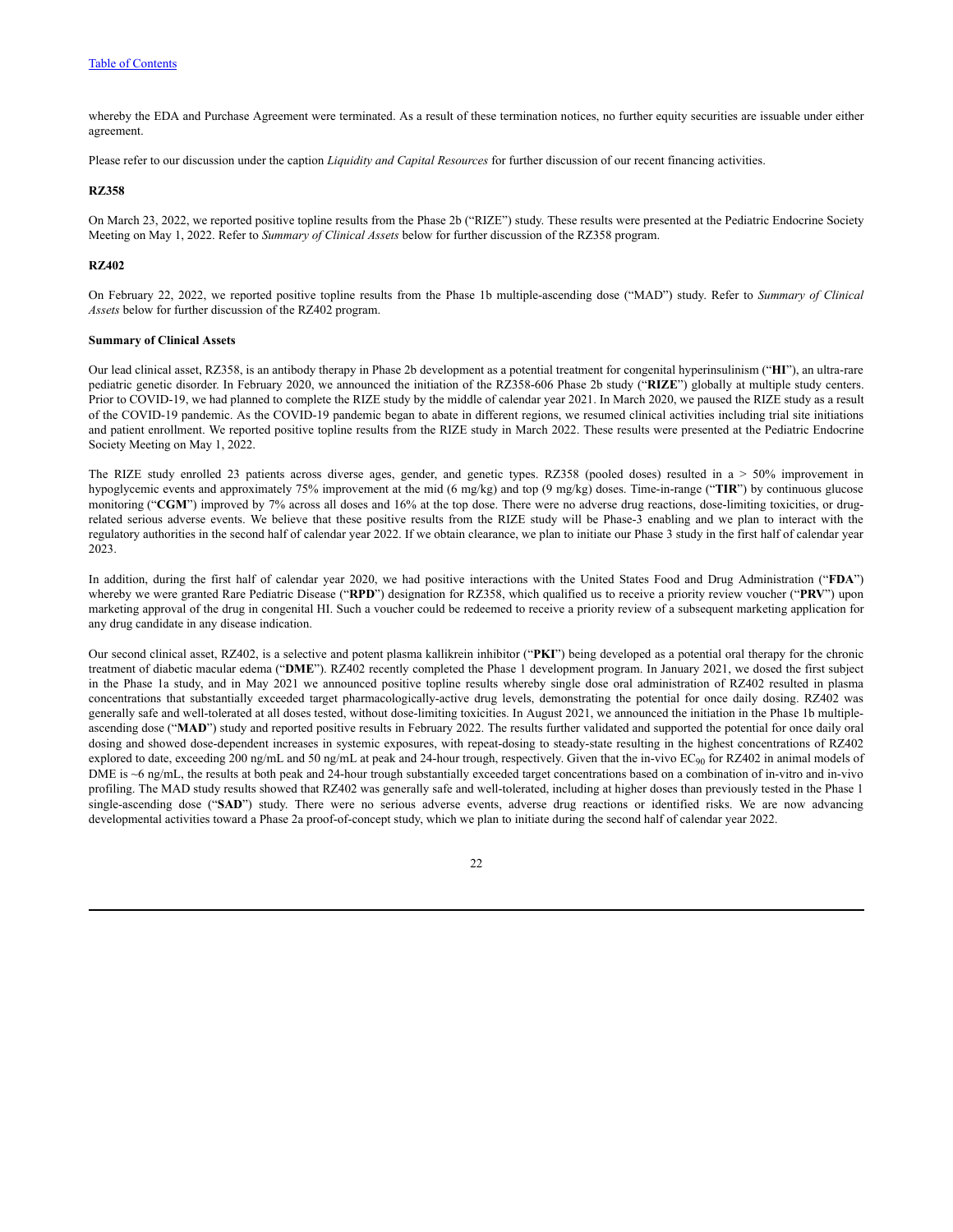#### **RZ358**

Congenital HI is an ultra-rare pediatric genetic disorder characterized by excessive production of insulin by the pancreas. If untreated, the elevated insulin levels in these patients can induce extreme hypoglycemia (low blood sugar) events, increasing the risk of neurological and developmental complications, including persistent feeding problems, learning disabilities, recurrent seizures, brain damage or even death. There are no FDA approved therapies for congenital HI, and the current standard of care treatments are suboptimal. In some cases, pancreatic surgery is a treatment option, but this approach is invasive and may require repeat surgeries.

Our lead candidate, RZ358, is an intravenously administered human monoclonal antibody that binds to a unique site (allosteric) on the insulin receptor throughout the body, such as in the liver, fat, and muscle. The antibody modifies insulin's binding and signaling to maintain glucose levels in a normal range, which counteracts the effects of elevated insulin in the body. Therefore, we believe that RZ358 is ideally suited as a potential therapy for conditions characterized by excessive insulin levels, and it is being developed to treat the hyperinsulinism and low blood sugar characteristic of diseases such as congenital HI. As RZ358 acts downstream from the beta cells, it has the potential to be universally effective at treating congenital HI caused by any of the underlying genetic defects.

RZ358 received RPD designation in the United States as well as Orphan Drug Designation in both the United States and the European Union. RZ358 recently completed its Phase 2b study ("RIZE study"), RZ358-606. The RIZE study was a multi-center, open-label, repeat-dose Phase 2b study of RZ358 in four sequential dosing cohorts of patients with congenital HI, who are at least two years old, and have residual low blood sugar (<70 mg/dL) that is inadequately controlled on existing therapies. In addition to safety and pharmacokinetic evaluations, continuous glucose monitoring ("**CGM**") and selfmonitored blood glucose were utilized to evaluate several glycemic efficacy endpoints. The primary endpoint was the time within a glucose target range of 70-180 mg/dL by CGM after week 8 of treatment compared to baseline.

### **RZ402**

DME is a vascular complication of diabetes and a leading cause of blindness in the United States and elsewhere. Chronic exposure to high blood sugar levels can lead to inflammation, cell damage, and the breakdown of blood vessel walls. Specifically, in DME, blood vessels behind the back of the eye become porous and permeable leading to the unwanted infiltration of fluid into the macula. This fluid leakage creates distorted vision, and if left untreated could result in blindness.

Currently available treatments for DME involve frequent burdensome anti-vascular growth factor (anti-VEGF) injections into the eye or invasive laser surgery. RZ402 is designed to be a once daily oral therapy for the treatment of DME. Unlike the anti-VEGF therapies, RZ402 targets the Kallikrein–Kinin System in order to address inflammation and vascular leakage. We believe that systemic exposure through oral delivery is critical to target the microvasculature behind the back of the eye. Further, as an oral therapy, RZ402 has the potential to substantially change the therapeutic paradigm for patients suffering with DME by providing a convenient, self-administered treatment option to encourage patients to initiate therapy sooner, adhere to prescribed treatment guidelines, and improve overall outcomes.

### **Factors Impacting our Results of Operations**

We have not generated any revenues since our inception in March 2010. Since inception, we have engaged in organizational activities, obtained debt financing, and conducted private placements and public offerings to raise additional capital. During 2019 we changed our strategy to a licensing model to focus on research and development activities for our pipeline of product candidates.

Due to the time required to conduct clinical trials and obtain regulatory approval for all of our product candidates, we anticipate it will be several years before we generate substantial revenues, if ever. We expect to generate operating losses for the foreseeable future; therefore, we expect to continue efforts to raise additional capital to maintain our current operating plans beyond the next year. We cannot provide assurance that we will continue to be successful in securing adequate financing or that it will be adequate for the long-term execution of our business strategy. Even if we obtain additional financing, it may be costly and may require us to agree to covenants or other provisions that will favor new investors over our existing shareholders.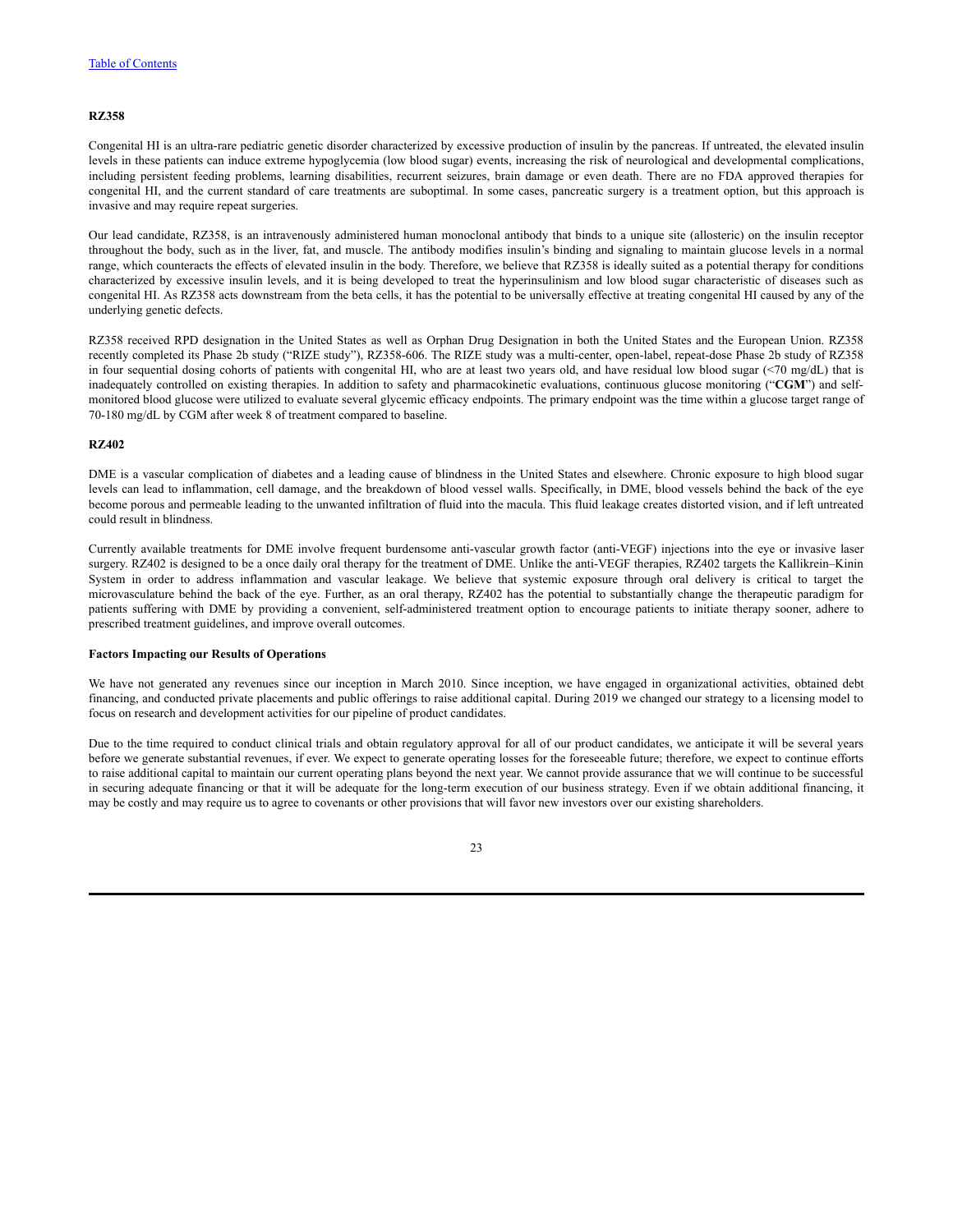# **Key Components of Consolidated Statements of Operations**

*Research and development expenses.* Research and development ("**R&D**") expenses consist primarily of compensation and benefits for our personnel engaged in R&D activities, clinical trial costs, licensing costs, and consulting and outside services. Our R&D compensation costs include an allocable portion of our cash and share-based compensation, employee benefits, and consulting costs related to personnel engaged in the design and development of product candidates and other scientific research projects. We also allocate a portion of our facilities and overhead costs based on the personnel and other resources devoted to R&D activities.

*General and administrative expenses.* General and administrative ("**G&A**") expenses consist primarily of (i) an allocable portion of our cash and sharebased compensation and employee benefits related to personnel engaged in our administrative, finance, accounting, and executive functions, and (ii) an allocable portion of our facilities and overhead costs related to such personnel. G&A expenses also include travel, legal, auditing, consulting, investor relations and other costs primarily related to our status as a public company.

*Interest expense.* The components of interest expense include the amount of interest payable in cash at the stated interest rate, and accretion of debt discounts and issuance costs ("**DDIC**") using the effective interest method. DDIC arises from the issuance of debt instruments and other related contracts or agreements which possess certain terms and conditions resulting in additional financing costs arising from origination, exit and final fees, and other incremental and direct costs incurred to consummate the financing.

Gain (loss) on change in fair value of derivative liabilities. We recognized liabilities for financial instruments that are required to be accounted for as derivatives, as well as embedded derivatives in our debt agreements. Derivative liabilities are adjusted to fair value at the end of each reporting period until the contracts are settled, expire, or otherwise meet the conditions for equity classification. Changes in fair value are reflected as a gain or loss in our unaudited condensed consolidated statements of operations.

*Employee retention credit.* In response to the COVID-19 pandemic, the United States government has designed programs to assist businesses in dealing with the financial hardships caused by the pandemic. We recognize the right to receive governmental assistance payments in the period in which the related conditions on which they depend are substantially met.

### **Critical Accounting Policies and Significant Judgments and Estimates**

#### *Overview*

The discussion herein is based on our unaudited condensed consolidated financial statements, which have been prepared in accordance with accounting principles generally accepted in the United States. The preparation of these unaudited condensed consolidated financial statements requires us to make estimates and assumptions that affect the reported amounts of assets and liabilities and the disclosure of contingent assets and liabilities at the date of the consolidated financial statements, as well as the reported revenue and expenses during the reporting periods. These items are monitored and analyzed for changes in facts and circumstances, and material changes in these estimates could occur in the future. We base our estimates on historical experience and on various other factors that we believe are reasonable under the circumstances, the results of which form the basis for making judgments about the carrying value of assets and liabilities that are not readily apparent from other sources. Changes in estimates are reflected in reported results for the period in which they become known. Actual results may differ from these estimates under different assumptions or conditions.

With respect to our significant accounting policies that are described in Note 1 to our consolidated financial statements included in Item 8 of our 2021 Form 10-K, we believe that the following accounting policies involve a greater degree of judgment and complexity. Accordingly, these are the policies we believe are the most critical to aid in fully understanding and evaluating our consolidated financial condition and results of operations.

### *Accounting for Complex Financings*

In order to account for complex financing transactions, we are required to make judgments, assumptions, and estimates to determine the appropriate amounts reported in our consolidated financial statements. These financing transactions typically involve entering into several distinct legal agreements, whereby we are required to identify and account for each freestanding financial instrument separately. The freestanding financial instruments may be classified as debt, temporary equity or permanent equity instruments depending on the results of our evaluation. In addition, we evaluate if any of the financial instruments contain embedded features that are required to be accounted for as derivatives at fair value. Each freestanding financial instrument is required to be recognized at fair value on the closing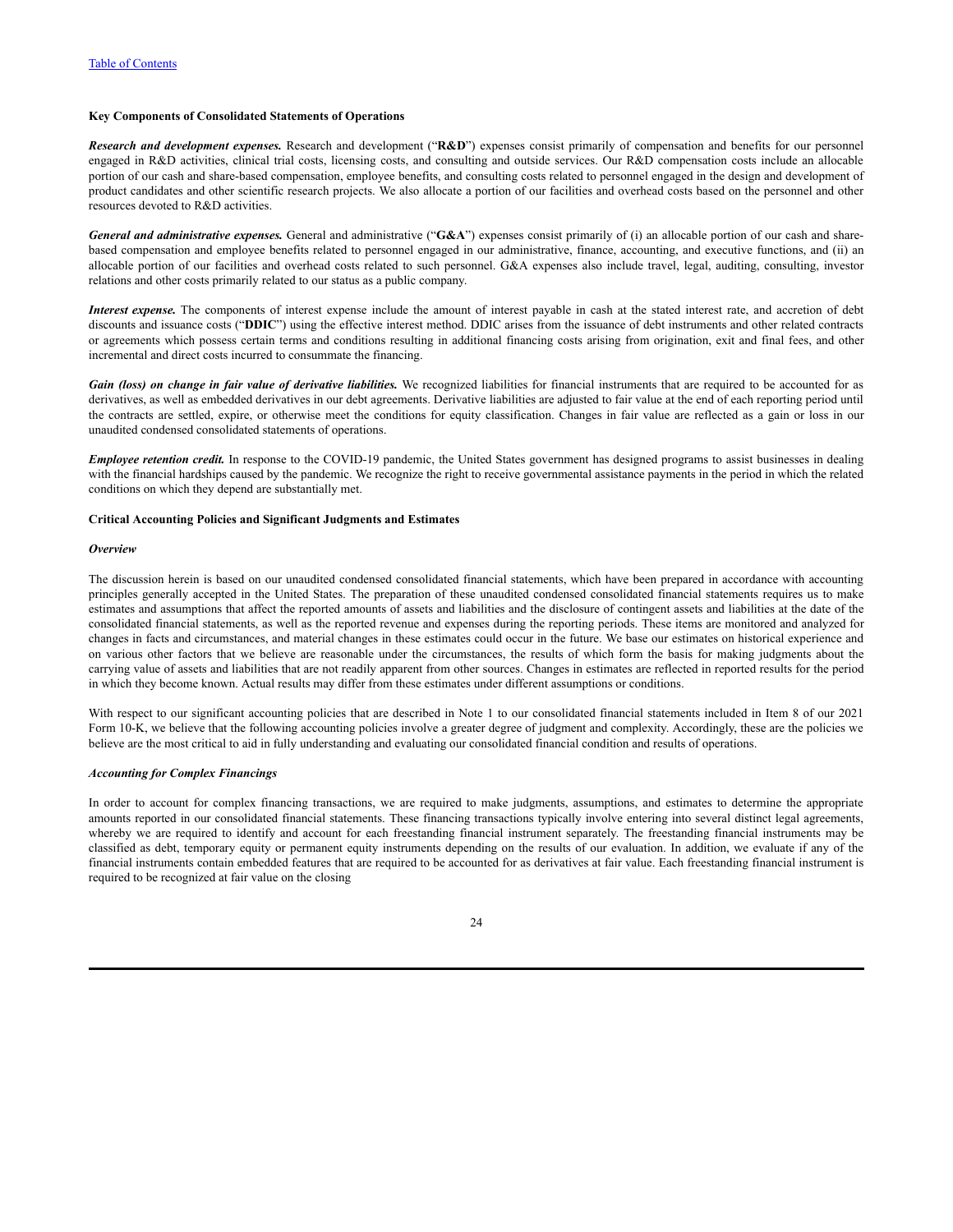date of the financing. The fair value of warrants is generally determined using the Black-Scholes-Merton ("**BSM**") valuation model and the fair value of Common Stock is based on the trading price of our shares on the closing date.

For financial instruments classified as debt, a discount is recognized if the stated principal balance exceeds the initial allocation of fair value as of the closing date. This discount is accreted to interest expense using the interest method that results in recognition of interest expense at a fixed rate through the expected maturity date.

### *Share-Based Compensation Expense*

We measure the fair value of services received in exchange for all stock options granted based on the fair value of the award as of the grant date. We compute the fair value of stock options with time-based vesting using the BSM option-pricing model and recognize the cost of the equity awards over the period that services are provided to earn the award. For awards that contain a graded vesting schedule, and the only condition for vesting is a service condition, compensation cost is recognized on a straight-line basis over the requisite service period as if the award was, in substance, a single award. We recognize the impact of forfeitures in the period that the forfeiture occurs, rather than estimating the number of awards that are not expected to vest in accounting for share-based compensation. For stock options that are voluntarily surrendered by employees, all unrecognized compensation is immediately recognized in the period the options are cancelled.

### *Research and Development*

R&D costs are expensed as incurred. Intangible assets related to in-licensing costs under license agreements with third parties are charged to expense unless we are able to determine that the licensing rights have an alternative future use in other R&D projects or otherwise.

### *Clinical Trial Accruals*

Clinical trial costs are a component of R&D expenses. We accrue and recognize expenses for clinical trial activities performed by third parties based upon estimates of the percentage of work completed over the life of the individual study in accordance with agreements established with clinical research organizations and clinical trial sites. We determine the estimates through discussions with internal clinical personnel and external service providers as to the progress or stage of completion of trials or services and the agreed-upon fee to be paid for such services. Nonrefundable advance payments for goods and services that will be used or rendered in future R&D activities, are deferred and recognized as expense in the period that the related goods are delivered, or services are performed.

### **Results of Operations**

### *Three months ended March 31, 2022 and 2021*

*Revenue.* As a clinical stage company, we did not generate any revenue for the three months ended March 31, 2022 and 2021. We are at an early stage of development as a proprietary product specialty pharmaceutical company, and we do not currently have any commercial products. Our existing product candidates will require extensive additional clinical evaluation, regulatory review, significant marketing efforts and substantial investment before they generate any revenues. We do not expect to be able to market any of our product candidates for several years.

*Research and development expenses.* R&D expenses for the three months ended March 31, 2022 and 2021 were as follows (in thousands, except percentages):

|                                                     |                               |      |               | <b>Increase</b> |             |                    |  |
|-----------------------------------------------------|-------------------------------|------|---------------|-----------------|-------------|--------------------|--|
|                                                     | 2022                          | 2021 |               |                 | Amount      | Percent            |  |
| Total<br>penses<br>$\sim$ $\mathbf{v}$<br>$\lambda$ | $\sim$ 0 $\prime$<br>$\sigma$ |      | $- - -$<br>Эð |                 | 0.20<br>. . | $\mathbf{0}$<br>-- |  |

The increase in R&D expenses of \$4.9 million for the three months ended March 31, 2022 was primarily attributable to an increase in licensing costs of \$2.0 million. We did not incur any licensing costs for the three months ended March 31, 2021, whereas for the three months ended March 31, 2022, we incurred \$2.0 million under our licensing agreement with Xoma, Inc. ("**XOMA**"). This payment to XOMA was triggered by the last patient dosing in the Phase 2b clinical study pursuant to the License Agreement entered into by us and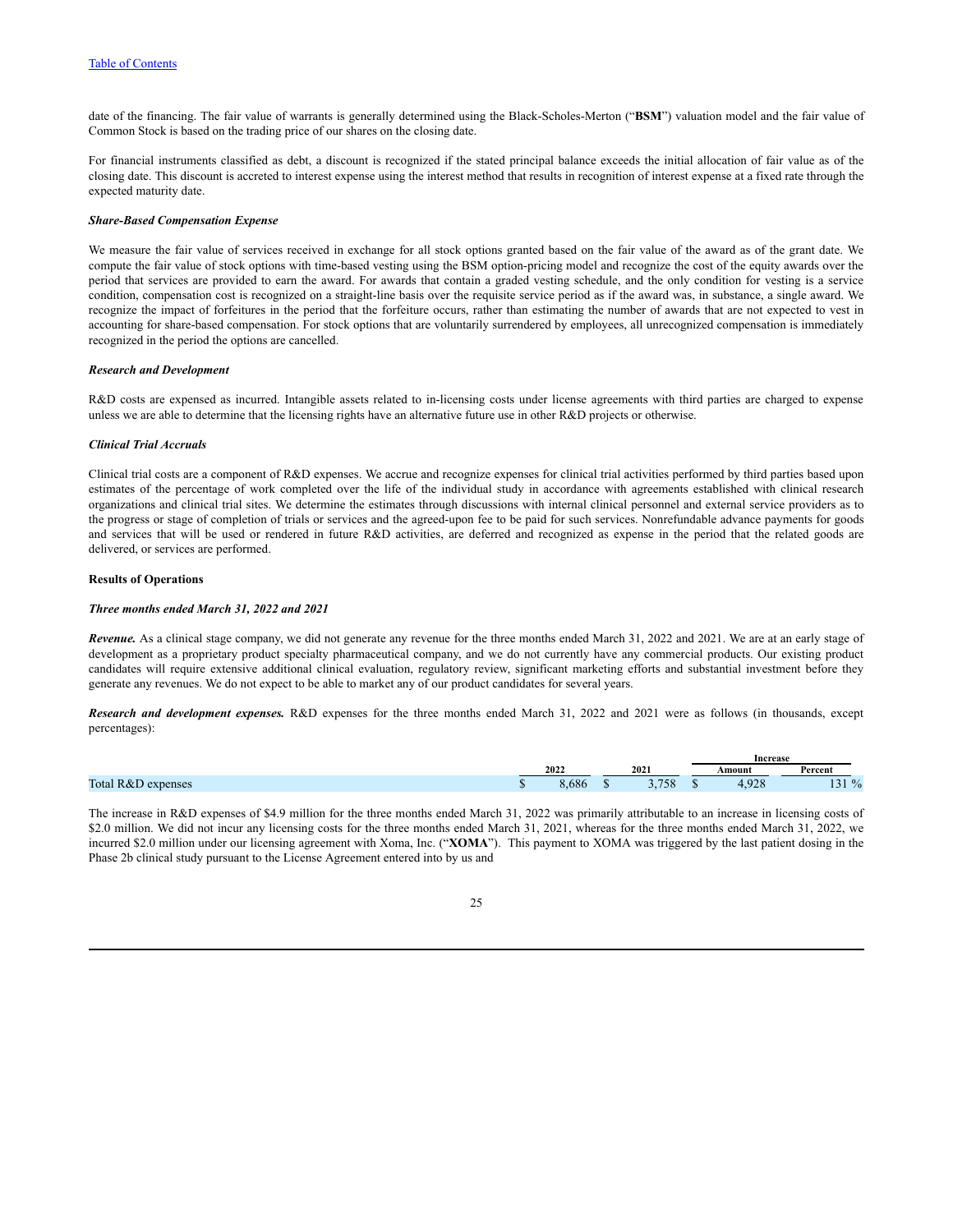XOMA on December 6, 2017. As discussed below under the caption *Liquidity and Capital Resources*, additional expenses will be incurred under our license agreements as we achieve certain clinical milestone events in future periods. In addition to the license cost increase, an increase of \$2.1 million was due to higher spending for drug substance and drug product manufacturing and related activities to support ongoing clinical trials, consisting of increases of \$1.5 million for RZ358 and increase of \$0.6 million for RZ402.

Compensation and benefits for our R&D workforce increased by approximately \$0.7 million that was primarily attributable to an increase in the average number of R&D employees from 18 for the three months ended March 31, 2021 to 26 for the three months ended March 31, 2022. Various consulting and outside service costs also increased by approximately \$0.1 million for the three months ended March 31, 2022 for ongoing developmental support of RZ358 and RZ402.

*General and administrative expenses.* G&A expenses for the three months ended March 31, 2022 and 2021 were as follows (in thousands, except percentages):

|                        |       |                  |  | Increase |                 |
|------------------------|-------|------------------|--|----------|-----------------|
|                        | 2022  | 2021             |  | Amount   | Percent         |
| Total<br>expenses<br>ю | 2.068 | $\pi \wedge \pi$ |  | シエン      | 20 <sup>9</sup> |

The increase in G&A expenses of \$0.3 million for the three months ended March 31, 2022 was primarily attributable to an increase in share-based compensation expense of \$0.3 million due to options granted to employees in the quarter.

*Interest Expense.* Interest expense was approximately \$0.4 million for the three months ended March 31, 2022, whereas we did not incur any interest expense for the same period in 2021. Interest expense for the three months ended March 31, 2022 was solely attributable to the Loan Agreement (as defined below) entered into in April 2021 and consisted of (i) interest expense of \$0.3 million based on the weighted average contractual rate of 9.0%, and (ii) accretion of discount of \$0.1 million.

*Gain (loss) on changes in fair value of derivative liabilities*. On February 17, 2021, we recognized a derivative liability of \$3.6 million related to a deficiency in our authorized shares of common stock, since there was a possibility that we could have been required to settle a portion of our outstanding stock options and warrants in cash. This derivative liability was adjusted to fair value at the end of each reporting period and amounted to \$1.8 million as of March 31, 2021. The change in fair value of \$1.8 million is reflected as a non-cash gain for the three months ended March 31, 2021. For the period from February 17, 2021 through March 31, 2021, a decrease in the market price of our Common Stock was the primary driver that resulted in the reduction in fair value and the resulting non-cash gain. On May 26, 2021, our shareholders approved an increase in authorized shares of common stock that eliminated the authorized share deficiency. Accordingly, the related stock options and warrants were no longer accounted for a derivative liability after May 26, 2021.

For the three months ended March 31, 2022, we recognized a loss of \$12,000 due to changes in fair value of embedded derivative liabilities related to the Loan Agreement entered into in April 2021, as discussed below under the caption *Liquidity and Capital Resources*. For the three months ended March 31, 2021, we did not have any gains or losses on changes in fair value of embedded derivative liabilities.

*Income Taxes.* For the three months ended March 31, 2022 and 2021, we did not recognize any income tax benefit due to our net losses, and our determination that a valuation allowance was required for all of our deferred tax assets.

### *Nine months ended March 31, 2022 and 2021*

*Revenue.* As a clinical stage company, we did not generate any revenue for the nine months ended March 31, 2022 and 2021. We are at an early stage of development as a proprietary product specialty pharmaceutical company, and we do not currently have any commercial products. Our existing product candidates will require extensive additional clinical evaluation, regulatory review, significant marketing efforts and substantial investment before they generate any revenues. We do not expect to be able to market any of our product candidates for several years.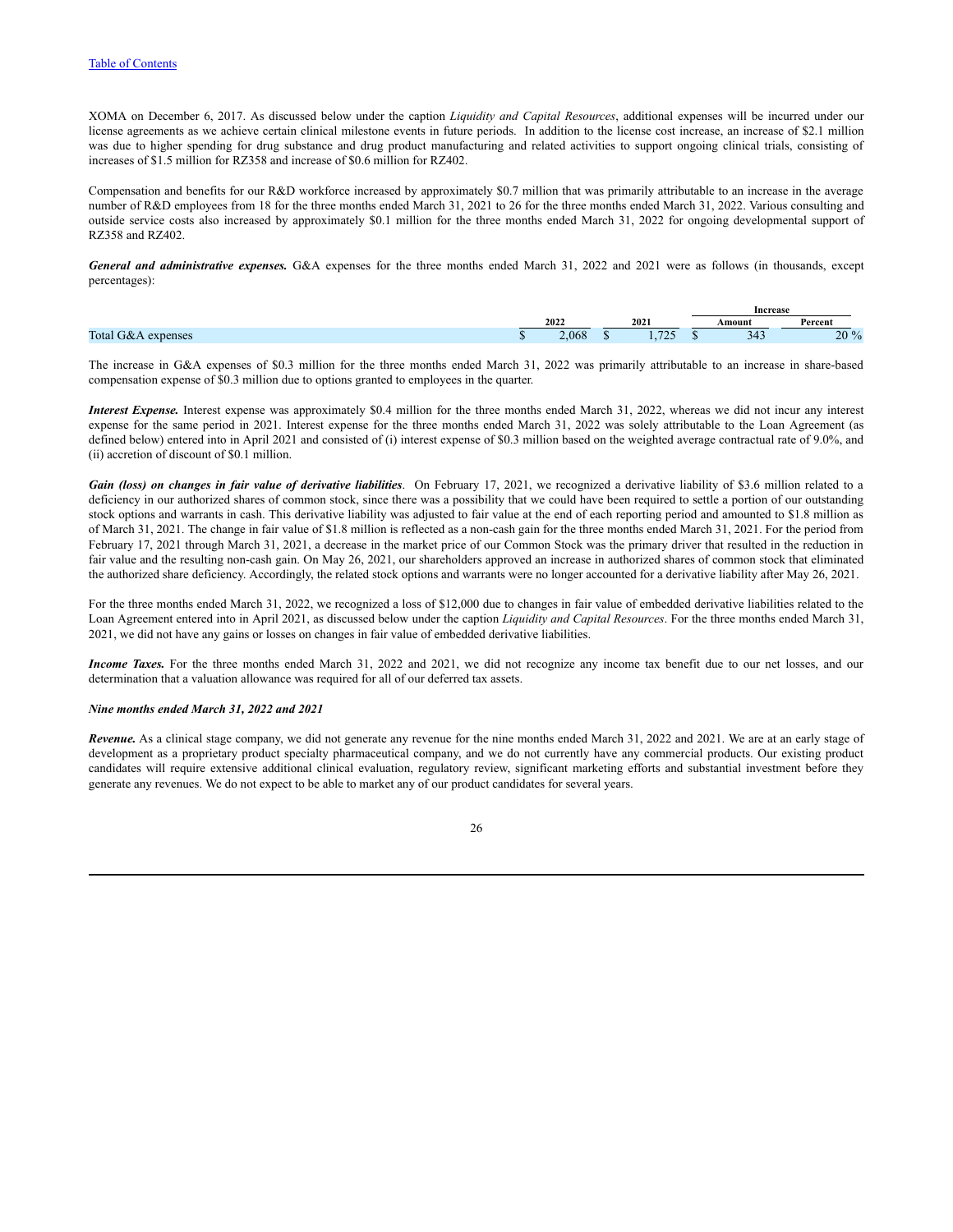### Table of [Contents](#page-1-0)

*Research and development expenses.* R&D expenses for the nine months ended March 31, 2022 and 2021 were as follows (in thousands, except percentages):

|                    |            |      |     |  | Increase            |                         |  |  |  |  |  |
|--------------------|------------|------|-----|--|---------------------|-------------------------|--|--|--|--|--|
|                    | 2022       | 2021 |     |  | Amount              | $\mathbf{r}$<br>Percent |  |  |  |  |  |
| Total R&D expenses | $\pm$<br>. |      | 598 |  | - 14<br>$1 - 1 - 1$ | 126<br>$\Omega'$        |  |  |  |  |  |

The increase in R&D expenses of \$13.3 million for the nine months ended March 31, 2022 was primarily attributable to an increase of \$6.0 million due to higher spending for drug substance and drug product manufacturing related activities for RZ358 of \$4.5 million and for RZ402 of \$1.5 million. Additional increases in clinical trial costs were incurred of approximately \$1.7 million for RZ358 due to our RZ358 Phase 2b study and \$1.4 million for RZ402 Phase 1 studies. An additional \$0.9 million was due to an increase in patent maintenance activities and development related consulting not included above to support the RZ402 and RZ358 programs. In addition to the increases in clinical trial costs, an increase of approximately \$1.0 million was incurred related to licensing costs. Licensing costs of \$2.0 million were incurred in the nine months ended March 31, 2022 due to the last patient dosed in our RZ358 Phase 2b study, under our licensing agreement with XOMA. In comparison, license costs of \$1.0 million were incurred for the nine months ended March 31, 2021 under our license agreement with ActiveSite, upon acceptance of our IND by the FDA in December 2020.

Compensation and benefits for our R&D workforce increased by approximately \$2.3 million which was primarily attributable to an increase in the average number of R&D employees from 16 for the nine months ended March 31, 2021 to 24 for the nine months ended March 31, 2022.

*General and administrative expenses.* G&A expenses for the nine months ended March 31, 2022 and 2021 were as follows (in thousands, except percentages):

|                           |                           |  |      | Increase |        |             |  |  |  |
|---------------------------|---------------------------|--|------|----------|--------|-------------|--|--|--|
|                           | 2022                      |  | 2021 |          | Amount | Percent     |  |  |  |
| Total<br>expenses<br>TOZ. | $\sim$ $\sim$ $\sim$<br>. |  | .660 |          | 1 I L  | 1704<br>. . |  |  |  |

The increase in G&A expenses of \$1.0 million for the nine months ended March 31, 2022 was primarily attributable to an increase in professional fees associated with pipeline candidate market research assessments, consulting services, and strategic financial advisory services related to ongoing financing efforts, totaling approximately \$0.7 million. In addition to the professional fee increases, there was an increase of approximately \$0.2 million in employee compensation, mainly related to increase in stock-based compensation due to options granted in the nine months ended March 31, 2022.

*Interest Expense.* Interest expense was approximately \$1.3 million for the nine months ended March 31, 2022, whereas we did not incur any interest expense for the same period in 2021. Interest expense for the nine months ended March 31, 2022 was solely attributable to the Loan Agreement (as defined below) entered into in April 2021 and consisted of (i) interest expense of \$1.0 million based on the weighted average contractual rate of 9.0%, and (ii) accretion of discount of \$0.3 million.

*Gain (loss) on changes in fair value of derivative liabilities.* On February 17, 2021, we recognized a derivative liability of \$3.6 million related to a deficiency in our authorized shares of common stock, since there was a possibility that we could have been required to settle a portion of our outstanding stock options and warrants in cash. This derivative liability was adjusted to fair value at the end of each reporting period and amounted to \$1.8 million as of March 31, 2021. The change in fair value of \$1.8 million is reflected as a non-cash gain for the nine months ended March 31, 2021. For the period from February 17, 2021 through March 31, 2021, a decrease in the market price of our Common Stock was the primary driver that resulted in the reduction in fair value and the resulting non-cash gain. On May 26, 2021, our shareholders approved an increase in authorized shares of common stock that eliminated the authorized share deficiency. Accordingly, the related stock options and warrants were no longer accounted for a derivative liability after May 26, 2021.

For the nine months ended March 31, 2022, we recognized a loss of \$8,000 due to changes in fair value of embedded derivative liabilities related to the Loan Agreement entered into in April 2021, as discussed below under the caption *Liquidity and Capital Resources*. For the nine months ended March 31, 2021, we did not have any gains or losses on changes in fair value of embedded derivative liabilities.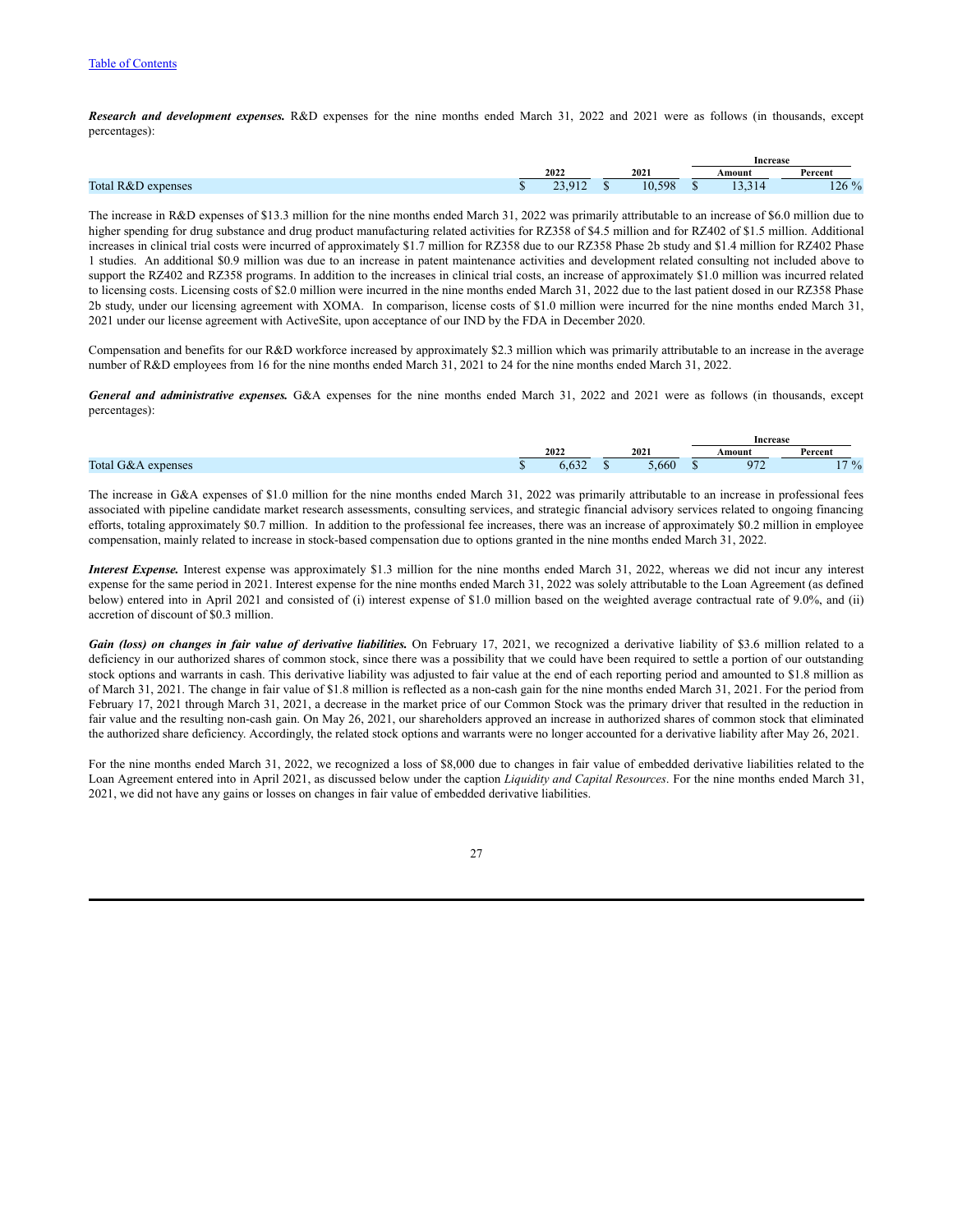*Employee Retention Credit.* Employee retention credit income was \$0.2 million for the nine months ended March 31, 2022. This amount is a result of the benefits we qualified for under the Coronavirus Aid, Relief, and Economic Security Act during the nine months ended March 31, 2022. We did not recognize any income for employee retention credits for the nine months ended March 31, 2021.

*Income Taxes*. For the nine months ended March 31, 2022 and 2021 we did not recognize any income tax benefit due to our net losses, and our determination that a valuation allowance was required for all of our deferred tax assets.

### **Liquidity and Capital Resources**

We have incurred cumulative net losses of \$199.8 million since our inception, and as a clinical stage company we have not generated any revenue to date. For the nine months ended March 31, 2022, we incurred a net loss of \$31.6 million and we used \$27.5 million of cash in our operating activities. As of March 31, 2022, our unrestricted cash and cash equivalents balance was \$63.4 million and working capital was approximately \$61.5 million. Presented below is a summary of the key events affecting our liquidity and capital resources for the nine months ended March 31, 2022, and the expected impact of financing activities completed in April and May 2022.

In October and November 2021, we completed an underwritten offering that resulted in net proceeds of \$47.3 million (the "**2021 Underwritten Offering**") and a registered direct offering that resulted in net proceeds of \$5.0 million (the "**2021 RDO**"), for total net proceeds of approximately \$52.3 million.

In December 2020, we entered into an Equity Distribution Agreement (the "**EDA**") with Oppenheimer & Co. Inc. as sales agent that provided for an "at the market offering" for the sale of up to \$50.0 million in shares of our common stock (the "**Placement Shares**"). For the nine months ended March 31, 2022, we sold 138,388 Placement Shares for which aggregate net proceeds of approximately \$1.5 million were received. We provided notice of termination of the EDA to Oppenheimer & Co. Inc. in May 2022 and no further equity securities are issuable under the agreement. Accordingly, the EDA is no longer a potential source of liquidity. For additional information about the EDA, please refer to Note 6 to the financial statements included in Part I, Item 1 of this Report.

In August 2021, we entered into a purchase agreement (the "**Purchase Agreement**") with Lincoln Park Capital Fund, LLC ("**LPC**"), which provides that we may sell to LPC up to an aggregate of \$20.0 million of shares of our common stock (the "**Purchase Shares**"). The aggregate number of shares that we can sell to LPC under the Purchase Agreement was 1,669,620 shares of common stock. For the nine months ended March 31, 2022, LPC purchased 115,708 Purchase Shares and we received net proceeds of \$1.2 million. We provided notice of termination of the Purchase Agreement to LPC in May 2022 and no further equity securities are issuable under the agreement. Accordingly, the Purchase Agreement is no longer a potential source of liquidity. For additional information about the Purchase Agreement, please refer to Note 6 to the financial statements included in Part I, Item 1 of this Report.

In April 2021, we entered into a \$30.0 million Loan and Security Agreement (the "**Loan Agreement**") with SLR Investment Corp. and certain other lenders (the "**Lenders**"). The Lenders agreed to loan up to \$30.0 million in three tranches consisting of (i) a \$15.0 million term A loan that was funded on April 14, 2021, (ii) term B and term C loans for an aggregate of \$15.0 million that were subject to our ability to obtain prescribed amounts of financing and the achievement of certain clinical. We did not achieve the initial clinical milestones by January 2022 and accordingly, term B and term C loans are no longer a potential source of liquidity.

The term A loan has a maturity date of April 1, 2026. Outstanding borrowings under the term A loan bear interest at a floating rate equal to (a) 8.75% per annum plus (b) the greater of (i) the rate per annum published by the Intercontinental Exchange Benchmark Administration Ltd. ("**IEBA**") for a term of one month and (ii) 0.12% per annum. For the period from April 14, 2021 through December 31, 2021, the IEBA rate for a term of one month was approximately 0.12% per annum. As of March 31, 2022, the IEBA rate for a term of one month was approximately 0.23% per annum. Therefore, the contractual rate was 8.98% as of March 31, 2022 and 8.87% as of June 30, 2021. We are permitted to make interest-only payments on the term A loan at least through May 1, 2023.

As a condition of the Loan Agreement, our cash and cash equivalents became subject to a blocked account control agreement ("**BACA**") in favor of the Lenders whereby a cash balance of at least \$5.0 million was required beginning on December 31, 2021. In the event of a default under the Loan Agreement, the BACA would enable the Lenders to prevent the release of funds from our cash accounts until the default is cured or waived. For additional information about the Loan Agreement, please refer to Note 5 to the financial statements included in Part I, Item 1 of this Report.

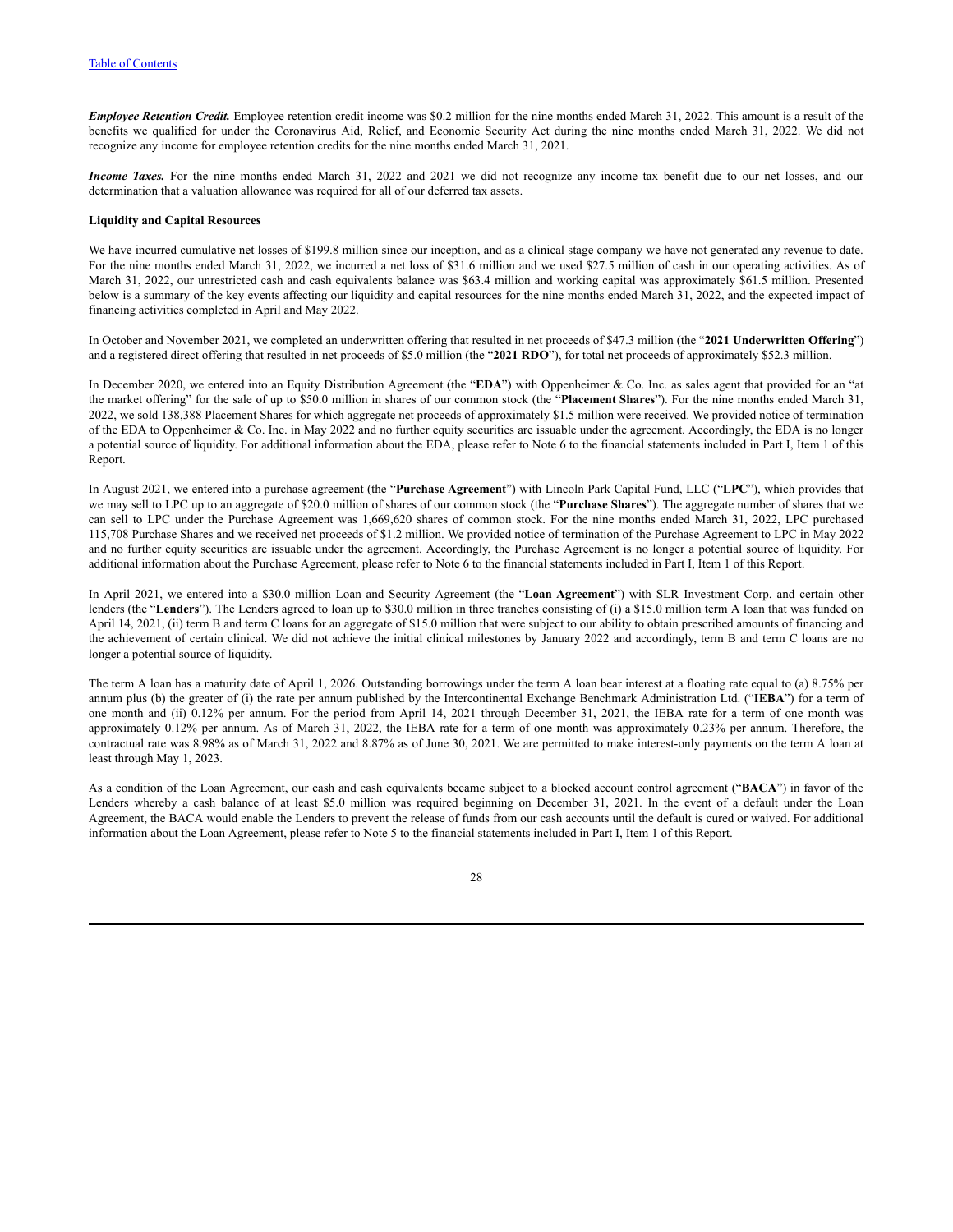As discussed in Note 4 to the financial statements included in Part I, Item 1 of this Report, we are subject to license agreements that require future contractual payments upon achievement of various milestone events. Pursuant to the ActiveSite Agreement, the next milestone will consist of a \$3.0 million payment upon dosing of the first patient in a Phase 2 clinical trial for RZ402. Additionally, pursuant to the Xoma Agreement, the next milestone payment is a \$5.0 million payment that will be due upon dosing of the first patient in a Phase 3 clinical trial for RZ358.

As discussed above under the caption *Recent Developments*, in April 2022 we entered into a lease agreement for a new corporate headquarters facility in Redwood City, California. This lease provides for total base rent payments of approximately \$2.9 million through the expected expiration of the lease in July 2027.

As discussed above under the caption *Recent Developments*, we received net proceeds of approximately \$110.5 million upon closing of the 2022 RDO on May 4, 2022. This amount consists of \$41.6 million related to the issuance of 10.9 million Class B PFWs that are subject to Shareholder Approval, and the remainder relates to unrestricted issuances of equity securities. In addition, we entered into the SPA on May 4, 2022, whereby we agreed to sell 3.3 million Class C PFWs that are also subject to Shareholder Approval and are expected to result in net proceeds of \$11.4 million upon closing of the Private Placement in May 2022. No assurance can be provided that Shareholder Approval will ultimately be obtained and that we will be able to avoid incurring substantial liquidated damages payments.

We believe our unrestricted cash and cash equivalents balance of \$63.4 million as of March 31, 2022, combined with the unrestricted net proceeds received from the 2022 RDO, will be adequate to meet our contractual obligations, and carry out clinical trials and other planned activities at least through May 2023.

### *Cash Flows Summary*

Presented below is a summary of our operating, investing, and financing cash flows for the nine months ended March 31, 2022 and 2021 (in thousands):

|                                 | 2022                                      |  | 2021   |      | Change   |  |
|---------------------------------|-------------------------------------------|--|--------|------|----------|--|
| Net cash provided by (used in): |                                           |  |        |      |          |  |
| Operating activities            | $\frac{1}{2}$ (27,506) \ \ \ \ \ (15,211) |  |        | - \$ | (12.295) |  |
| Investing activities            |                                           |  |        |      |          |  |
| Financing activities            | 54.875                                    |  | 37.245 |      | 17.630   |  |

# *Cash Used in Operating Activities*

For the nine months ended March 31, 2022 and 2021, cash used in operating activities amounted to \$27.5 million and \$15.2 million, respectively. The key components in the calculation of our cash used in operating activities are as follows (in thousands):

|                                                  | 2022      | 2021     | Change    |
|--------------------------------------------------|-----------|----------|-----------|
| Net loss                                         | (31, 637) | (14.412) | (17, 225) |
| Non-cash expenses                                | 3,259     | 2,544    | 715       |
| Non-cash gains, net                              |           | (1, 784) | 1,784     |
| Changes in operating assets and liabilities, net | 872       | 1,559    | 2,431     |
| Total                                            | .506)     |          | (12, 295) |

For the nine months ended March 31, 2022, our net loss was \$31.6 million compared to \$14.4 million for the nine months ended March 31, 2021. For further discussion about changes in our operating results for the nine months ended March 31, 2022 and 2021, please refer to *Results of Operations* above.

For the nine months ended March 31, 2022 and 2021, our non-cash expenses of \$3.3 million and \$2.5 million, respectively, were primarily attributable to share-based compensation expense, accretion of debt discount and issuance costs, and non-cash lease expense. For the nine months ended March 31, 2022, net changes in operating assets and liabilities increased operating cash flow by \$0.9 million, primarily driven by an increase in accounts payable of \$0.5 million and an increase in other accrued liabilities of \$0.3 million. For the nine months ended March 31, 2021, net changes in operating assets and liabilities decreased operating cash flow by \$1.6 million,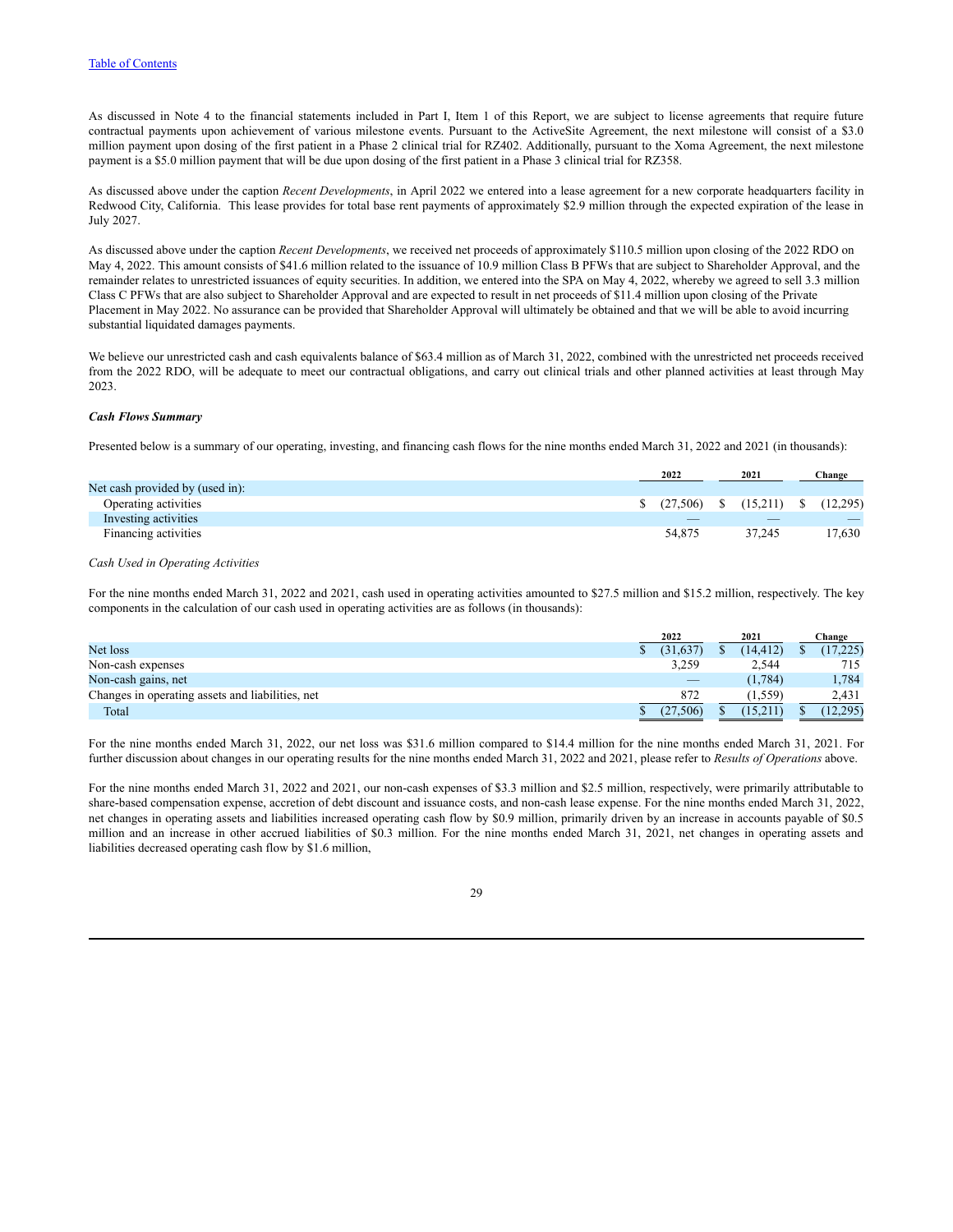### Table of [Contents](#page-1-0)

primarily driven by a \$1.8 million decrease in payables to Xoma under the amended License Agreement, partially offset by a decrease of \$0.4 million in prepaid expenses and other assets.

### *Cash Provided by Investing Activities*

We did not have any cash flows from investing activities for the nine months ended March 31, 2022 and 2021.

### *Cash Provided by Financing Activities*

Net cash provided by financing activities for the nine months ended March 31, 2022 amounted to \$54.9 million. This amount consisted of proceeds of (i) \$50.7 million from the Underwritten Offering, (ii) \$5.0 million from the 2021 RDO, (iii) \$1.5 million from the EDA, and (iv) \$1.2 million from the Purchase Agreement. The total proceeds from equity financing activities of \$58.4 million were partially offset by payments of \$3.4 million for underwriting discounts and other costs related to equity offerings, and \$0.1 million of payments for debt issuance costs.

Net cash provided by financing activities for the nine months ended March 31, 2021 was \$37.2 million. This amount consisted of \$41.0 million received from a private placement of Units in October 2020 for the purchase of approximately 2.5 million shares of common stock at a purchase price of \$16.50 per share and (ii) warrants entitling the holders to purchase approximately 0.8 million shares of common stock. The gross proceeds of \$41.0 million were partially offset by financial advisory fees and offering costs of approximately \$3.7 million related to the issuance of Units, and prepaid debt discount and issuance costs related to the Loan Agreement entered into in April 2021.

#### **Recent Accounting Pronouncements**

Please refer to Note 1 to our unaudited condensed consolidated financial statements in Part I, Item 1 of this Report regarding the impact of recent accounting pronouncements.

### **Off-Balance Sheet Arrangements**

We did not have any off-balance sheet transactions for the periods covered by this Report.

### <span id="page-32-0"></span>**Item 3. Quantitative and Qualitative Disclosures About Market Risk.**

Not applicable.

### <span id="page-32-1"></span>**Item 4. Controls and Procedures.**

#### **Evaluation of Disclosure Controls and Procedures**

As of the end of the period covered by this Quarterly Report on Form 10-Q, we carried out an evaluation, under the supervision and with the participation of our management, including our Chief Executive Officer (our principal executive and financial officer), of the effectiveness of our disclosure controls and procedures as defined in Rule 13a-15(e) and 15d-15(e) of the Securities Exchange Act of 1934, as amended ("**Exchange Act**"). Based on that assessment under those criteria, our management has determined that our internal control over financial reporting was not effective due to two material weaknesses in the system of internal control. A material weakness is a deficiency, or combination of deficiencies, that creates a reasonable possibility that a material misstatement of the annual or interim financial statements will not be prevented or detected in a timely manner.

The first material weakness identified by management is that due to our limited number of employees, we have not adequately segregated certain duties to prevent employees from overriding the internal control system. During our fiscal year ended June 30, 2021, we hired a Vice President of Finance and we implemented additional procedures to improve our segregation of duties. However, without hiring additional personnel we have been unable to fully remediate this material weakness. We cannot provide assurance that these or other measures will eventually result in the elimination of the material weakness described above.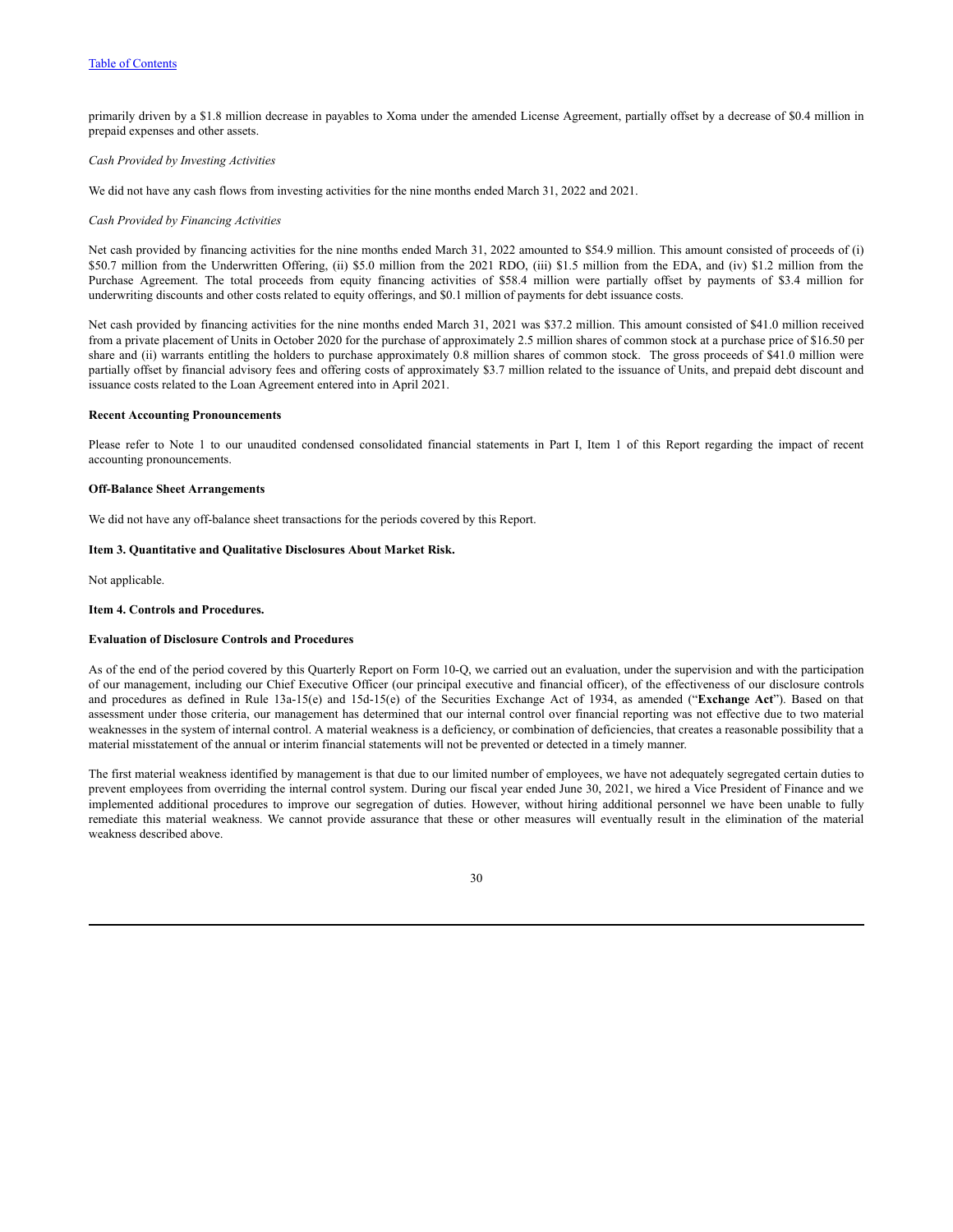In March 2021, we identified a second material weakness that resulted from ineffective treasury controls over review of outstanding authorized shares and requirements for all securities and contracts to issue common shares to ensure adequate authorized shares exist. This material weakness occurred in February 2021 when we decided to file a certificate of correction with the Secretary of State of Delaware ("**Charter Revision**") that changed our authorized shares of capital stock in the same 50 shares for one share ratio that applied to our issued shares of common stock, stock options and warrants pursuant to a reverse stock split that was effected in October 2020. The impact of this adjustment caused an immediate reduction in our authorized shares of common stock from 500,000,000 shares to 10,000,000 shares. Accordingly, after the Charter Revision we did not have a sufficient number of authorized shares of common stock in the event that all of our outstanding stock options and warrants are subsequently exercised.

On May 26, 2021, our shareholders voted to approve motions to reincorporate from the state of Delaware to the state of Nevada and to increase our authorized shares of common stock from 10,000,000 shares to 40,000,000 shares. Accordingly, the authorized share deficiency that occurred in February 2021 was cured on May 26, 2021, such that we have an adequate number of shares of common stock whereby all outstanding stock options and warrants may be exercised in exchange for shares of common stock. In addition to the shareholder approvals to reincorporate and increase our authorized shares, we are implementing procedures to ensure that our Board of Directors provides explicit approval for all future charter amendments, and all future issuances of shares of our common stock and any warrants and stock options that are not subject to a plan approved by our shareholders. We cannot provide assurance that these or other measures will eventually result in the elimination of this material weakness.

#### **Changes in internal controls over financial reporting**

During the period covered by this Quarterly Report on Form 10-Q, there were no changes in our internal control over financial reporting that materially affected, or are reasonably likely to materially affect, our internal control over financial reporting.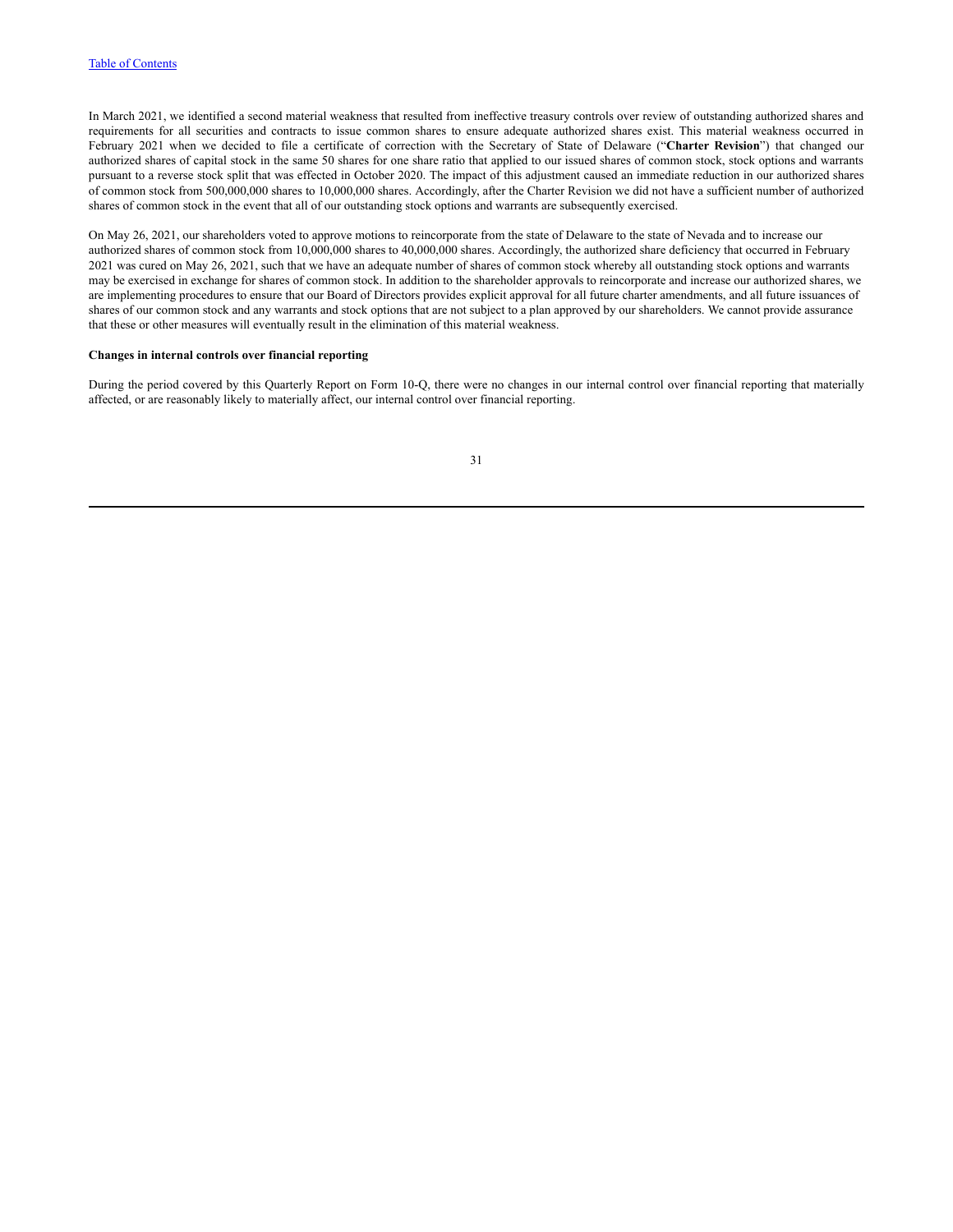# **PART II – OTHER INFORMATION**

## <span id="page-34-1"></span><span id="page-34-0"></span>**Item 1. Legal Proceedings.**

None

### <span id="page-34-2"></span>**Item 1A. Risk Factors.**

The risk factor set forth below should be read in conjunction with the risk factors set forth under "Item 1A. Risk Factors" in our 2021 Form 10-K (referred to as our "Legacy Risk Factor Disclosures"). The developments described in the additional risk factor below have heightened, or in some cases manifested, certain of the Legacy Risk Factor Disclosures. Except as described herein, there have been no material changes with respect to Legacy Risk Factor Disclosures.

You should carefully consider the Legacy Risk Factor Disclosures in addition to the other information set forth in this Report and in our 2021 Form 10-K, including the Management's Discussion and Analysis of Financial Condition and Results of Operations sections and the consolidated financial statements and related notes. These risks, some of which have occurred and any of which may occur in the future, can have a material adverse effect on our business, financial condition, results of operations or the prices of our publicly traded securities. The risk factor described below and the Legacy Risk Factor Disclosures are not the only risks we face. Additional risks and uncertainties not currently known to us, or that we currently deem to be immaterial, may occur or become material in the future and adversely affect our business, reputation, financial condition, results of operations or the prices of our publicly traded securities. Therefore, historical operating results, financial and business performance, events and trends are often not a reliable indicator of future operating results, financial and business performance, events or trends.

### If we are unable to obtain shareholder approval for the Class B PFWs and, if then issued, the Class C PFWs, will be required to pay liquidated *damages.*

As soon as practicable following the closing of our May 4, 2022 equity offering, we are required to hold an annual meeting of shareholders for the purpose of obtaining stockholder approval of an increase in authorized shares. We are required to use our best efforts to hold the shareholder meeting no later than June 30, 2022, obtain shareholder approval and cause the Board of Directors to recommend to the shareholders that they approve such matter. If shareholder approval is not obtained on or prior to June 30, 2022, we are required to hold an additional shareholder meeting every three months thereafter until such shareholder approval is obtained.

If we do not obtain shareholder approval by June 30, 2022, we are required to pay liquidated damages of 2.0% of the aggregate purchase price paid by each holder of Class B PFWs, and if then issued, the Class C PFWs. For any subsequent failure to obtain shareholder approval, we are required to pay an additional 2.0% as liquidated damages.

## <span id="page-34-3"></span>**Item 2. Unregistered Sales of Equity Securities and Use of Proceeds.**

There were no reportable issuances of unregistered shares of the Company's equity securities for the period covered by this Report.

## <span id="page-34-4"></span>**Item 3. Defaults Upon Senior Securities.**

None.

# <span id="page-34-5"></span>**Item 4. Mine Safety Disclosures.**

Not applicable.

#### <span id="page-34-6"></span>**Item 5. Other Information.**

None.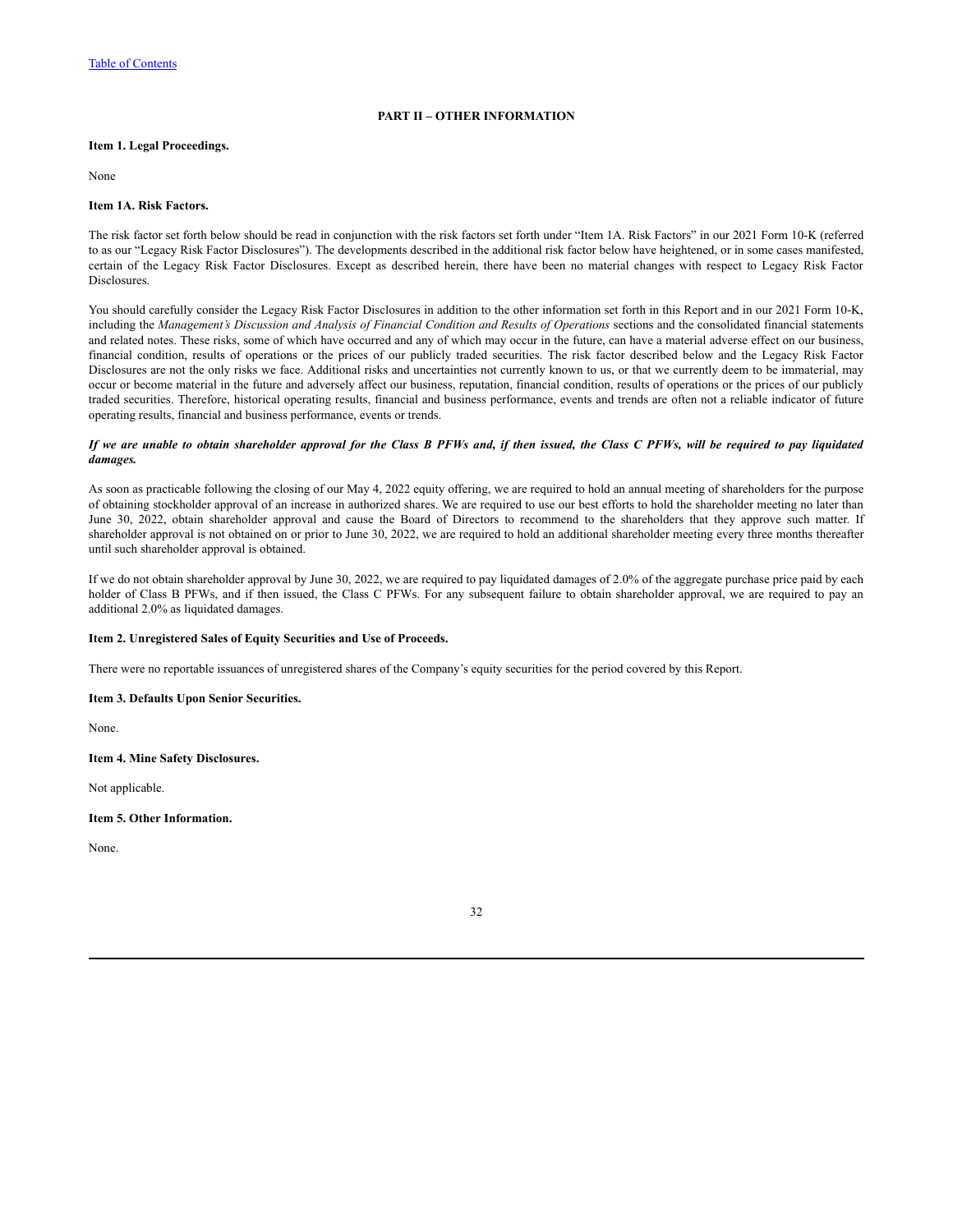# <span id="page-35-0"></span>**Item 6. Exhibits.**

The following exhibits are incorporated by reference or filed as part of this Quarterly Report on Form 10-Q:

| <b>Exhibit Number</b> | <b>Description of Exhibits</b>                                                                                                   |
|-----------------------|----------------------------------------------------------------------------------------------------------------------------------|
| $31.1*$               | Certification of Chief Executive and Principal Financial Officer as adopted pursuant to Section 302 of the Sarbanes-Oxley Act of |
|                       | $2002*$                                                                                                                          |
| $32.1*$               | Certification of Chief Executive and Principal Financial Officer as adopted pursuant to Section 906 of the Sarbanes-Oxley Act of |
|                       | $2002*$                                                                                                                          |
| $101$ . $INS*$        | Inline XBRL Instance Document                                                                                                    |
| $101.SC*$             | Inline XBRL Taxonomy Extension Schema                                                                                            |
| $101 \text{ CA*}$     | Inline XBRL Taxonomy Extension Calculation Linkbase                                                                              |
| $101.$ DEF*           | Inline XBRL Taxonomy Extension Definition Linkbase                                                                               |
| $101.LA*$             | Inline XBRL Taxonomy Extension Label Linkbase                                                                                    |
| $101.PRE*$            | Inline XBRL Taxonomy Extension Presentation Linkbase                                                                             |
| 104                   | Cover Page Interactive Data File, formatted in Inline XBRL (included as Exhibit 101)                                             |

\* Filed herewith.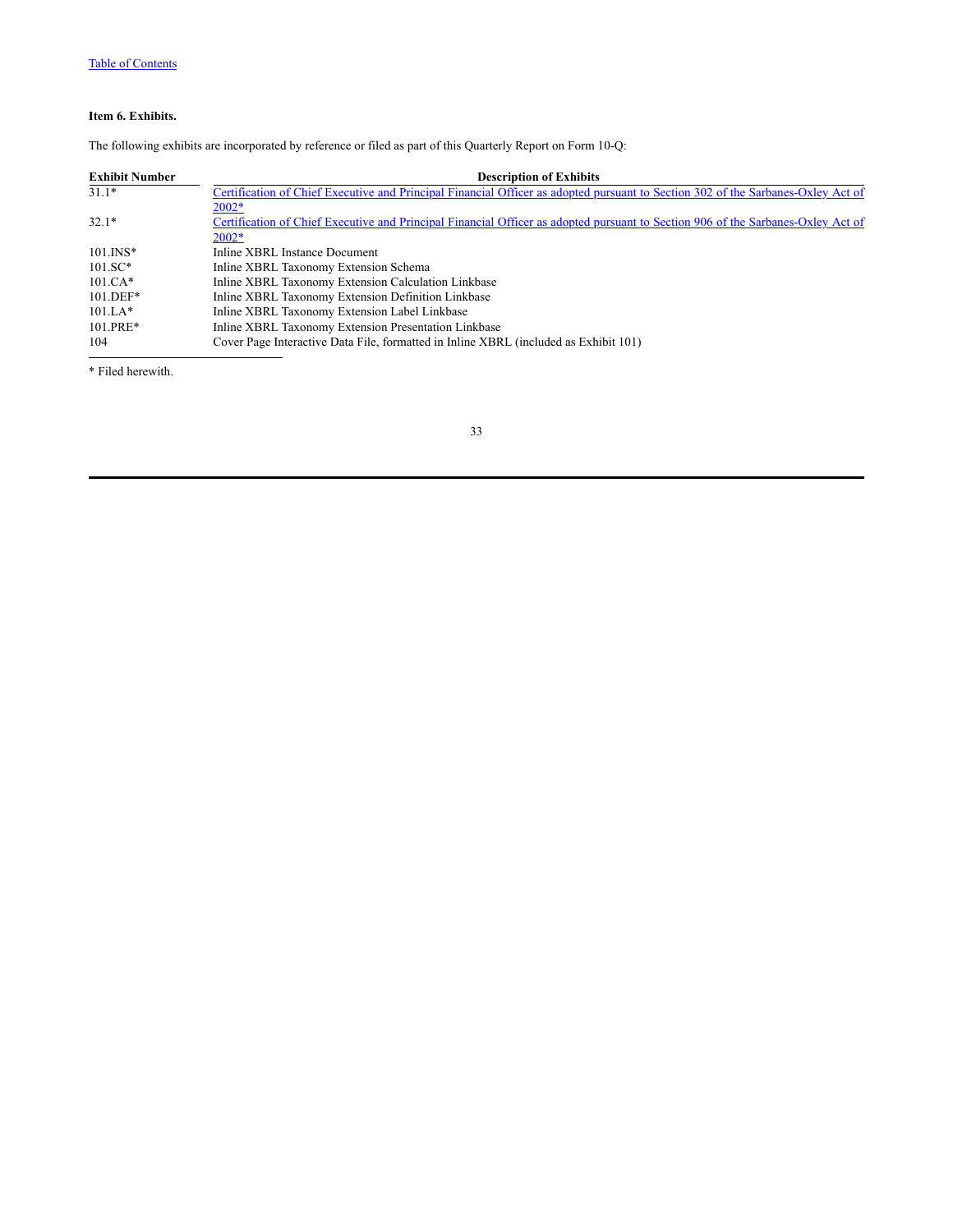# **SIGNATURES**

<span id="page-36-0"></span>In accordance with Section 12 of the Securities Exchange Act of 1934, the Registrant caused this report to be signed on its behalf by the undersigned, thereunto duly authorized.

**REZOLUTE, INC.**

Date: May 12, 2022 By: /s/ Nevan Elam

Nevan Elam

Chief Executive Officer (Principal Executive and Financial Officer)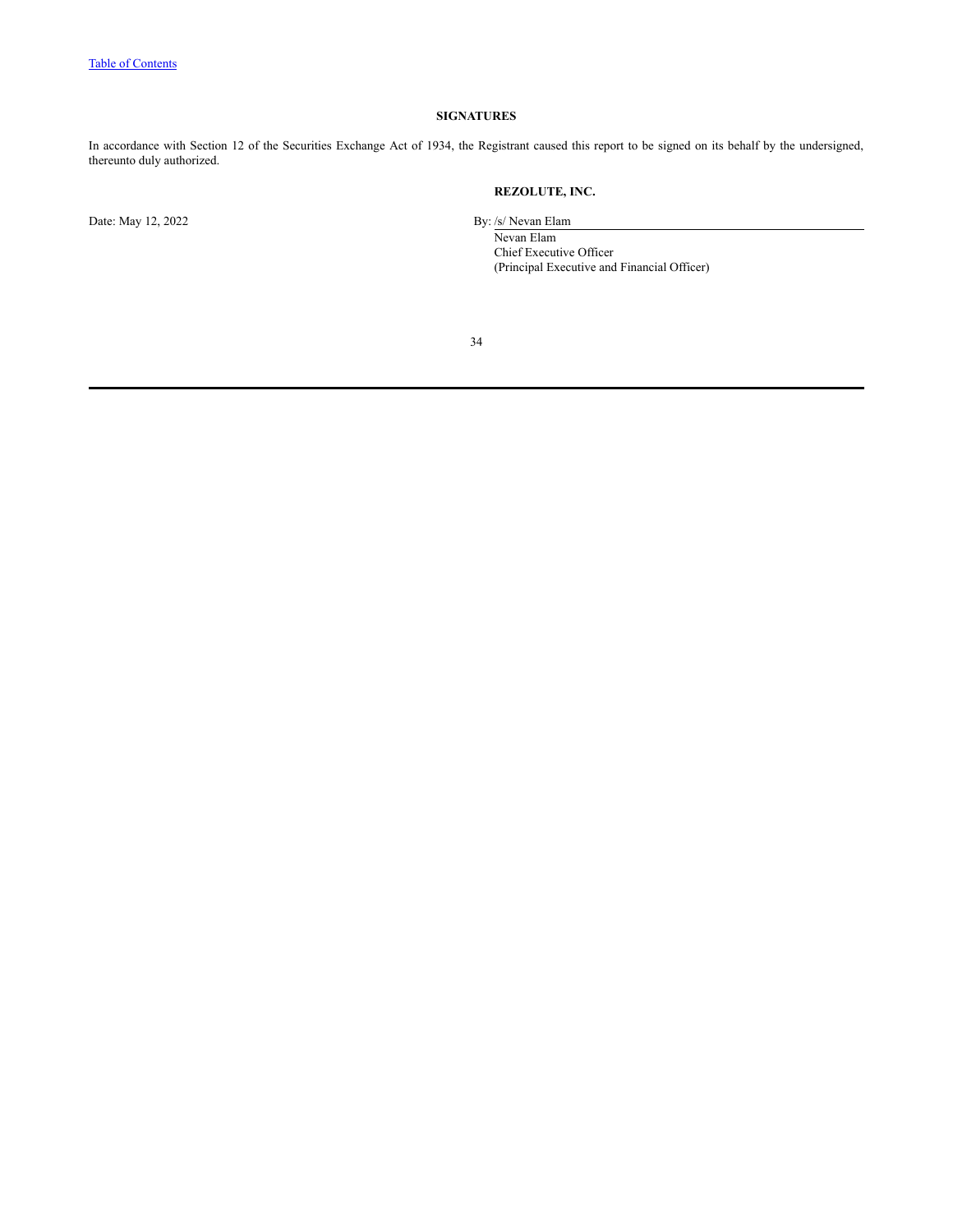### **CERTIFICATION OF PERIODIC REPORT UNDER SECTION 302 OF THE SARBANES-OXLEY ACT OF 2002**

I, Nevan Elam, certify that:

- 1. I have reviewed this quarterly report on Form 10-Q of Rezolute, Inc.;
- 2. Based on my knowledge, this report does not contain any untrue statement of a material fact or omit to state a material fact necessary to make the statements made, in light of the circumstances under which such statements were made, not misleading with respect to the period covered by this report.
- 3. Based on my knowledge, the financial statements, and other financial information included in this report, fairly present in all material respects, the financial condition, results of operations and cash flows of the Registrant as of, and for, the periods presented in this report.
- 4. As the Registrant's certifying officer, I am responsible for establishing and maintaining disclosure controls and procedures (as defined in Exchange Act Rules 13a-15(e) and 15d-15(e)) and internal control over financial reporting (as defined in Exchange Act Rules 13a-15(f) and 15d-15(f)) for the Registrant and have:
	- a) Designed such disclosure controls and procedures, or caused such disclosure controls and procedures to be designed under our supervision, to ensure that material information relating to the Registrant, including its consolidated subsidiaries, is made known to us by others within those entities, particularly during the period in which this report is being prepared;
	- b) Designed such internal control over financial reporting, or caused such internal control over financial reporting to be designed under our supervision, to provide reasonable assurance regarding the reliability of financial reporting and the preparation of financial statements for external purposes in accordance with generally accepted accounting principles;
	- c) Evaluated the effectiveness of the Registrant's disclosure controls and procedures and presented in this report our conclusions about the effectiveness of the disclosure controls and procedures, as of the end of the period covered by this report based on such evaluation; and
	- d) Disclosed in this report any change in the Registrant's internal control over financial reporting that occurred during the Registrant's most recent fiscal quarter (fourth quarter in the case of an annual report) that has materially affected, or is reasonably likely to materially affect, the Registrant's internal control over financial reporting; and
- 5. As the Registrant's certifying officer, I have disclosed, based on my most recent evaluation of internal control over financial reporting, to the Registrant's auditors and the audit committee of the Registrant's board of directors:
	- a) All significant deficiencies and material weaknesses in the design or operation of internal control over financial reporting which are reasonably likely to adversely affect the Registrant's ability to record, process, summarize and report financial information; and
	- b) Any fraud, whether or not material, that involves management or other employees who have a significant role in the Registrant's internal control over financial reporting.

Date: May 12, 2022

By: /s/ Nevan Elam

Nevan Elam Chief Executive Officer (Principal Executive and Financial Officer)